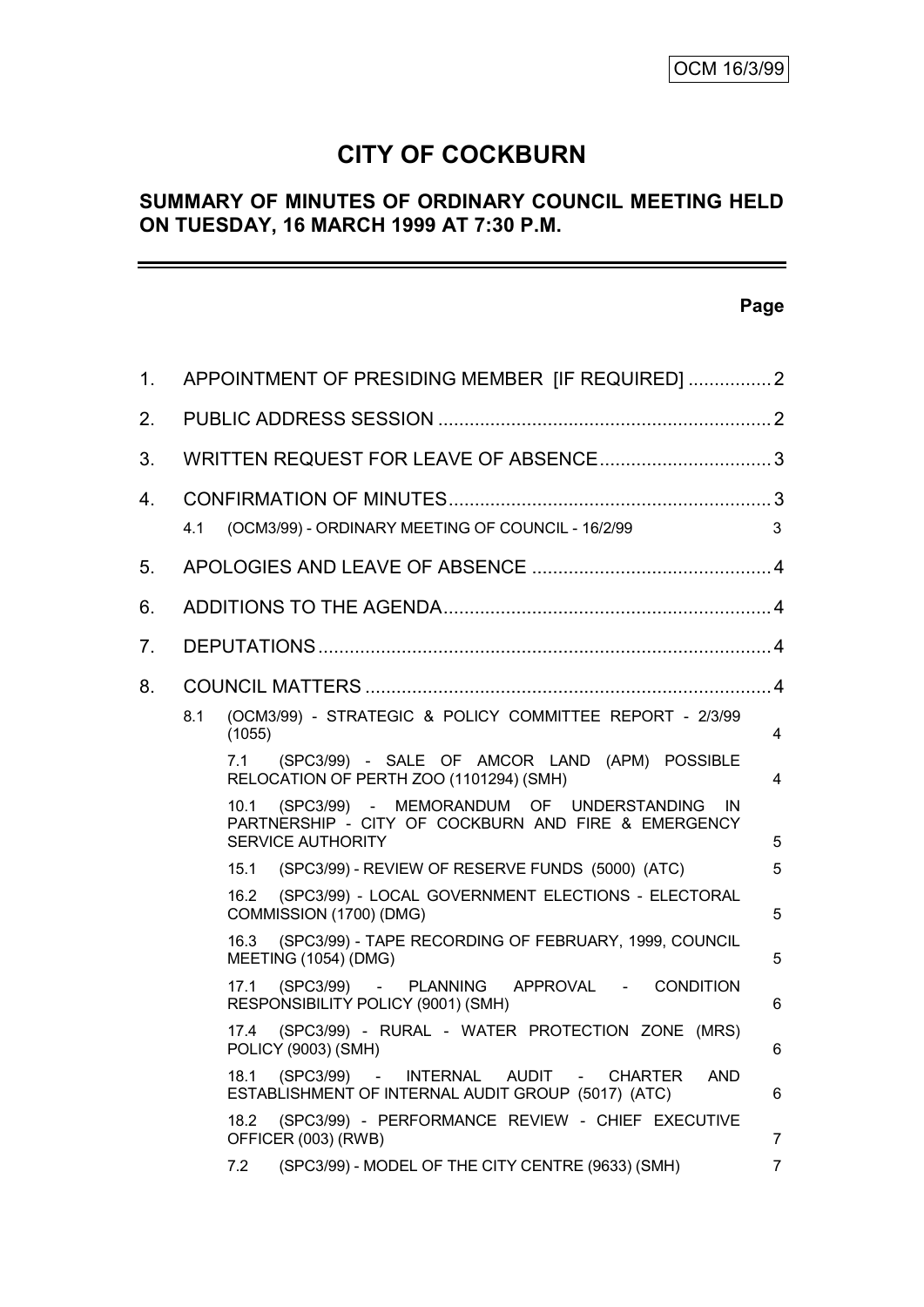|     | (SPC3/99) - FORUM FOR ELECTION CANDIDATES<br>(1700)<br>9.1<br>(DMG)                                                                                                                                                                       | 8  |
|-----|-------------------------------------------------------------------------------------------------------------------------------------------------------------------------------------------------------------------------------------------|----|
|     | (SPC3/99) - APPOINTMENT OF DATES FOR COUNCIL<br>11.1<br>MEETINGS (1070)(DMG)                                                                                                                                                              | 9  |
|     | (SPC3/99) - PROPOSAL TO MAKE A LOCAL LAW - STANDING<br>11.2<br>ORDERS (1054) (DMG) (ALL WARDS)                                                                                                                                            | 9  |
|     | (SPC3/99) - CONTACT AND AVAILABILITY OF COUNCIL STAFF<br>11.3<br>(1060) (DMG)                                                                                                                                                             | 10 |
|     | (SPC3/99) - SUBMISSION ON PERTH'S BUSHPLAN (6119) (DW)<br>14.1<br>(ALL)                                                                                                                                                                   | 10 |
|     | (SPC3/99) - EXCAVATION AND REMOVAL OF THREE RUBBISH<br>15.2<br>TIPSITES AROUND BIBRA LAKE (1054) (4900) (NORTH) (BKG)                                                                                                                     | 11 |
|     | (SPC3/99) - BUSINESS PLAN FOR RECYCLING TRANSFER<br>15.3<br>STATION AT THE HENDERSON LANDFILL SITE (1054) (4900)<br>(COASTAL) (BKG)                                                                                                       | 11 |
|     | (SPC3/99) - LOCAL GOVERNMENT STATUTORY COMPLIANCE<br>16.1<br>ASSESSMENT RETURN - 1998 (1332) (DMG)                                                                                                                                        | 12 |
|     | (SPC3/99) - LEGAL OPINIONS - POLICY (1157) (DMG)<br>17.2                                                                                                                                                                                  | 12 |
|     | (SPC3/99) - ALTERATION TO STAFF EMPLOYMENT POLICY<br>17.3<br>$(2350)$ $(RS)$                                                                                                                                                              | 12 |
| 8.2 | (OCM3/99) - COMMUNITY DEVELOPMENT COMMITTEE REPORT -<br>9/3/99 (1052)                                                                                                                                                                     | 13 |
|     | (CDC3/99) - PROPOSED AMENDMENT NO. 201 - SCHEME TEXT<br>7.2<br>AMENDMENT TO VARY THE RESIDENTIAL PLANNING CODES (9003)<br>(SR)                                                                                                            | 13 |
|     | (CDC3/99) - AMENDMENT NO. 111 - REZONE PORTION OF PT<br>7.3<br>LOT 152, LOT 10 AND PORTION OF LOT 1 PEARSON ROAD, SUCCESS<br>FROM RURAL TO RESIDENTIAL R80B - OWNER: PEET & CO -<br>APPLICANT: TURNER MASTER PLANNERS (92111) (CC) (EAST) | 15 |
|     | (CDC3/99) - LEGAL ACTION - COMPENSATION / RESTITUTION<br>10.3<br>CLAIM - WESTERN RESOURCE RECOVERY - LOT 197 COCOS DRIVE,<br>BIBRA (9006) (441267) (SMH)                                                                                  | 15 |
|     | 11.2 (CDC3/99) - CLOSURE OF PORTION OF PROUT WAY, BIBRA<br>LAKE PURSUANT TO SECTIN 58 OF THE LAND ADMINISTRATION ACT<br>1997 (451151) (KJS) (NORTH)                                                                                       | 16 |
|     | (CDC3/99) - SALE OF 75 BRITANNIA AVENUE, BEELIAR<br>11.3<br>(3411614) (KJS)                                                                                                                                                               | 16 |
|     | (CDC3/99) - UNLAWFUL LAND USE - SOIL BLENDING - LOTS 1 &<br>11.5<br>2 JOHNSTON ROAD & LOT 186 ACOURT ROAD, JANDAKOT - OWNER:<br>SOILS AIN'T SOILS PTY LTD (5513386) (5513560) (5513304) (PT) (EAST)                                       | 16 |
|     | (CDC3/99) - SOLOMON ROAD, JANDAKOT - ROADWORKS<br>14.1<br>(450058) (CLR ELPITELLI)                                                                                                                                                        | 17 |
|     | (CDC3/99) - REPLACEMENT DEED - SPEARWOOD<br>16.1<br>DALMATINAC CLUB (INC.) (2200281) (LJCD)                                                                                                                                               | 17 |
|     | 17.3 (CDC3/99) - THE CULTURE, LIBRARY AND THE ARTS BILL<br>(700300) (DKF)                                                                                                                                                                 | 17 |
|     | 18.1 (CDC3/99) - DISPLAY CABINET - COCKBURN/SPLIT SISTER<br>CITY COMMITTEE (5300) (LCD)                                                                                                                                                   | 17 |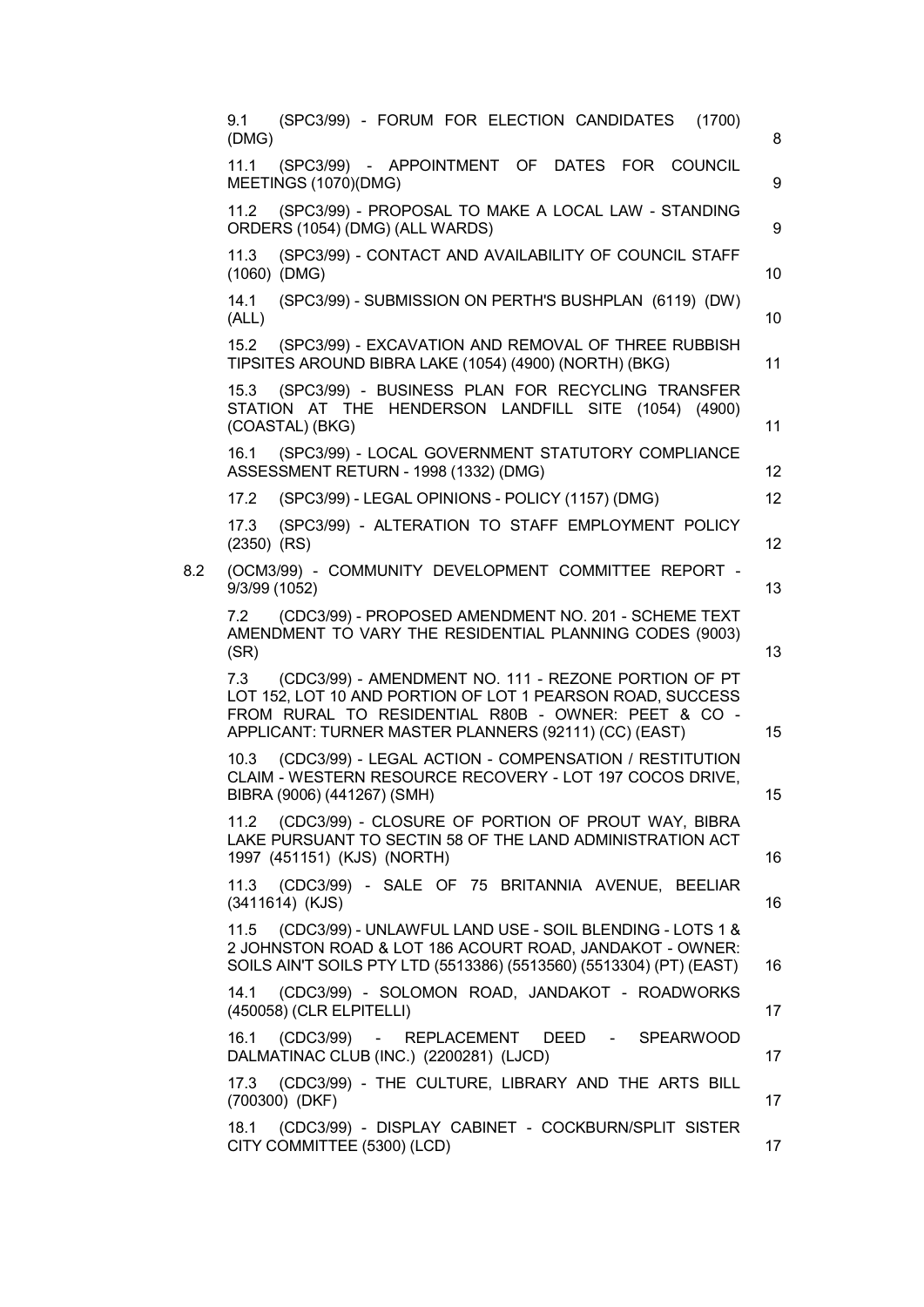| (CDC3/99) - COCKBURN/SPLIT SISTER CITY AGREEMENT<br>18.2<br>(5300) (LCD)                                                                                                                                                                                                           | 18 |
|------------------------------------------------------------------------------------------------------------------------------------------------------------------------------------------------------------------------------------------------------------------------------------|----|
| (CDC3/99) - REPORT ON FINANCIAL STATEMENTS<br>20.1<br>(5505)<br>(NM)                                                                                                                                                                                                               | 18 |
| (CDC3/99) - LIST OF CREDITORS PAID (5605) (KL) (ATTACH)<br>20.2                                                                                                                                                                                                                    | 18 |
| (CDC3/99) - REQUEST FOR DONATION - LORD MAYORS<br>20.4<br>APPEAL - ESPERANCE FLOODS (5300) (KL)                                                                                                                                                                                    | 18 |
| (CDC3/99) - DEBT WRITE OFF - RECREATION CENTRE HIRE -<br>20.5<br>M. HELSEMANS (5651) (KL)                                                                                                                                                                                          | 19 |
| (CDC3/99) - ANNUAL KENNEL LICENCE RENEWAL - COLWYN<br>21.1<br>KENNELS - CSL 404; LOT 37, 80 COOGEE ROAD, MUNSTER - OWNER:<br>LANDCORP - APPLICANT: DR B MOORE (3411277) (WJH) (COASTAL)<br>(9)                                                                                     | 19 |
| 21.2 (CDC3/99) - ANNUAL KENNEL LICENCE RENEWALS - JAA LOT<br>148 CORNER WARTON AND ACOURT ROADS (6400) (WJH) (EAST)<br>(MAP 23)                                                                                                                                                    | 19 |
| 21.3 (CDC3/99) - CRABMEAT PROCESSING - LOT 26 (NO. 213)<br>HAMILTON ROAD, SPEARWOOD - OWNER: J & M DA SILVA (3309011)<br>(SR) (WEST) (MAP 8)                                                                                                                                       | 20 |
| 22.1 (CDC3/99) - WAMA - PROPOSED HERITAGE LOW INTEREST<br>LOAN SCHEME (1332) (9135) (SA) (ALL)                                                                                                                                                                                     | 20 |
| (CDC3/99) - PROPOSED SCHEME AMENDMENT NO. 202 -<br>7.1<br>JANDAKOT GROUNDWATER PROTECTION POLICY (92202) (SMH)                                                                                                                                                                     | 20 |
| (CDC3/99) - AMENDMENT NO. 203 - PROPOSED ADDITIONAL<br>7.4<br>USE: RECYCLING OF GREEN WASTE, LIMESTONE RUBBLE AND<br>ROUGH FILL - PORTION OF LOT 1 OF JAA 236 ROCKINGHAM ROAD,<br>HENDERSON - OWNER: COMSE NOMINEES - APPLICANT: EVERY<br>READY RESOURCES (3311117) (CC) (COASTAL) | 32 |
| (CDC3/99) - SHORT STAY ACCOMMODATION - LOT 249, 16<br>9.1<br>TOULON GROVE, COOGEE - OWNER/APPLICANT: G & S HASTE<br>(3316369) (CC) (COASTAL) (MAP 8)                                                                                                                               | 32 |
| (CDC3/99) - ACOUSTIC BARRIER FOR LOADING DOCK - LOT<br>9.3<br>63; 254 ROCKINGHAM ROAD, SPEARWOOD - OWNER: VOLLEY<br>INVESTMENTS PTY LTD - APPLICANT: KEN PATERSON ARCHITECTS<br>(2206913) (MT) (WEST) (MAP 7)                                                                      | 33 |
| (CDC3/99) - APPOINTMENT OF FIRE WEATHER OFFICER TO<br>13.1<br>BUSH FIRE ADVISORY COMMITTEE (1550) (JJ)                                                                                                                                                                             | 33 |
| (CDC3/99) - CHARGES - COMMUNITY HALLS (1953) (DMG)<br>16.2<br>(ALL WARDS)                                                                                                                                                                                                          | 34 |
| 16.3<br>(CDC3/99) - MEMBERSHIP - MELVILLE-COCKBURN CHAMBER<br>OF COMMERCE (1224) (DMG)                                                                                                                                                                                             | 34 |
| (CDC3/99) - USE OF RESERVES (4802) (RA)<br>17.1                                                                                                                                                                                                                                    | 34 |
| (CDC3/99) - COCKBURN VOCATION CENTRE (INC.) (4604) (RA)<br>17.2                                                                                                                                                                                                                    | 35 |
| (CDC3/99) - INSURANCE CLAIM - MR. J. WADE (5502) (KL)<br>20.3                                                                                                                                                                                                                      | 35 |
| (CDC3/99) - PACKHAM URBAN DEVELOPMENT AREA - PUBLIC<br>8.1<br>OPEN SPACE CONTRIBUTION (9325) (104081) (SMH)                                                                                                                                                                        | 37 |
| (CDC3/99) - PACKHAM URBAN DEVELOPMENT AREA - PUBLIC<br>8.2<br>OPEN SPACE CONTRIBUTION - SPECIAL COUNCIL MEETING (9325)<br>$(104081)$ (SMH)                                                                                                                                         | 37 |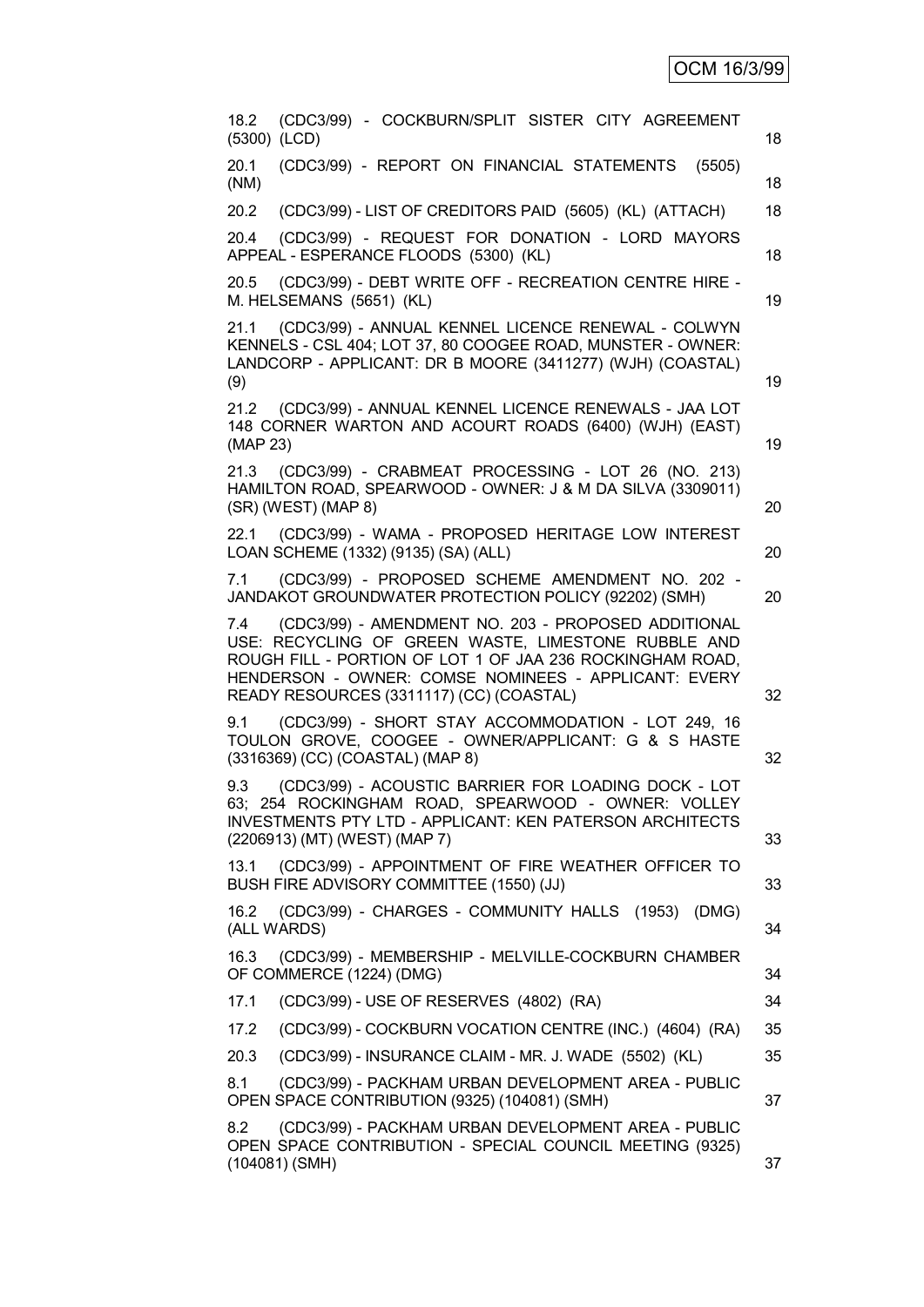|     |     | (CDC3/99) - SUBDIVISION CLEARANCE - PACKHAM URBAN<br>8.4<br>DEVELOPMENT AREA - LOTS 22, 503, PT 1, PT 11 AND 12 HAMILTON<br>ROAD, SPEARWOOD - APPLICANT: JOHN GIUDICE & ASSOCIATES<br>$(101798)$ (SMH) | 37 |
|-----|-----|--------------------------------------------------------------------------------------------------------------------------------------------------------------------------------------------------------|----|
|     |     | (CDC3/99) - SUBDIVISION CLEARANCE - PACKHAM URBAN<br>8.5<br>DEVELOPMENT AREA - LOTS 11, 12 AND 13 RIGBY AVENUE,<br>SPEARWOOD - APPLICANT: JOHN GIUDICE & ASSOCIATES (101468)<br>(SMH) 38               |    |
|     |     | (CDC3/99) - PACKHAM URBAN DEVELOPMENT AREA - PUBLIC<br>10.1<br>OPEN SPACE - QC LEGAL OPINION (9325) (104081) (SMH)                                                                                     | 39 |
|     |     | 8.3<br>(CDC3/99) - PACKHAM URBAN DEVELOPMENT AREA - PUBLIC<br>OPEN SPACE - PERMISSION FOR MAYOR GRLJUSICH TO SPEAK<br>$(9325)$ (104081) (SMH)                                                          | 39 |
|     |     | 10.2 (CDC3/99) - RADIO 6PR RUMOUR FILE 10/2/99 - ALLEGATION<br>OF CORRUPTION (1041; 92182) (RWB)                                                                                                       | 39 |
|     |     | (CDC3/99) - SALE OF LOTS 380, 381, 382 AND 383 CONGDON<br>11.1<br>AVENUE, BEELIAR (3318530; 3318531, 3318532, 3318533) (KJS)                                                                           | 40 |
|     |     | 11.4 (CDC3/99) - CONSTRUCTION OF BEELIAR DRIVE - LAND<br>ACQUISITION - LOT 76 BIRCHLEY ROAD, BEELIAR (450958) (KJS)                                                                                    | 40 |
|     |     | (CDC3/99) - ANCILLARY ACCOMMODATION - LOT 26<br>9.2<br>BRITANNIA AVENUE, MUNSTER - OWNER: D CARRARA & C<br>PARATORE - APPLICANT: WORTHMORE HOMES (3318253) (MT)<br>(COASTAL) (MAP 9)                   | 41 |
|     |     | (CDC3/99) - PROPOSED LABORATORY / OFFICE / VEHICLE<br>9.4<br>WORKSHOP - PART LOT 9 PHOENIX ROAD, BIBRA LAKE - OWNER:<br>FINI PTY LTD - APPLICANT: SPOWERS ARCHITECTS (1113504) (MT)<br>(NORTH) (MAP 7) | 42 |
|     | 8.3 | (OCM3/99) - LEAVE OF ABSENCE - CLR PECOTIC (1705)                                                                                                                                                      | 43 |
|     | 8.4 | (OCM3/99) - FREMANTLE TO ROCKINGHAM TRANSITWAY (MAYOR<br>GRLJUSICH) (9636)                                                                                                                             | 43 |
| 9.  |     |                                                                                                                                                                                                        | 44 |
|     | 9.1 | (OCM3/99) - JERVOISE BAY SOUTHERN HARBOUR DEVELOPMENT -<br>COM-NET (9635) (SMH) (ATTACH)                                                                                                               | 44 |
|     | 9.2 | (OCM3/99) - PACKHAM URBAN DEVELOPMENT AREA -<br>CONSULTANCY FOR INVESTIGATION (AUDIT) (9235) (RWB)                                                                                                     | 46 |
|     | 9.3 | (OCM3/99) - 18TH INSTITUTE OF MUNICIPAL MANAGEMENT<br>NATIONAL CONGRESS - 16-19 MAY 1999, CANBERRA ACT (1027)<br>(DMG)                                                                                 | 47 |
|     | 9.4 | (OCM3/99) - PURCHASE OF ADDITIONAL PUBLIC OPEN SPACE ON<br>LOT 576 CNR ANNOIS AND PARKWAY ROADS, BIBRA LAKE -<br>SATTERLEY REAL ESTATE (KS) (108818)                                                   | 48 |
| 10. |     |                                                                                                                                                                                                        |    |
| 11. |     | MOTIONS OF WHICH PREVIOUS NOTICE HAS BEEN GIVEN49                                                                                                                                                      |    |
| 12. |     | NOTICE OF MOTIONS FOR CONSIDERATION AT THE FOLLOWING                                                                                                                                                   |    |
|     |     |                                                                                                                                                                                                        |    |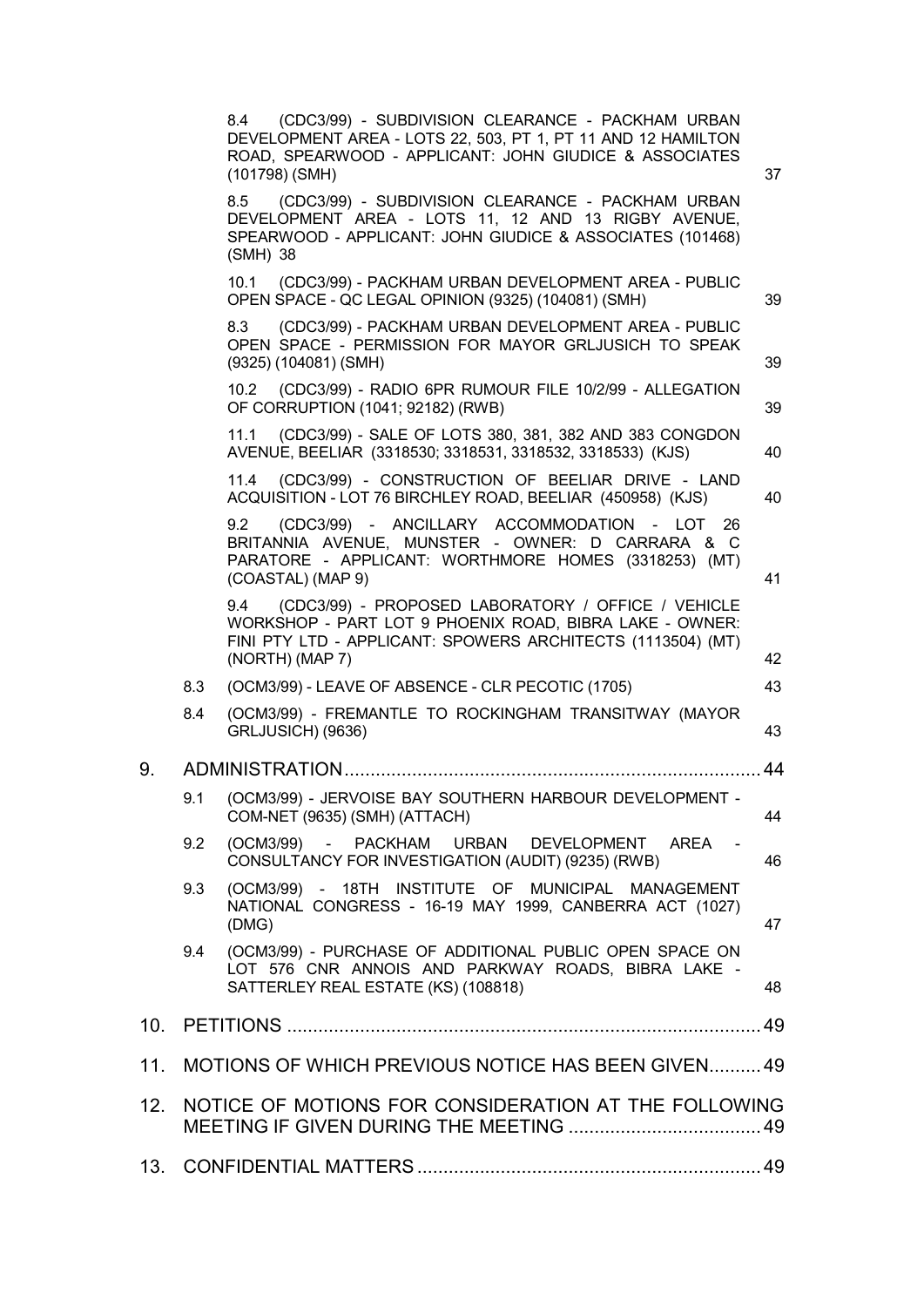| 13.1 (OCM3/99) - REMUNERATION REVIEW - CHIEF EXECUTIVE OFFICER<br>(003) (ATC) |    |
|-------------------------------------------------------------------------------|----|
|                                                                               | 52 |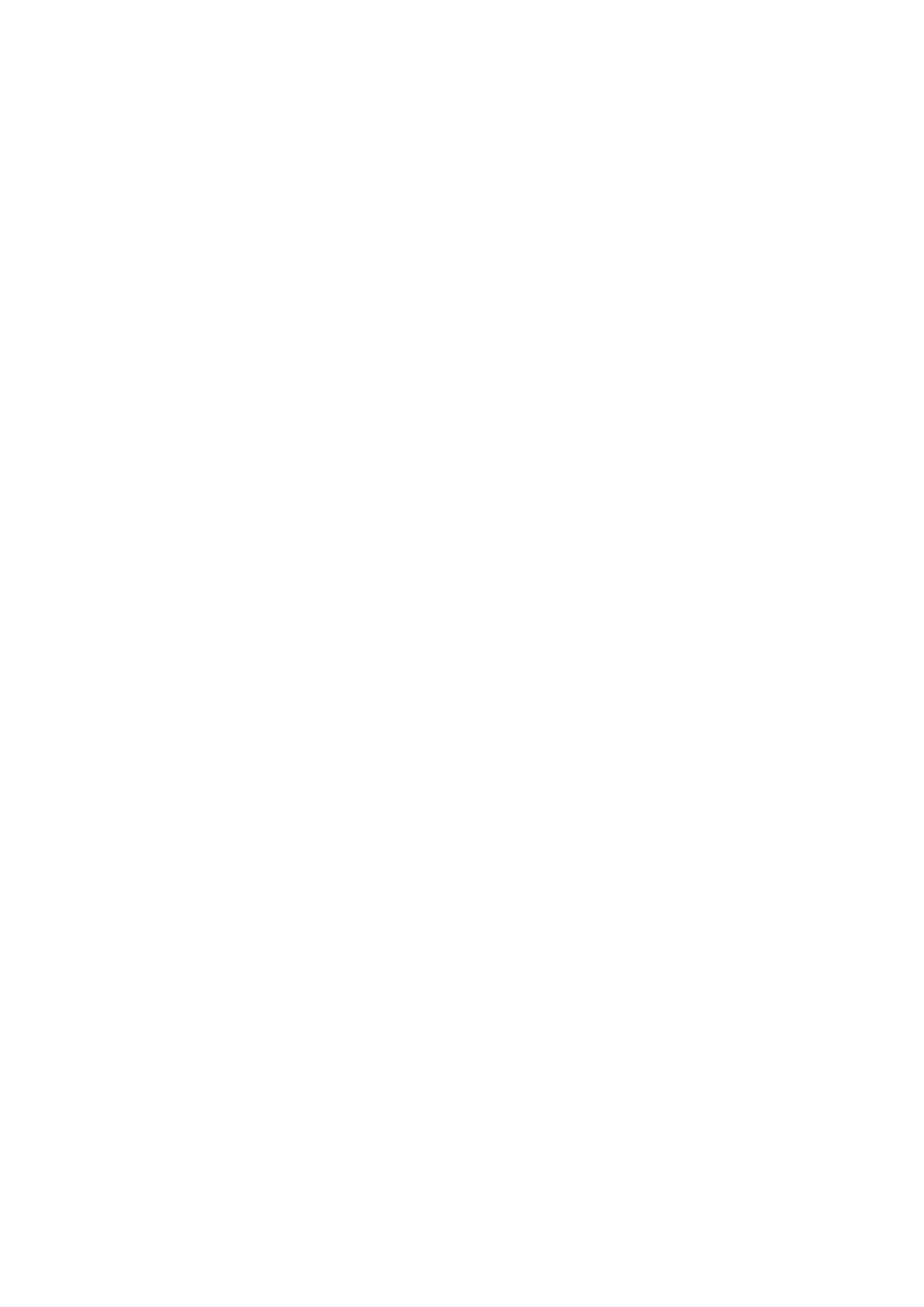# **CITY OF COCKBURN**

# **MINUTES OF ORDINARY COUNCIL MEETING HELD ON TUESDAY, 16 MARCH 1999 AT 7:30 P.M.**

#### **PRESENT:**

#### **COMMITTEE MEMBERS**

| Mr J Grijusich   |                | Mayor        |                       |
|------------------|----------------|--------------|-----------------------|
| Mr J Ostojich    | -              | Deputy Mayor | (Departed at 11:27pm) |
| Mr R A Lees      |                | Councillor   |                       |
| Mr C Elpitelli   |                | Councillor   |                       |
| Mrs S Hunt       |                | Councillor   |                       |
| Mr S Lee         |                | Councillor   |                       |
| Mrs M Separovich | $\overline{a}$ | Councillor   |                       |
| Mr L Humphreys   |                | Councillor   |                       |
| Mr L Howlett     |                | Councillor   | (Departed at 11:10pm) |
| Mrs N Waters     |                | Councillor   |                       |
| Mr M Pecotic     | -              | Councillor   | (Departed at 12:02am) |
| Mr J Gianoli     | -              | Councillor   | (Departed at 11:52pm) |
| Mr J McNair      |                | Councillor   | (Departed at 10:55pm) |

#### **IN ATTENDANCE**

| Mr R W Brown    |                | <b>Chief Executive Officer</b>                       |                    |           |     |
|-----------------|----------------|------------------------------------------------------|--------------------|-----------|-----|
| Mr D M Green    | $\blacksquare$ | Director Community Services (Departed at<br>12:03am) |                    |           |     |
| Mr A T Crothers |                | Director, Finance & Corporate Services               |                    |           |     |
| Mr S M Hiller   | -              | Director, Planning & Development (Departed           |                    |           |     |
|                 |                | at 12:03am)                                          |                    |           |     |
| Mr B K Greay    |                | Director, Engineering                                |                    | (Departed | _at |
|                 |                | 12:03am)                                             |                    |           |     |
| Mrs S Ellis     |                | Secretary                                            | to Chief Executive | Officer   |     |
|                 |                | (Departed at 12:03am)                                |                    |           |     |

The Presiding Member declared the meeting open at 7:30pm.

Mayor Grljusich invited Mr Wal Riley from the Australian Red Cross and Mr Wally Hagan to come forward and receive a cheque for \$6,000 from the City of Cockburn towards the Red Cross Annual Door Knock Appeal. Mr Riley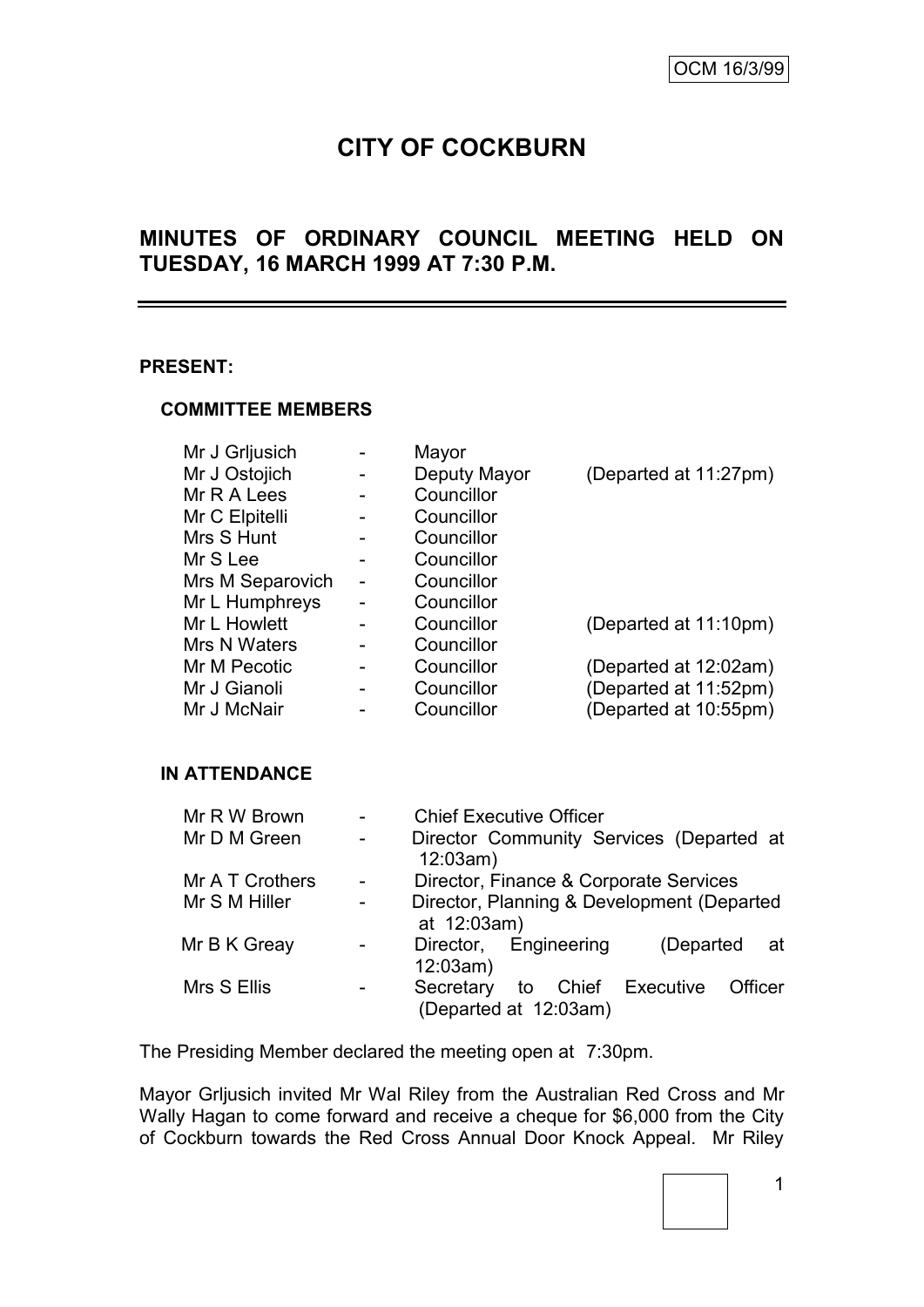thanked the City of Cockburn for the efforts of the Council and the ratepayers in assisting the Red Cross in their efforts to raise over \$500,000 this year.

#### **WRITTEN DECLARATION OF FINANCIAL INTEREST**

Mayor Grljusich advised that the Chief Executive Officer has provided him with a written declaration of financial interest from Clr Gianoli which will be read aloud at the appropriate time.

# **1. APPOINTMENT OF PRESIDING MEMBER [IF REQUIRED]**

#### **2. PUBLIC ADDRESS SESSION**

**Mr Leo Turley** addressed Council in support of the keeping of pidgeons by Mr Arthur Ledo at 11 Steinbeck Avenue Spearwood. He tabled some documents in regards to this matter. Mayor Grljusich advised that this matter will be discussed at the next Community Development Committee meeting.

**Mrs Mary Jenkins** urged Council to consider a sound Policy for Bed and Breakfast Accommodation in the region. She advised that some Councils treat it as a home occupation and others have developed sound policies for this matter. Mrs Jenkins commented that the Council's Internet Site was excellent however it did not mention where to stay in Cockburn. Also, the Draft Policy for Tourism did not mention accommodation.

**Ms Elsa Morelino** spoke on behalf of the Portuguese Club of Cockburn in support of Mr Arthur Ledo and the keeping of pidgeons.

**Mr Gwynn Davies** spoke in regards to SPC Item 14.1, Lot 202 Russell Road Banjup. He asked if any Councillors would like to ask him questions regarding the Bushplan - no questions were asked. Mayor Grljusich stated that this matter would be discussed later in the evening.

**Ms Sue Haste** spoke in regards to CDC Item 9.1 and asked Council to support her efforts to run short stay accommodation. It was her opinion that Coogee has a lot to offer tourists and Cockburn could only benefit from such an endeavour. She felt that short stay accommodation would assist short term workers at local industries, families with seriously ill members in local hospitals and tourists as an example. She added that the neighbours have been supportive. The Mayor responded that this matter would be discussed later.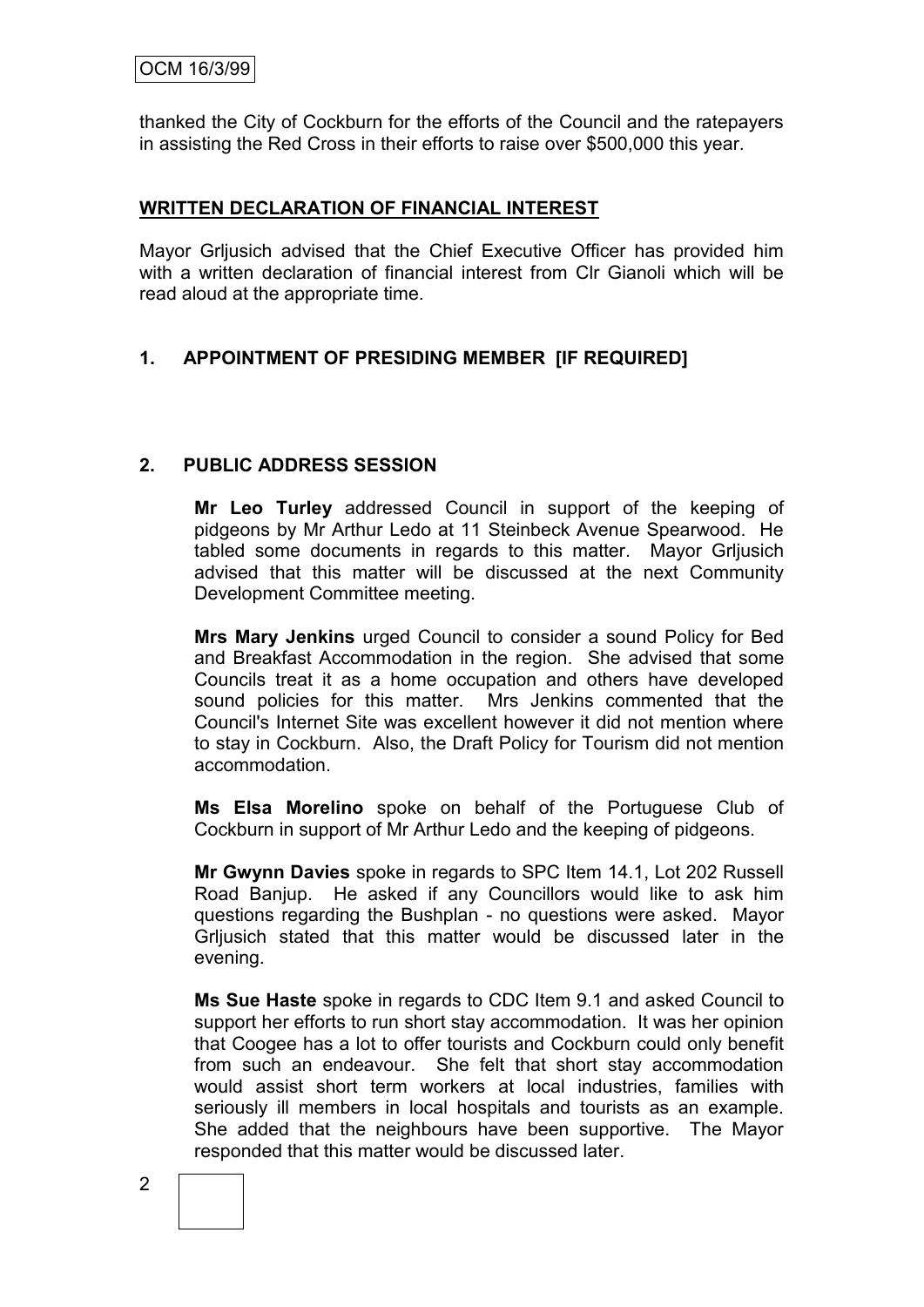**Mr David Lombardo** spoke to CDC Item 7.4. He said that the proposal complements the site requirements and the site layout will ensure that any dust and noise emanating from the site, is managed so that it does not impact on neighbouring residents. He asked Council to support the Committee's recommendation.

**Mr Steve Williams** also spoke to CDC Item 7.4 and asked Council to support the Committee's recommendation. He said that the Council needs to understand that there is a need for the community to recycle and processing waste is part of that. Director Planning added that the Committee has recommended to increase the area to 5 hectares and proceed with the proposal.

**Chief Executive Officer** read aloud a letter from Mr Colin Crook regarding Council's Standing Orders. As the letter requests, a written response will be provided.

Mayor Grljusich advised that he and Clr Separovich recently attended the Local Agenda 21 Conference and read a brief outline of the conference. The Mayor invited interested Councillors or public, to take the opportunity to read the outcomes of the conference by contacting his office.

Mayor Grljusich mentioned that Mr Alan Beale had developed a video in relation to Cockburn's history, the development of Cockburn and in particular, our coast. He said that the video was very well narrated and would be kept by the Chief Executive Officer if anyone would like to view it.

# **3. WRITTEN REQUEST FOR LEAVE OF ABSENCE**

Nil

#### **4. CONFIRMATION OF MINUTES**

#### **4.1 (OCM3/99) - ORDINARY MEETING OF COUNCIL - 16/2/99**

Moved Clr Lee seconded Clr Gianoli, that the Minutes of the Ordinary Meeting of Council held on the 16<sup>th</sup> February 1999 be confirmed as a true and accurate record.

# **CARRIED**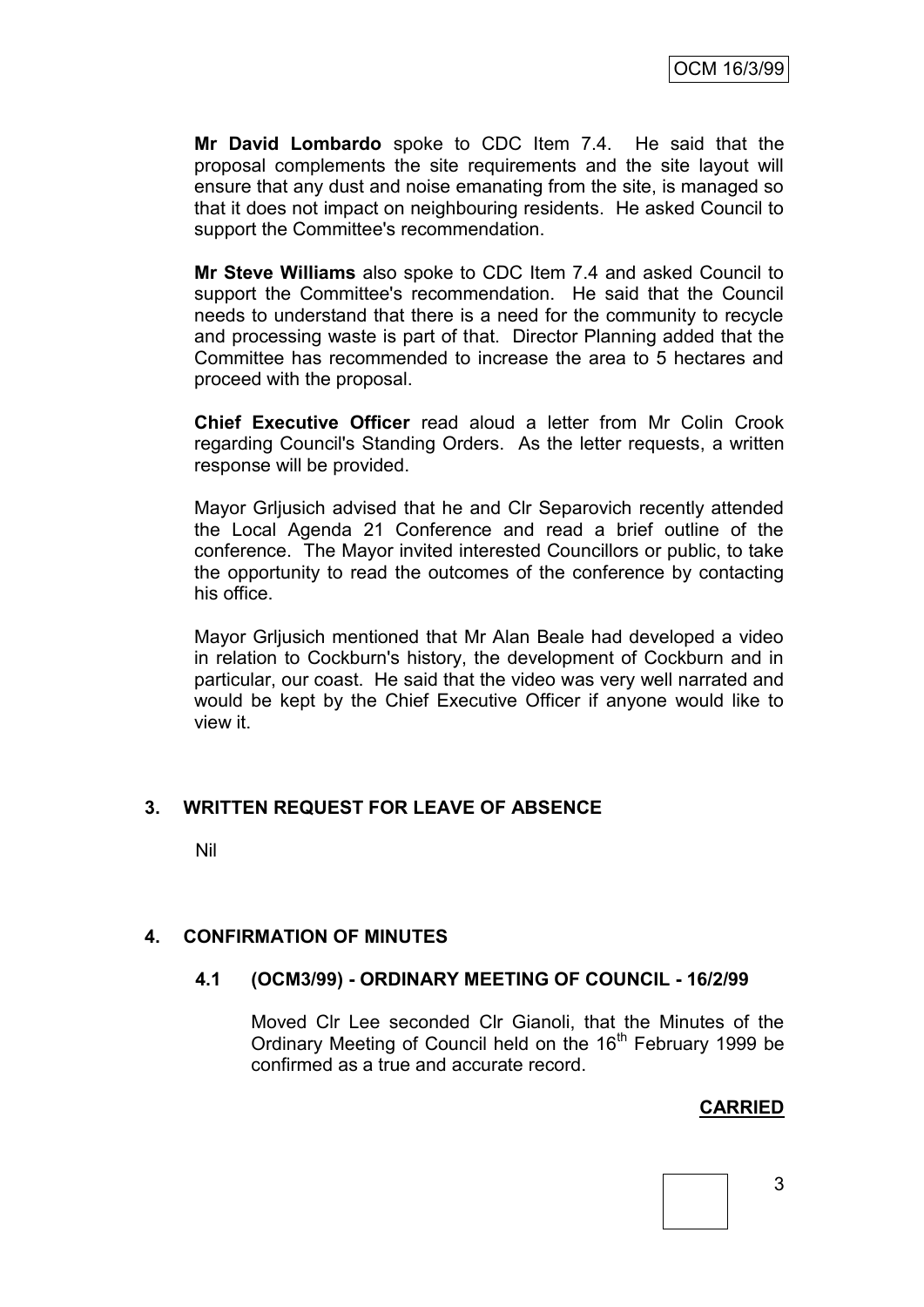# **5. APOLOGIES AND LEAVE OF ABSENCE**

Clr B. Wheatley - Apology

#### **6. ADDITIONS TO THE AGENDA**

Moved Clr Howlett seconded Clr Humphreys, that the following items be added to the Agenda:

- 8.3 Leave of Absence Clr Pecotic (1705)
- 8.4 Fremantle to Rockingham Transitway (Mayor Grljusich) (9636)
- 9.4 Purchase of Additional Public Open Space on Lot 576 Cnr Annois and Parkway Roads, Bibra Lake - Satterley Real Estate (KS) (108818)

# **CARRIED**

#### **7. DEPUTATIONS**

Nil

#### **8. COUNCIL MATTERS**

#### **8.1 (OCM3/99) - STRATEGIC & POLICY COMMITTEE REPORT - 2/3/99 (1055)**

Moved Clr Lees seconded Deputy Mayor Ostojich, that the report of the Strategic and Policy Committee Meeting held on the  $2^{nd}$  March 1999 be received and the following recommendations be adopted:

## **7.1 (SPC3/99) - SALE OF AMCOR LAND (APM) POSSIBLE RELOCATION OF PERTH ZOO (1101294) (SMH)**

# **COUNCIL DECISION**

That Council :

- (1) receive the report;
- (2) write to the Minister for the Environment advising her of the opportunity that may exist to relocate the Perth Zoo to the land being offered for sale by Amcor (Australian Paper Manufacturers) on North Lake Road, Bibra Lake;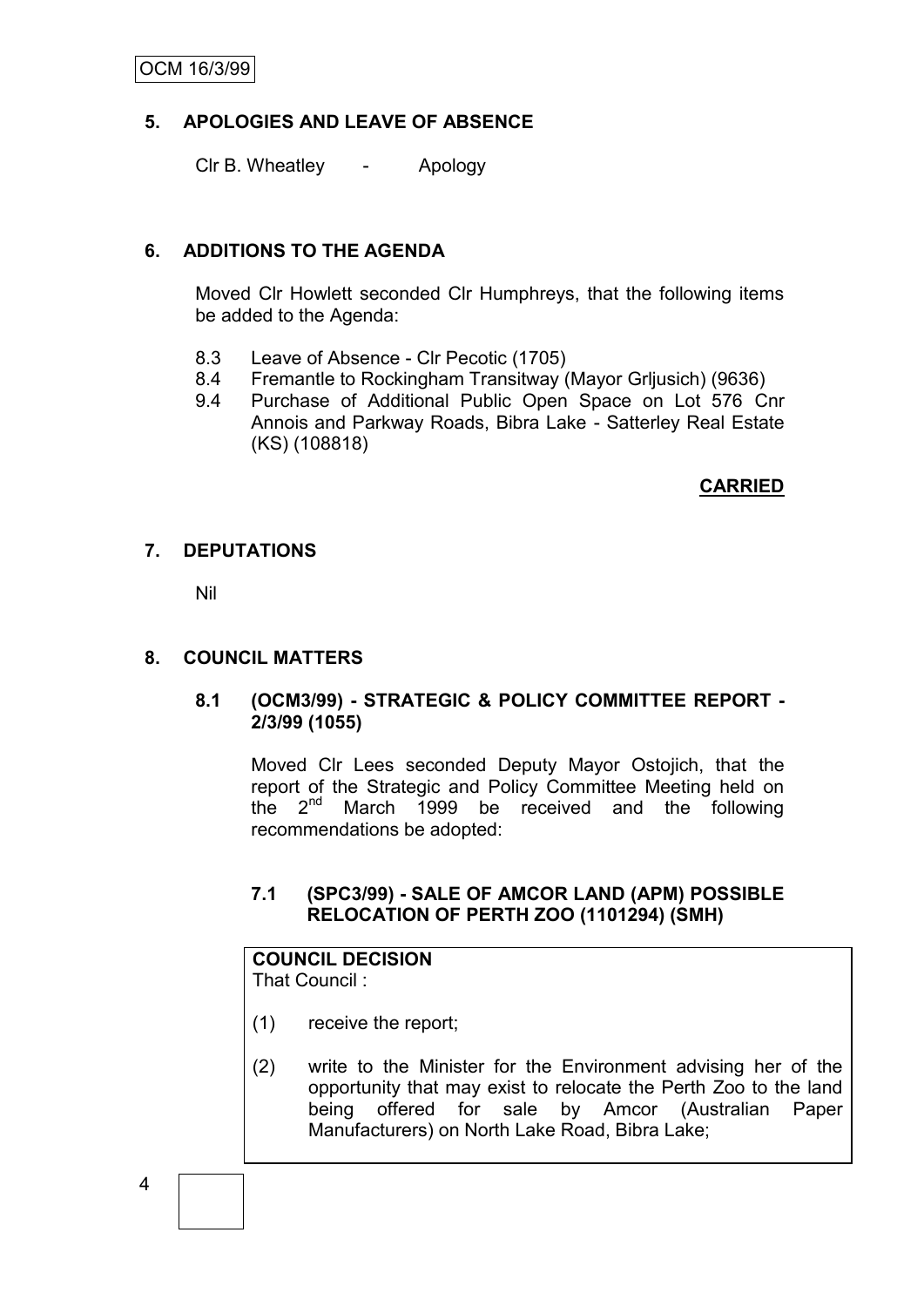(3) the officers report be used as the basis of the submission to the Minister.

#### **10.1 (SPC3/99) - MEMORANDUM OF UNDERSTANDING IN PARTNERSHIP - CITY OF COCKBURN AND FIRE & EMERGENCY SERVICE AUTHORITY**

#### **COUNCIL DECISION**

That Council not enter into a Memorandum of Understanding with the Fire and Emergency Services Authority.

#### **15.1 (SPC3/99) - REVIEW OF RESERVE FUNDS (5000) (ATC)**

### **COUNCIL DECISION**

That Council set aside money in the appropriate Reserve Funds to allow for the orderly funding of major projects and that the Reserve Funds be reviewed on an annual basis subject to the date for the Proposed Coolbellup Recreation Centre being brought forward to the financial year 2000/2001, to coincide with the redevelopment of Coolbellup.

#### **16.2 (SPC3/99) - LOCAL GOVERNMENT ELECTIONS - ELECTORAL COMMISSION (1700) (DMG)**

# **COUNCIL DECISION**

That Council reconsider the issue of the Electoral Commissioner being responsible for the conduct of in-person elections at the same time it reconsiders the issue of Postal Voting for the 2001 local government elections.

## **16.3 (SPC3/99) - TAPE RECORDING OF FEBRUARY, 1999, COUNCIL MEETING (1054) (DMG)**

## **COUNCIL DECISION**

That Council retain the tape recording of the Ordinary Council Meeting conducted on the  $16<sup>th</sup>$  February 1999, in a safe place pending the finalisation of the "Packham Urban Development Area - Public Open Space" matter following which, the tape be dealt with in accordance with Council Policy.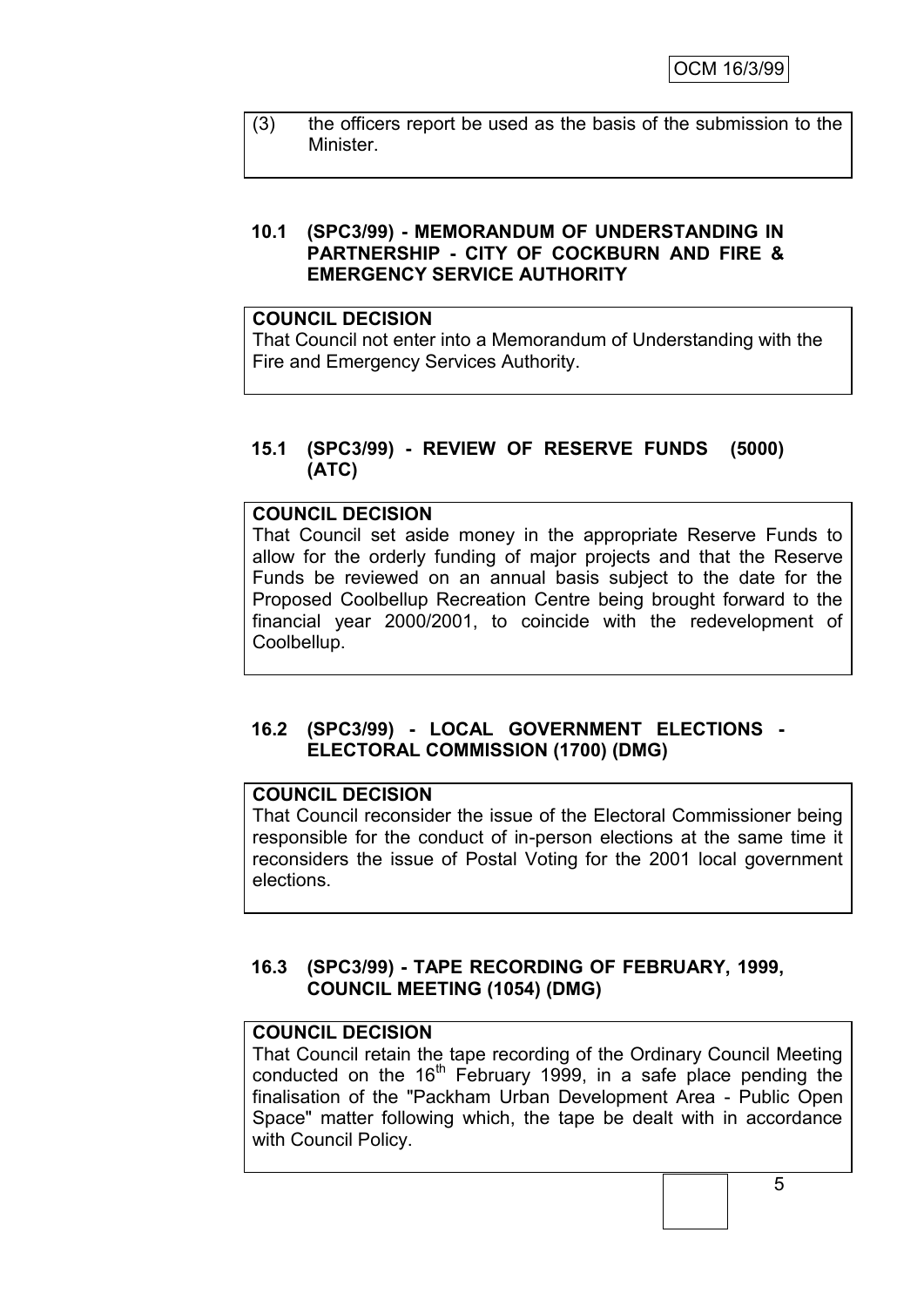#### **17.1 (SPC3/99) - PLANNING APPROVAL - CONDITION RESPONSIBILITY POLICY (9001) (SMH)**

# **COUNCIL DECISION**

That Council:

- (1) receive the report;
- (2) adopt Policy "PD44 Planning Approval Condition Responsibility" and include it in the Council's Policy Manual;
- (3) That point 7. of that policy to read as follows:
	- 7. Where a condition has been included on a planning approval on the advice or request of a public authority, the Council may advise the authority of its decision to identify the authority and the reasons for doing so as appropriate.

#### **17.4 (SPC3/99) - RURAL - WATER PROTECTION ZONE (MRS) POLICY (9003) (SMH)**

# **COUNCIL DECISION**

That Council :

- (1) receive the report;
- (2) adopt Policy "PD43 Rural Water Protection Zone (MRS) Policy" as attached to the Committee's Agenda and include it in the Council Policy Manual.

#### **18.1 (SPC3/99) - INTERNAL AUDIT - CHARTER AND ESTABLISHMENT OF INTERNAL AUDIT GROUP (5017) (ATC)**

#### **COUNCIL DECISION**

That the matter be deferred to the next Strategic and Policy Committee Meeting for further consideration.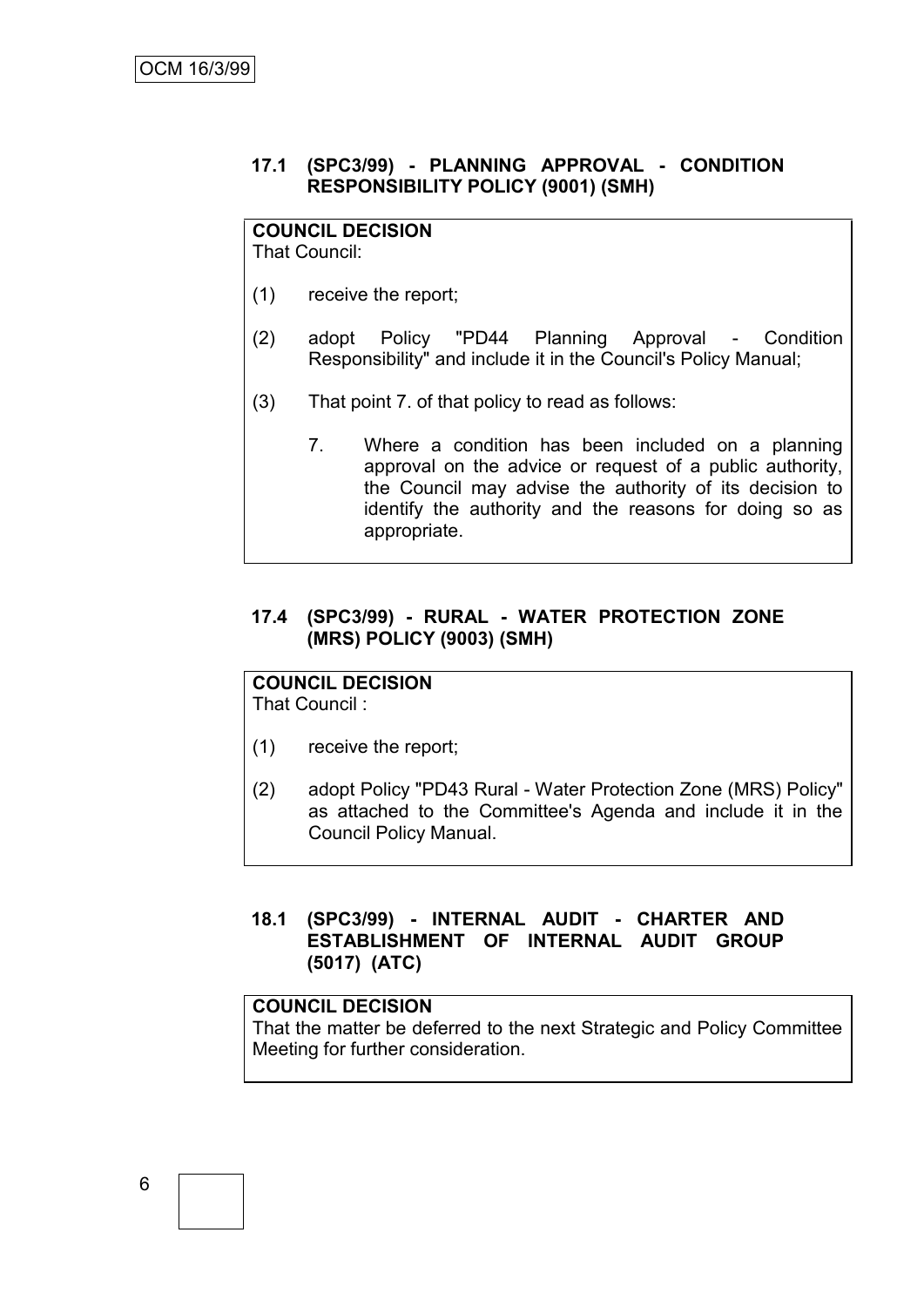#### **18.2 (SPC3/99) - PERFORMANCE REVIEW - CHIEF EXECUTIVE OFFICER (003) (RWB)**

#### **COUNCIL DECISION**

That :

- (1) the system of Performance Review for the Chief Executive Officer be developed on the basis of the model produced by the Western Australian Municipal Association;
- (2) the review committee be made up of the Mayor and elected members of the Audit Committee; and
- (3) the quarterly report presented to Council by the Chief Executive Officer, be not considered a performance report but rather, an information report on matters of interest to Council.

# **CARRIED**

## **7.2 (SPC3/99) - MODEL OF THE CITY CENTRE (9633) (SMH)**

#### **COUNCIL DECISION**

Moved Clr Pecotic seconded Clr Elpitelli, that Council:

- (1) declare the area between Phoenix Road, Gerald Street, Spearwood Avenue and Sussex Street as the City Centre; and
- (2) proceed with construction of a scale model of the area between Phoenix Road, Gerald Street, Spearwood Avenue and Sussex Street.

#### **Amendment To Motion**

Moved Mayor Grljusich seconded Clr Gianoli, that the motion be amended by the addition of the following sub-recommendation (3) :

(3) Council maintains its Administrative and Civic Centre at the present location for the foreseeable future.

AT THIS POINT THE TIME BEING 8:13PM, DEPUTY MAYOR OSTOJICH LEFT THE MEETING.

Moved Clr Elpitelli seconded Clr Pecotic, that the amendment be put.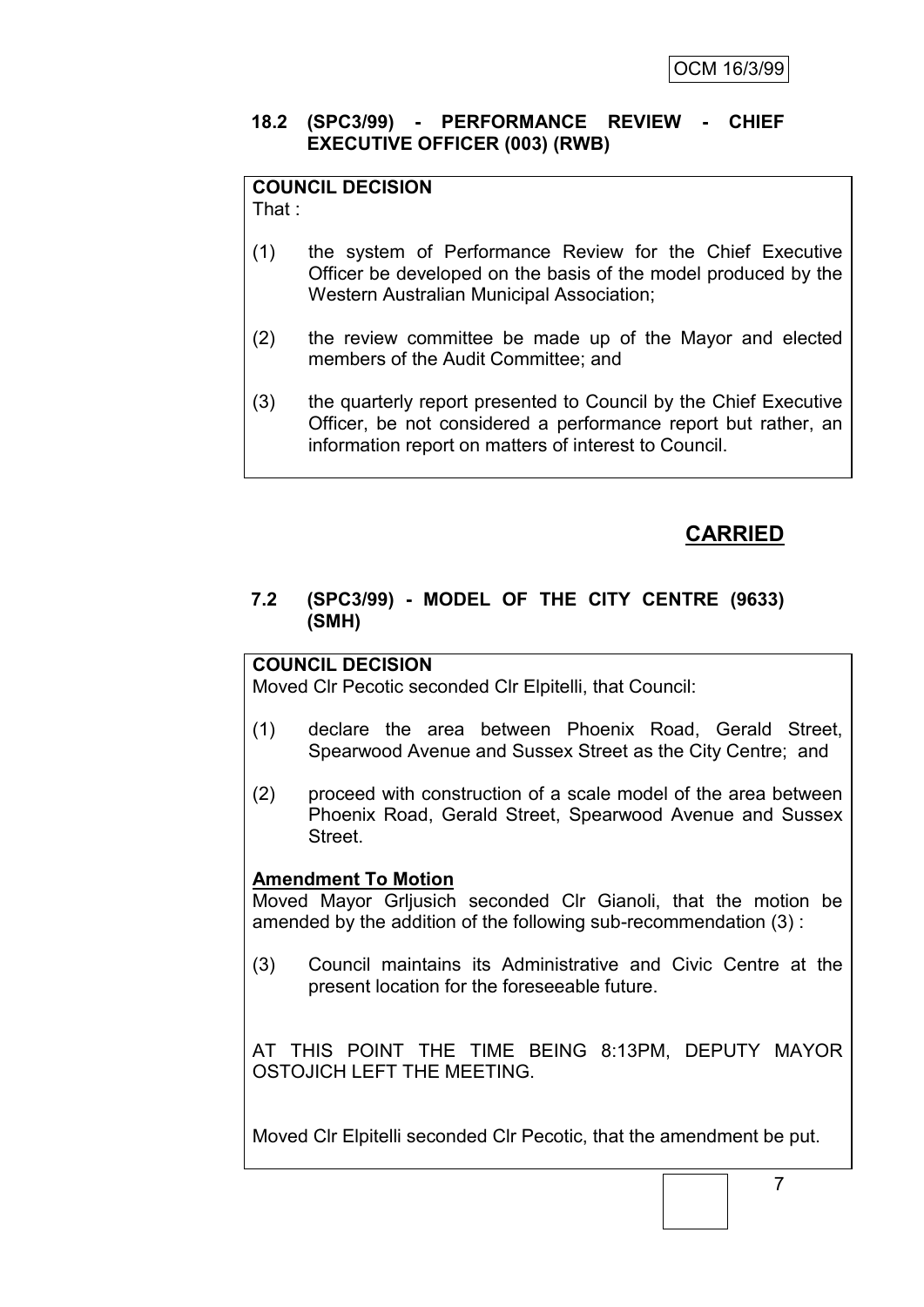**CARRIED**

**AMENDMENT PUT AND LOST**

AT THIS POINT THE TIME BEING 8:15PM, DEPUTY MAYOR OSTOJICH RETURNED TO THE MEETING.

# **ORIGINAL MOTION PUT AND LOST**

**CLR PECOTIC REQUESTED THAT THE VOTES BE RECORDED.**

**FOR: CLR MCNAIR, CLR GIANOLI, CLR PECOTIC AND MAYOR GRLJUSICH.**

**AGAINST: CLR WATERS, CLR HOWLETT, CLR HUMPHREYS, CLR SEPAROVICH, CLR LEE, CLR HUNT, CLR ELPITELLI, CLR LEES AND DEPUTY MAYOR OSTOJICH.**

Moved Clr Howlett seconded Clr Humphreys, that Council:

- (1) not declare the area between Phoenix Road, Gerald Street, Spearwood Avenue and Sussex Street as the City Centre; and
- (2) not proceed with construction of a scale model of the area between Phoenix Road, Gerald Street, Spearwood Avenue and Sussex Street.

**CARRIED**

**CLR PECOTIC REQUESTED THAT HIS VOTE AGAINST THE MOTION BE RECORDED.**

## **9.1 (SPC3/99) - FORUM FOR ELECTION CANDIDATES (1700) (DMG)**

# **COUNCIL DECISION**

Moved Clr Lee seconded Clr Gianoli, that Council not proceed with public forums for election candidates.

**CARRIED**

**DEPUTY MAYOR OSTOJICH REQUESTED THAT THE VOTES BE RECORDED.**

**FOR: CLR MCNAIR, CLR GIANOLI, CLR PECOTIC, CLR WATERS, CLR HUMPHREYS, CLR LEE, CLR HUNT**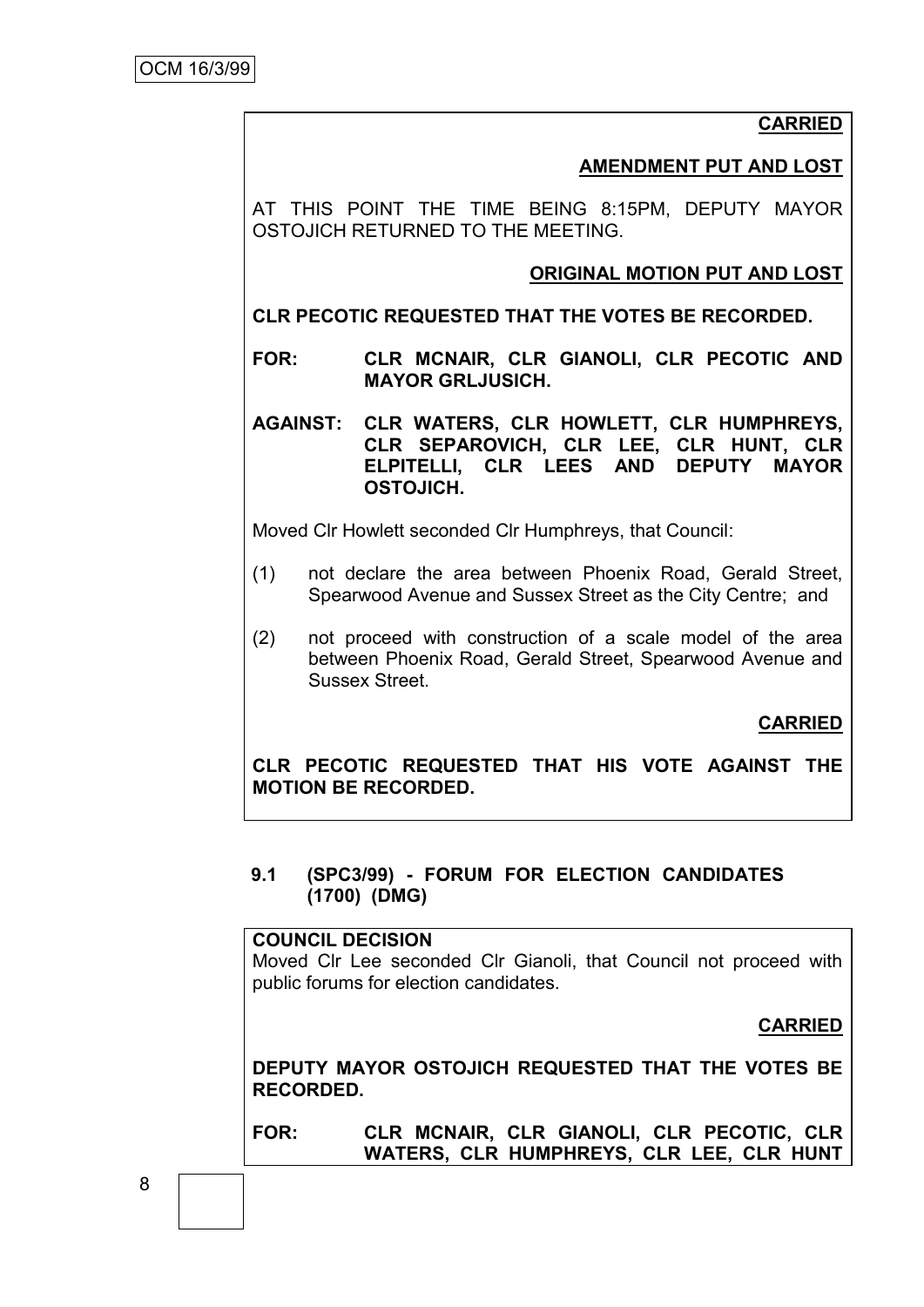## **AND CLR LEES**

#### **AGAINST: CLR HOWLETT, CLR SEPAROVICH, CLR ELPITELLI, DEPUTY MAYOR OSTOJICH AND MAYOR GRLJUSICH**

#### **11.1 (SPC3/99) - APPOINTMENT OF DATES FOR COUNCIL MEETINGS (1070)(DMG)**

#### **COUNCIL DECISION**

Moved Clr Pecotic seconded Clr Howlett, that Council conduct its Ordinary Meetings on the second and fourth Tuesday of each month commencing at 7:30pm from May 1999 with the following exceptions during the period of the Council elected for 1999-2001:

| December 1999 | $\sim$ $-$     | first and third Tuesday             |
|---------------|----------------|-------------------------------------|
| April 2000    | -              | second Tuesday and fourth Wednesday |
| December 2000 | $\blacksquare$ | second Tuesday only                 |
|               |                | <b>CARRIED</b>                      |

## **11.2 (SPC3/99) - PROPOSAL TO MAKE A LOCAL LAW - STANDING ORDERS (1054) (DMG) (ALL WARDS)**

#### **COUNCIL DECISION**

Moved Clr Humphreys seconded Clr Elpitelli, that Item 21.1 paragraph (3) of the Draft Standing Orders as presented, be amended to read:

(3) A Member or employee expected to disclose an interest under this section in a matter, may leave the Chamber or room of the meeting while the matter is discussed and voted upon, unless the meeting resolves to request that the person remain to give an explanation or for any other purpose, in which case, the person may leave the meeting immediately afterwards until the matter has been voted upon.

**CARRIED**

#### **CLR HOWLETT REQUESTED THAT THE VOTES BE RECORDED.**

**FOR: CLR MCNAIR, CLR GIANOLI, CLR PECOTIC, CLR HUMPHREYS, CLR SEPAROVICH, CLR LEE, CLR HUNT, CLR ELPITELLI AND MAYOR GRLJUSICH**

**AGAINST: CLR WATERS, CLR HOWLETT, CLR LEE AND**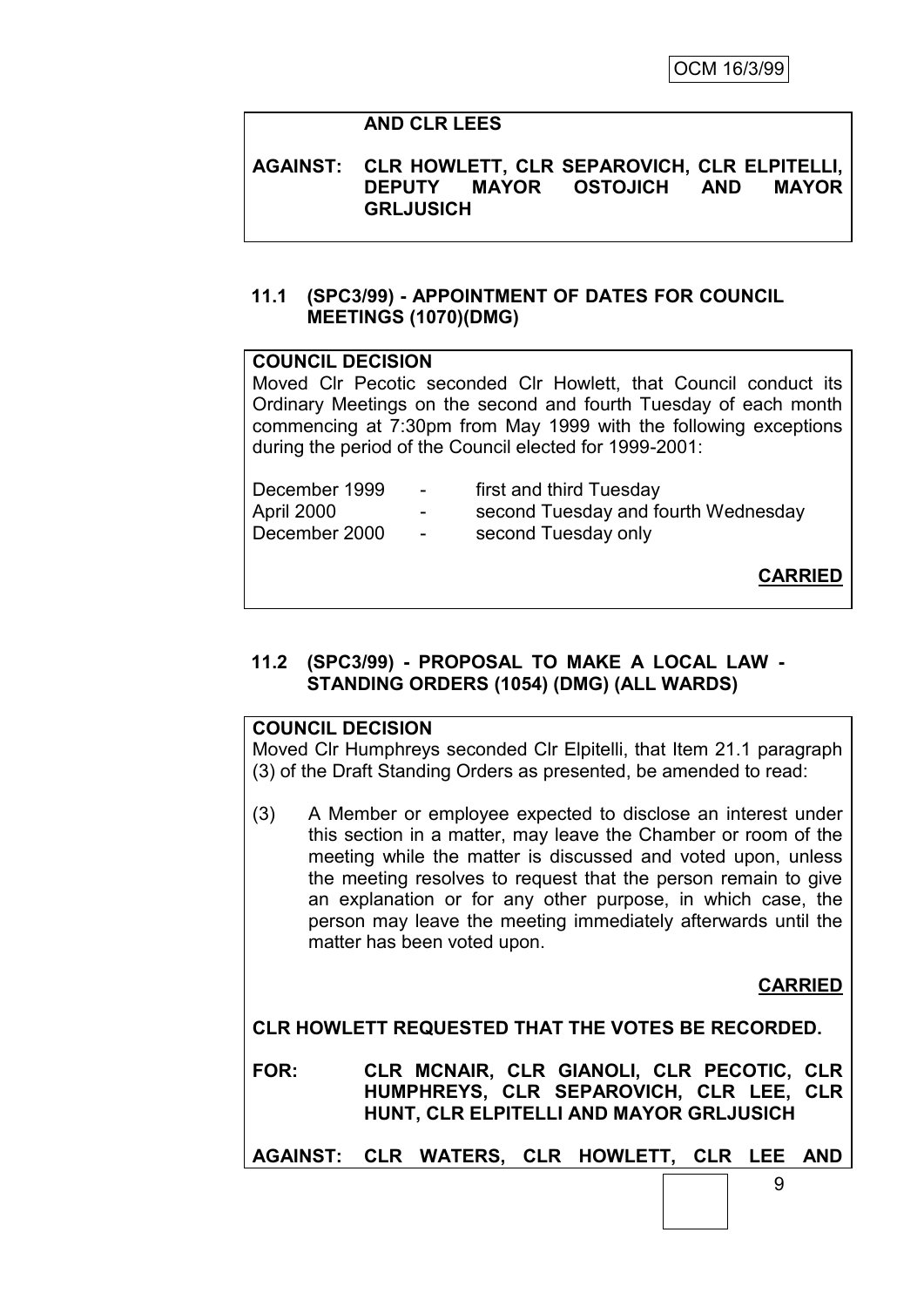# **DEPUTY MAYOR OSTOJICH**

Moved Clr Humphreys seconded Clr McNair, that Council make a Local Law relating to the Conduct of Proceedings and the Business of Council (Standing Orders), as contained in the attachment to the Strategic and Policy Committee Agenda  $(2^{nd}$  March 1999) and as amended at Item 21.1.

#### **MOTION LOST DUE TO LACK OF SPECIAL MAJORITY OF COUNCIL**

# **11.3 (SPC3/99) - CONTACT AND AVAILABILITY OF COUNCIL STAFF (1060) (DMG)**

#### **COUNCIL DECISION**

Moved Clr Pecotic seconded Clr Elpitelli, that Council change the present system of telephone communications in order that staff can be more accessible to Councillors and ratepayers

## **MOTION LOST**

Moved Clr Howlett seconded Deputy Mayor Ostojich, that Council require no change to the present system of telephone communications and access provided by the City of Cockburn to the public.

# **CARRIED**

# **14.1 (SPC3/99) - SUBMISSION ON PERTH'S BUSHPLAN (6119) (DW) (ALL)**

#### **COUNCIL DECISION**

Moved Clr Humphreys seconded Mayor Grljusich, that Council require staff to forward a submission on Perth's Bushplan which incorporates the issues highlighted in the officer's report and nominates the areas identified on Map 4 for consideration as additional Bushplan sites with the exception of that area identified as area 9 owned by Peet & Co and that area identified as area 10 owned by Satterley & Co, which is not the subject of current public open space negotiations.

#### **CARRIED**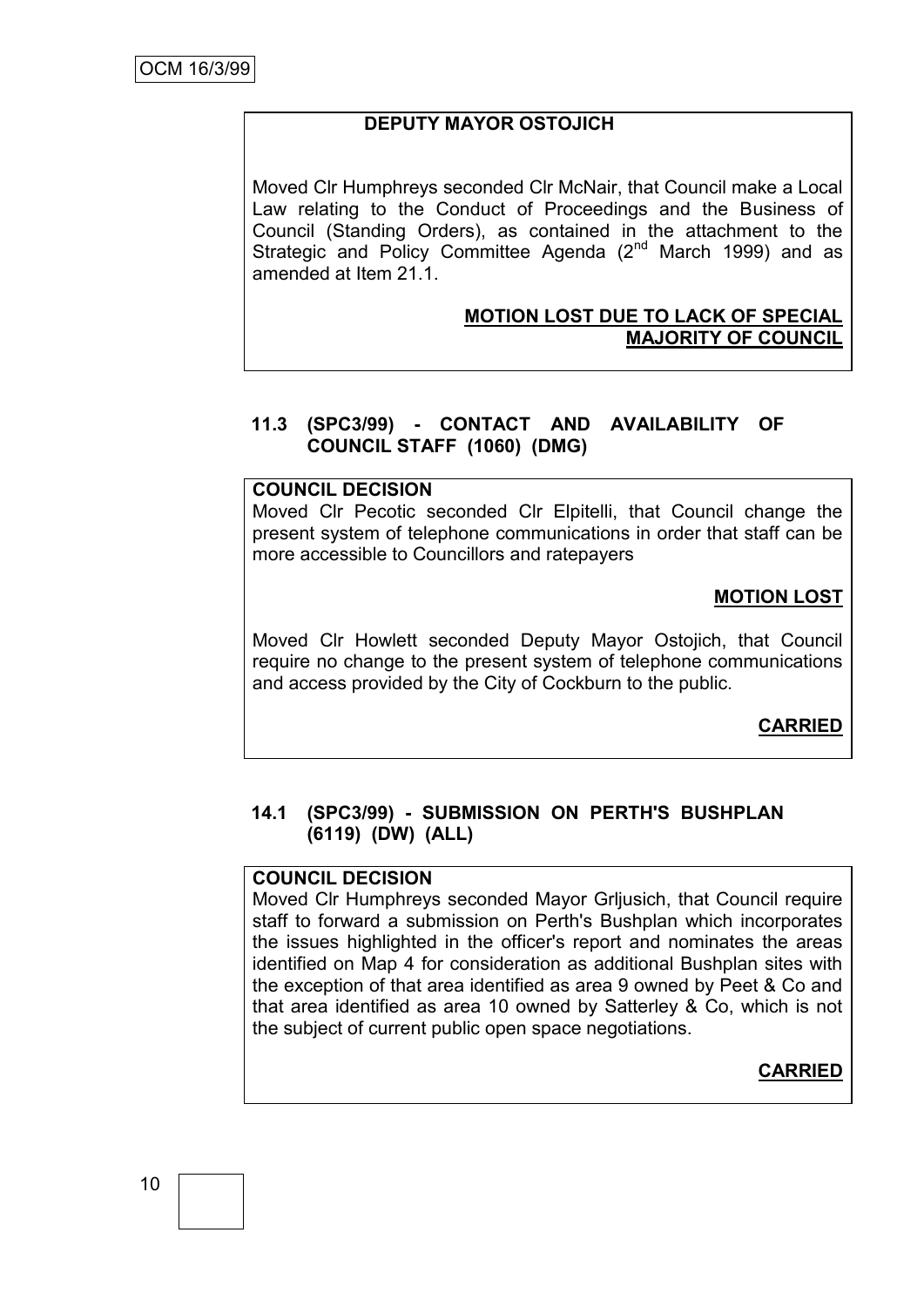#### **15.2 (SPC3/99) - EXCAVATION AND REMOVAL OF THREE RUBBISH TIPSITES AROUND BIBRA LAKE (1054) (4900) (NORTH) (BKG)**

## **COUNCIL DECISION**

Moved Clr Separovich seconded Mayor Grljusich, that Council place sufficient funds on the 1999/00 budget, to enable the investigation and implementation of actions to minimise the amount of nutrients entering the lake.

**CARRIED**

#### **15.3 (SPC3/99) - BUSINESS PLAN FOR RECYCLING TRANSFER STATION AT THE HENDERSON LANDFILL SITE (1054) (4900) (COASTAL) (BKG)**

## **COUNCIL DECISION**

Moved Clr Elpitelli seconded Clr Pecotic, that the matter be deleted.

Moved Clr Humphreys seconded Clr Gianoli, that the motion be put.

#### **CARRIED**

#### **MOTION PUT AND LOST**

Moved Clr Howlett seconded Clr Waters, that Council not proceed with developing a business plan for the construction of a recycling transfer station at Henderson Landfill Site as Council has resolved to participate in the Southern Metropolitan Regional Council project at Canning Vale.

#### **CARRIED**

**CLR PECOTIC REQUESTED THAT THE VOTES BE RECORDED.**

**FOR: CLR MCNAIR, CLR WATERS, CLR HOWLETT, CLR HUMPHREYS, CLR SEPAROVICH, CLR LEE, CLR HUNT, CLR LEES, DEPUTY MAYOR OSTOJICH AND MAYOR GRLJUSICH**

**AGAINST: CLR GIANOLI, CLR PECOTIC AND CLR ELPITELLI**

AT THIS POINT THE TIME BEING 9:36PM, CLR ELPITELLI LEFT THE MEETING.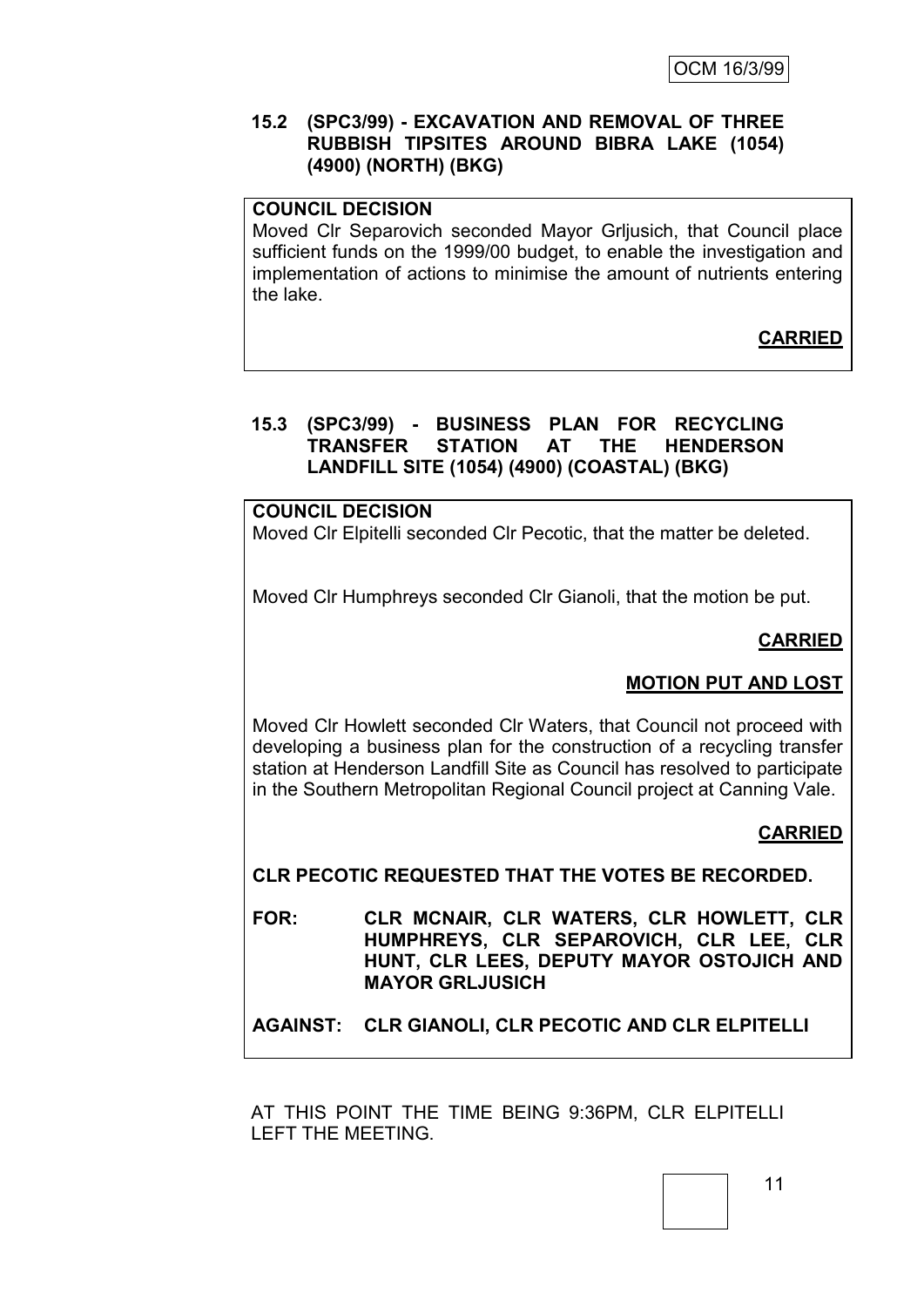#### **16.1 (SPC3/99) - LOCAL GOVERNMENT STATUTORY COMPLIANCE ASSESSMENT RETURN - 1998 (1332) (DMG)**

Mayor Grljusich read aloud the contents of the certification of the Local Government Statutory Compliance Assessment Return - 1998.

#### **COUNCIL DECISION**

Moved Clr Lees seconded Clr Howlett, that Council adopt the Local Government Statutory Compliance Assessment Return, 1998 Program.

**CARRIED**

AT THIS POINT THE TIME BEING 9:39PM, CLR ELPITELLI RETURNED TO THE MEETING.

# **17.2 (SPC3/99) - LEGAL OPINIONS - POLICY (1157) (DMG)**

#### **COUNCIL DECISION**

Moved Clr Pecotic seconded Clr McNair, that Councillors be given the opportunity to frame legal advice questions together with the Chief Executive Officer and Directors.

AT THIS POINT THE TIME BEING 9:40PM, CLR SEPAROVICH LEFT THE MEETING AND RETURNED AT 9:42PM.

# **MOTION LOST**

Moved Clr Humphreys seconded Clr Waters, that Council retain Council's Policy A1.15 - Obtaining Legal Advice, at this time without amendment.

#### **CARRIED**

## **17.3 (SPC3/99) - ALTERATION TO STAFF EMPLOYMENT POLICY (2350) (RS)**

#### **COUNCIL DECISION**

Moved Clr Pecotic seconded Clr Elpitelli, that Council adopt an employment policy that would, in time of staff placements, ensure that Council staff as far as practicable, represents Cockburn's ethnicity.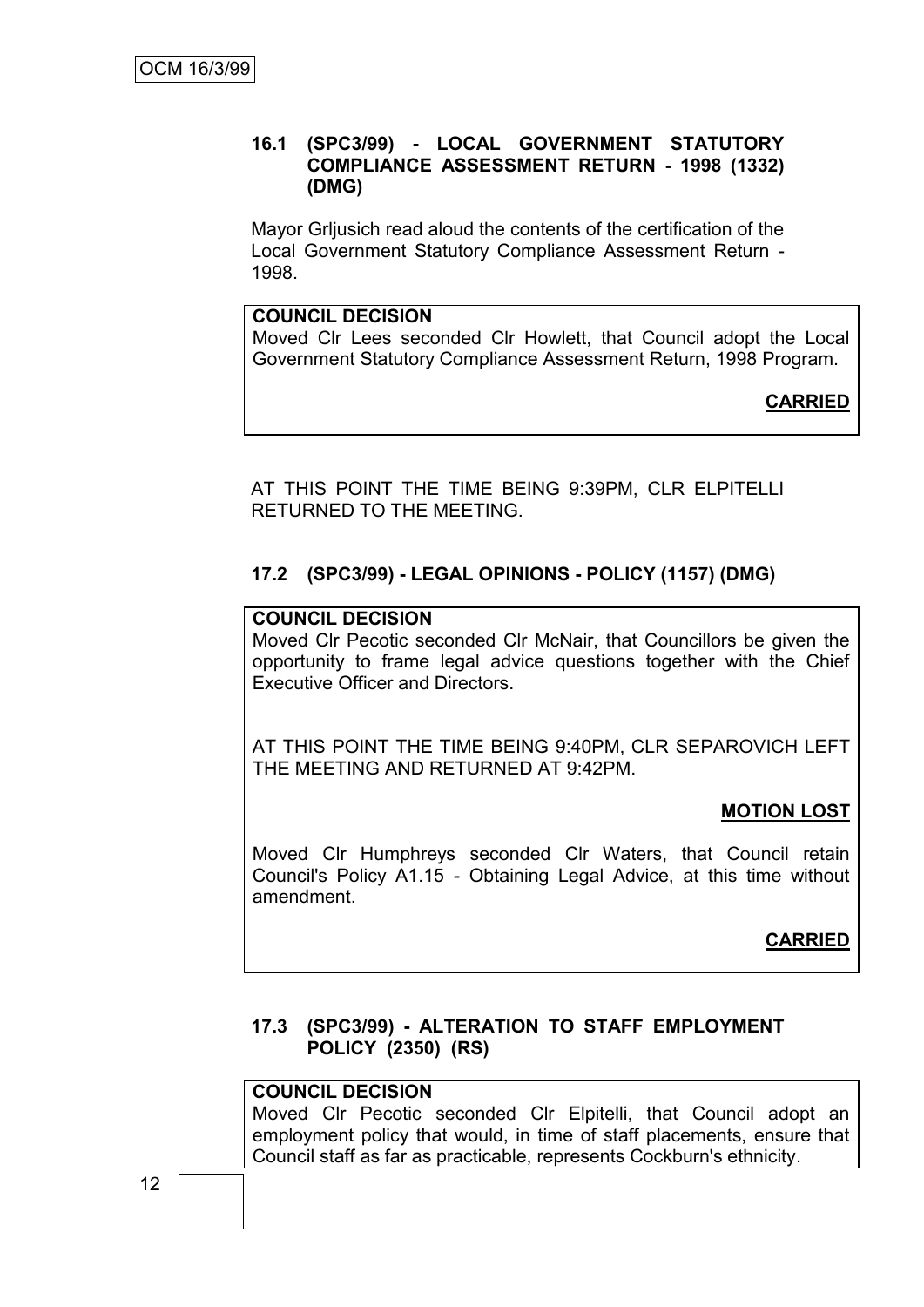CLR LEE REQUESTED THE CHIEF EXECUTIVE OFFICER'S ADVICE WITH REGARDS TO STATUTORY AND LEGAL REQUIREMENTS RELATIVE TO THIS MATTER. MR BROWN REPLIED THAT THE PROPOSED RESOLUTION WAS AGAINST THE LAWFUL REQUIREMENTS OF THE LOCAL GOVERNMENT ACT 1995 AND THE EQUAL OPPORTUNITY ACT.

**MOTION LOST**

**CLR ELPITELLI REQUESTED THAT THE VOTES BE RECORDED.**

**FOR: CLR MCNAIR, CLR PECOTIC, CLR ELPITELLI AND MAYOR GRLJUSICH**

#### **AGAINST: CLR GIANOLI, CLR WATERS, CLR HOWLETT, CLR HUMPHREYS, CLR SEPAROVICH, CLR LEE, CLR HUNT, CLR LEES AND DEPUTY MAYOR OSTOJICH**

Moved Clr Howlett seconded Clr Humphreys, that Council note the position of the Chief Executive Officer in regards to the application of equal employment opportunity, as it applies to appropriate legislation.

**CARRIED**

#### **8.2 (OCM3/99) - COMMUNITY DEVELOPMENT COMMITTEE REPORT - 9/3/99 (1052)**

Moved Clr Lee seconded Clr Waters, that the report of the Community Development Committee Meeting held on the 9<sup>th</sup> March, 1999 be received and the following recommendations adopted:

#### **7.2 (CDC3/99) - PROPOSED AMENDMENT NO. 201 - SCHEME TEXT AMENDMENT TO VARY THE RESIDENTIAL PLANNING CODES (9003) (SR)**

# **COUNCIL DECISION**

That Council :

(1) adopt the following amendment:-

TOWN PLANNING AND DEVELOPMENT ACT 1928 (AS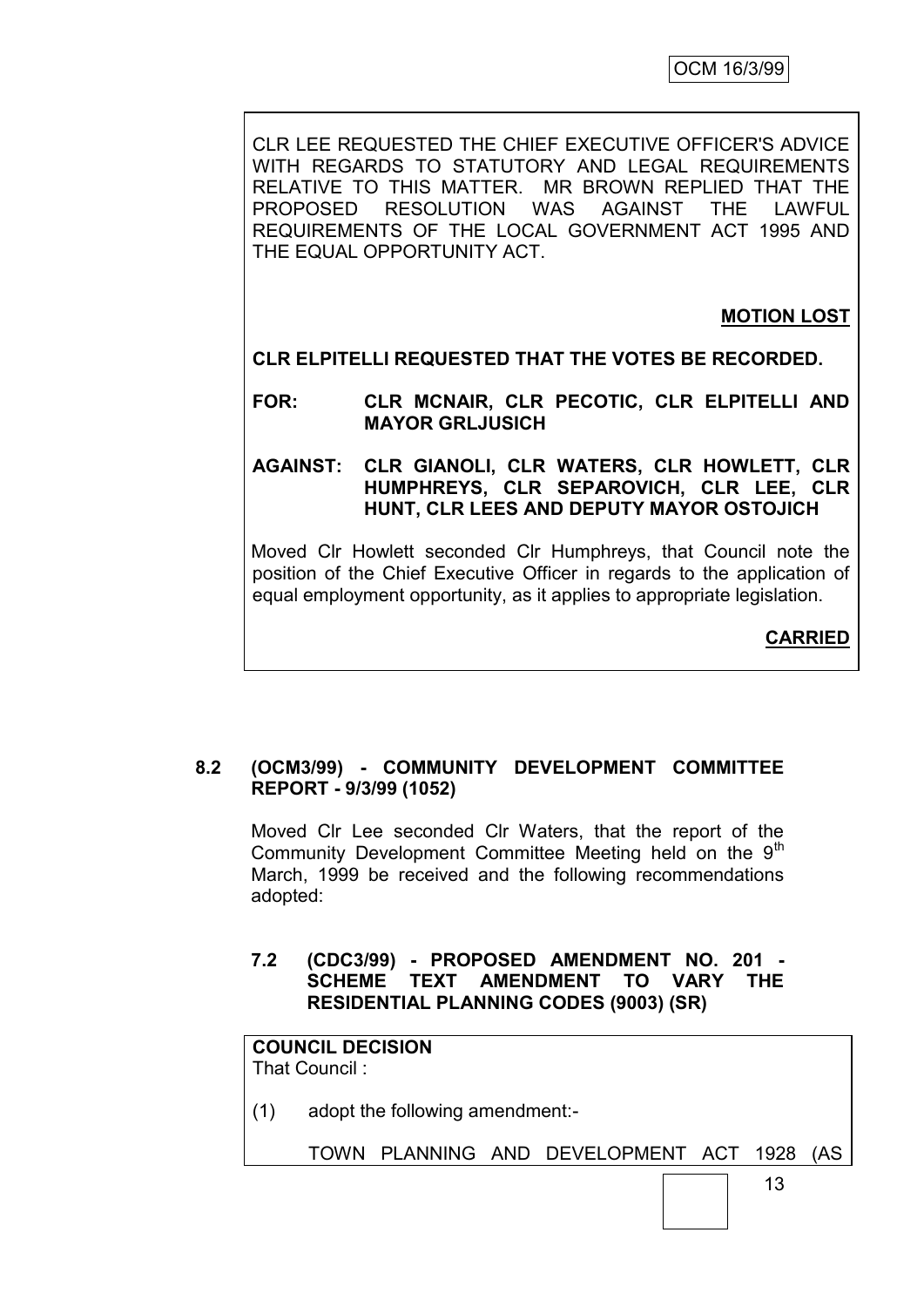|     | AMENDED)<br>RESOLUTION DECIDING TO AMEND A TOWN PLANNING<br><b>SCHEME</b>                                                                                    |     |                                                                                                                                                                                                                                                   |  |  |  |
|-----|--------------------------------------------------------------------------------------------------------------------------------------------------------------|-----|---------------------------------------------------------------------------------------------------------------------------------------------------------------------------------------------------------------------------------------------------|--|--|--|
|     | CITY OF COCKBURN - DISTRICT ZONING SCHEME NO. 2                                                                                                              |     |                                                                                                                                                                                                                                                   |  |  |  |
|     | <b>AMENDMENT NO. 201</b>                                                                                                                                     |     |                                                                                                                                                                                                                                                   |  |  |  |
|     | Resolved that Council, in pursuance of section 7 of the Town<br>Planning and Development Act 1928 (as amended), amend the<br>above Town Planning Scheme by:- |     |                                                                                                                                                                                                                                                   |  |  |  |
|     | $1_{\ldots}$                                                                                                                                                 |     | amending the Scheme Text by the addition of Clause<br>5.3.6 as follows:                                                                                                                                                                           |  |  |  |
|     |                                                                                                                                                              |     | "Notwithstanding the R Codes, the Council may approve<br>a single house or grouped dwelling with open space<br>provision below the minimum for the relevant R Code<br>specified in Table 1 of the R Codes, provided that:                         |  |  |  |
|     |                                                                                                                                                              | (a) | the variation does not represent a reduction of<br>open space of more than 5 percent of the area of<br>the lot on which the development is situated;                                                                                              |  |  |  |
|     |                                                                                                                                                              | (b) | approval of the variation would not result in the<br>development adversely affecting the amenity of<br>any adjacent lot;                                                                                                                          |  |  |  |
|     |                                                                                                                                                              | (c) | the lot on which the development is situated is a<br>'Lot' pursuant to either the Town Planning and<br>Development Act (1928) or the Strata Titles Act<br>$(1985).$ "                                                                             |  |  |  |
|     |                                                                                                                                                              |     | DATED THE 16TH DAY OF MARCH 1999                                                                                                                                                                                                                  |  |  |  |
|     |                                                                                                                                                              |     | <b>CHIEF EXECUTIVE OFFICER</b>                                                                                                                                                                                                                    |  |  |  |
| (2) |                                                                                                                                                              |     | sign the amending documents, and forward a copy to:-                                                                                                                                                                                              |  |  |  |
|     | 1.                                                                                                                                                           |     | The Environmental Protection Authority in accordance with<br>Section 7A(1) of the Act; and                                                                                                                                                        |  |  |  |
|     | 2.                                                                                                                                                           |     | The Western Australian Planning Commission<br>for<br>information.                                                                                                                                                                                 |  |  |  |
| (3) |                                                                                                                                                              |     | forward a copy of the signed documents to the Western<br>Australian Planning Commission with a request to advertise the<br>amendment, following receipt of formal advice from the<br>Environmental Protection Authority that the Scheme or Scheme |  |  |  |
|     |                                                                                                                                                              |     |                                                                                                                                                                                                                                                   |  |  |  |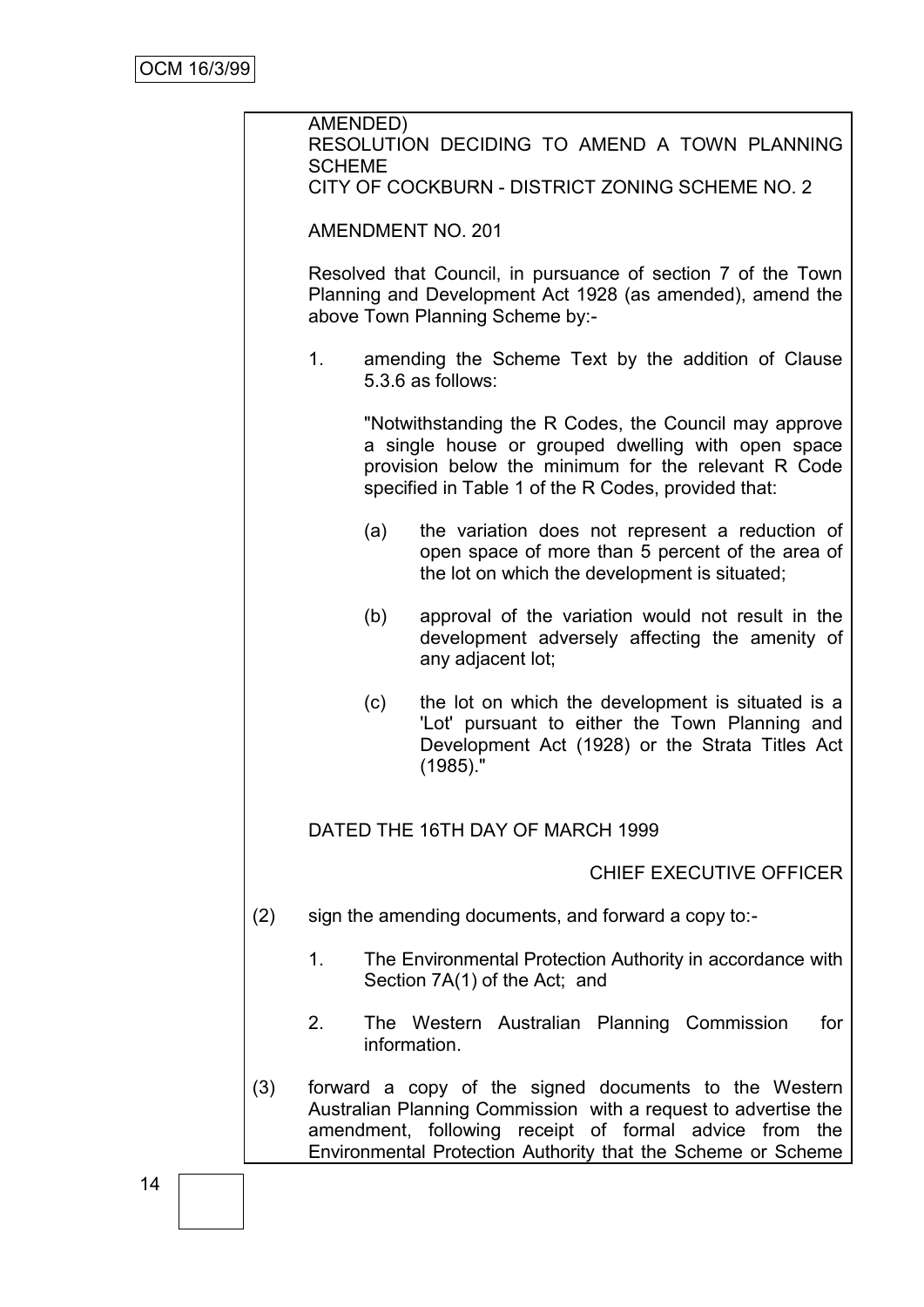Amendment should not be assessed under Section 48A of the Environmental Protection Act.

**7.3 (CDC3/99) - AMENDMENT NO. 111 - REZONE PORTION OF PT LOT 152, LOT 10 AND PORTION OF LOT 1 PEARSON ROAD, SUCCESS FROM RURAL TO RESIDENTIAL R80B - OWNER: PEET & CO - APPLICANT: TURNER MASTER PLANNERS (92111) (CC) (EAST)**

#### **COUNCIL DECISION** That Council :

- (1) adopt the recommendations made in the schedule of submissions;
- (2) request the Hon. Minister for Planning grant final approval to the amendment as modified by Council's resolution of 19 August 1997; and
- (3) advise the applicant and the Western Australian Planning Commission of the Council's decision.

#### **10.3 (CDC3/99) - LEGAL ACTION - COMPENSATION / RESTITUTION CLAIM - WESTERN RESOURCE RECOVERY - LOT 197 COCOS DRIVE, BIBRA (9006) (441267) (SMH)**

# **COUNCIL DECISION**

That Council :

- (1) receive the correspondence dated 24 February 1999 from Western Resource Recovery;
- (2) refer the correspondence from Western Resource Recovery to:-
	- 1. Council's Solicitors, McLeod & Co, for legal advice;
	- 2. Western United Insurance Brokers for its information;
- (3) advise Western Resource Recovery, that its claim for compensation / restitution from the Council has been referred to Council's Solicitors for advice, following which the Company will be advised of the Council's position in respect to the matter.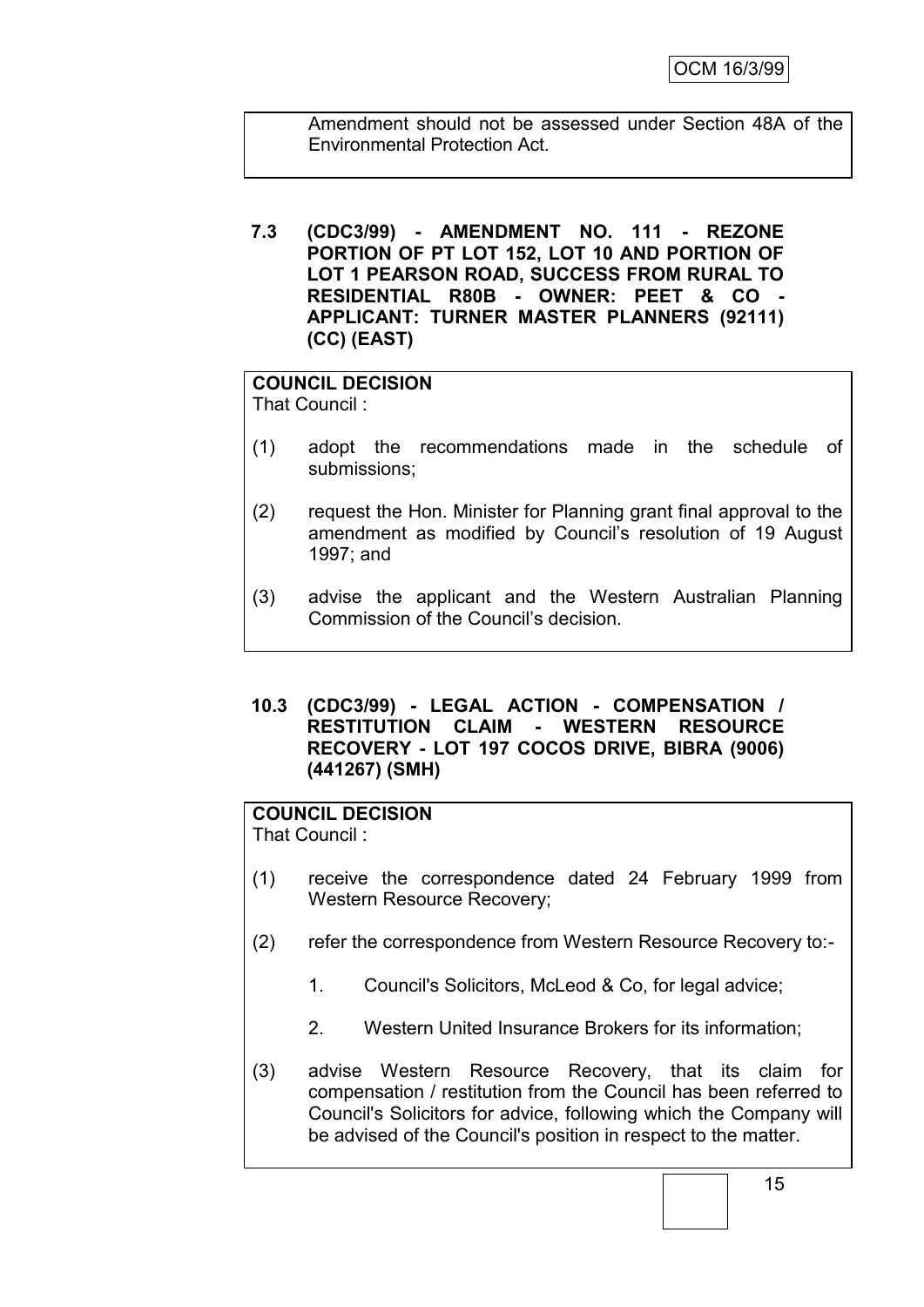#### **11.2 (CDC3/99) - CLOSURE OF PORTION OF PROUT WAY, BIBRA LAKE PURSUANT TO SECTIN 58 OF THE LAND ADMINISTRATION ACT 1997 (451151) (KJS) (NORTH)**

#### **COUNCIL DECISION**

That Council request the Minister for Lands to close portion of Prout Way, Bibra Lake subject to the owner of Lot 330 Prout Way:

- (1) providing a drainage sump within Lot 330 to accommodate stormwater drainage off the new Prout Way road pavement to the satisfaction of Director, Engineering; and
- (2) constructing a new road pavement within the balance of the section of Prout Way to the satisfaction of Director, Engineering; and
- (3) indemnify the City of Cockburn against all costs associated with the relocation of services within Prout Way.

# **11.3 (CDC3/99) - SALE OF 75 BRITANNIA AVENUE, BEELIAR (3411614) (KJS)**

#### **COUNCIL DECISION**

That Council sell by public tender, Council owned property at 75 Britannia Avenue Beeliar, subject to compliance with the provisions of the Local Government Act 1995.

#### **11.5 (CDC3/99) - UNLAWFUL LAND USE - SOIL BLENDING - LOTS 1 & 2 JOHNSTON ROAD & LOT 186 ACOURT ROAD, JANDAKOT - OWNER: SOILS AIN'T SOILS PTY LTD (5513386) (5513560) (5513304) (PT) (EAST)**

#### **COUNCIL DECISION**

That Council authorise further legal action against Peat Resources and Soils Ain't Soils for continued unlawful activities on Lots 1 & 2 Johnston Road and Lot 186 Acourt Road, Jandakot.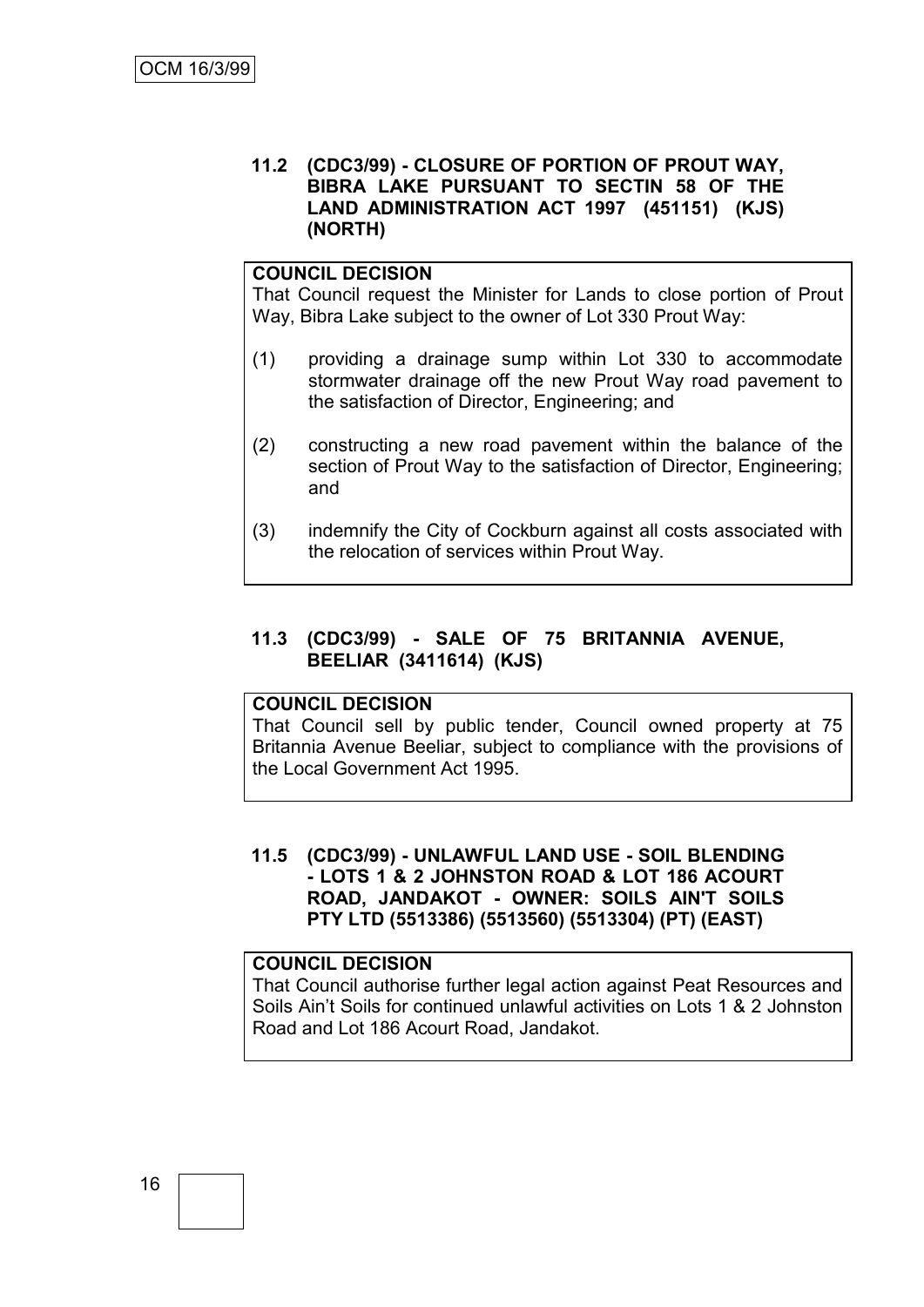#### **14.1 (CDC3/99) - SOLOMON ROAD, JANDAKOT - ROADWORKS (450058) (CLR ELPITELLI)**

# **COUNCIL DECISION**

That Council :

- (1) complete roadworks on Solomon Road between Armadale and Dollier Roads only; and
- (2) construct kerbing between Armadale and Cutler Roads.

# **16.1 (CDC3/99) - REPLACEMENT DEED - SPEARWOOD DALMATINAC CLUB (INC.) (2200281) (LJCD)**

## **COUNCIL DECISION**

That this item be deferred to the next Community Development Committee meeting pending further information being provided by the West Ward Councillors who attended a meeting with representatives of the Club.

## **17.3 (CDC3/99) - THE CULTURE, LIBRARY AND THE ARTS BILL (700300) (DKF)**

#### **COUNCIL DECISION**

That Council advise the Western Australian Municipal Association of its concern at the five key issues as identified by the Public Libraries Stakeholders' Forum and endorses the options recommended for the treatment of the legislation; and that it will lobby all members of the Western Australian Parliament who represent Cockburn, in an endeavour to secure the necessary improvements to the legislation.

## **18.1 (CDC3/99) - DISPLAY CABINET - COCKBURN/SPLIT SISTER CITY COMMITTEE (5300) (LCD)**

#### **COUNCIL DECISION**

That Council :

- (1) delegate Mayor Grljusich and Y Radich to approach an appropriate cabinetmaker to design the required cabinet and ascertain the cost of the display cabinet; and
- (2) once the cost of the display cabinet has been determined, place that sum on the 1999/2000 budget estimates for consideration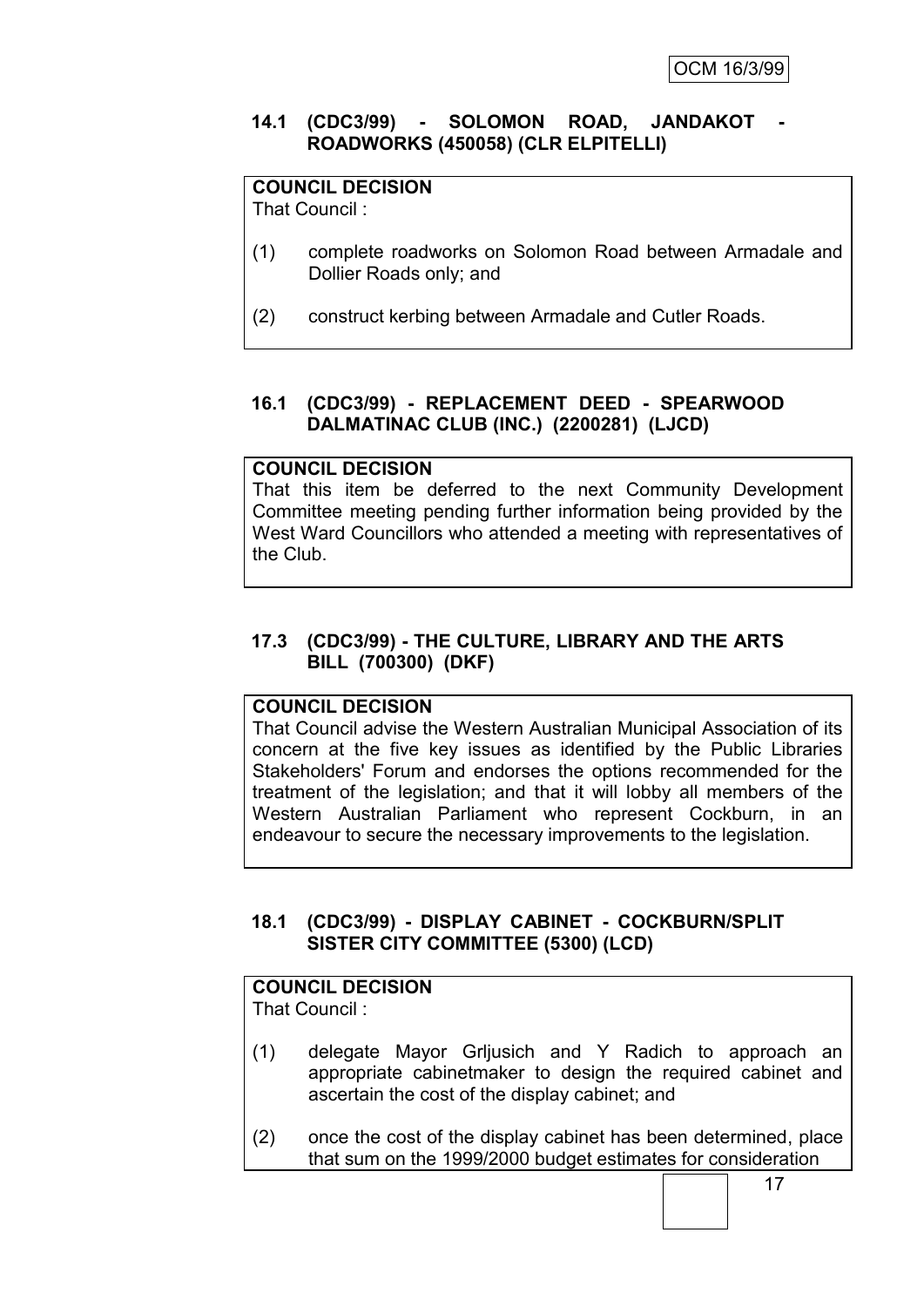#### **18.2 (CDC3/99) - COCKBURN/SPLIT SISTER CITY AGREEMENT (5300) (LCD)**

## **COUNCIL DECISION**

That Council :

- 1. Establish four Subcommittees of the Committee to investigate matters concerning Cultural, Educational, Recreational and Sporting and Economic issues to foster the advancement of the Sister City Agreement; and
- 2. Appoint the following persons to the Subcommittees:

I. Silivcich: A. Radich and Y Radich - Cultural Subcommittee S. Separovic and A. Radich - Educational Subcommittee A. Zorotovic and N. Bleus – Recreational & Sporting Subcommittee A. Zorotovic and Clr Pecotic – Economic Subcommittee

#### **20.1 (CDC3/99) - REPORT ON FINANCIAL STATEMENTS (5505) (NM)**

#### **COUNCIL DECISION**

That Council receive the Report on the Financial Statements for the month of January 1999.

#### **20.2 (CDC3/99) - LIST OF CREDITORS PAID (5605) (KL) (ATTACH)**

#### **COUNCIL DECISION**

That Council receive the List of Creditors Paid for February 1999 for information.

#### **20.4 (CDC3/99) - REQUEST FOR DONATION - LORD MAYORS APPEAL - ESPERANCE FLOODS (5300) (KL)**

#### **COUNCIL DECISION**

That Council donate \$2,000 towards the Esperance Shire Council Flood Appeal from Account No.845500.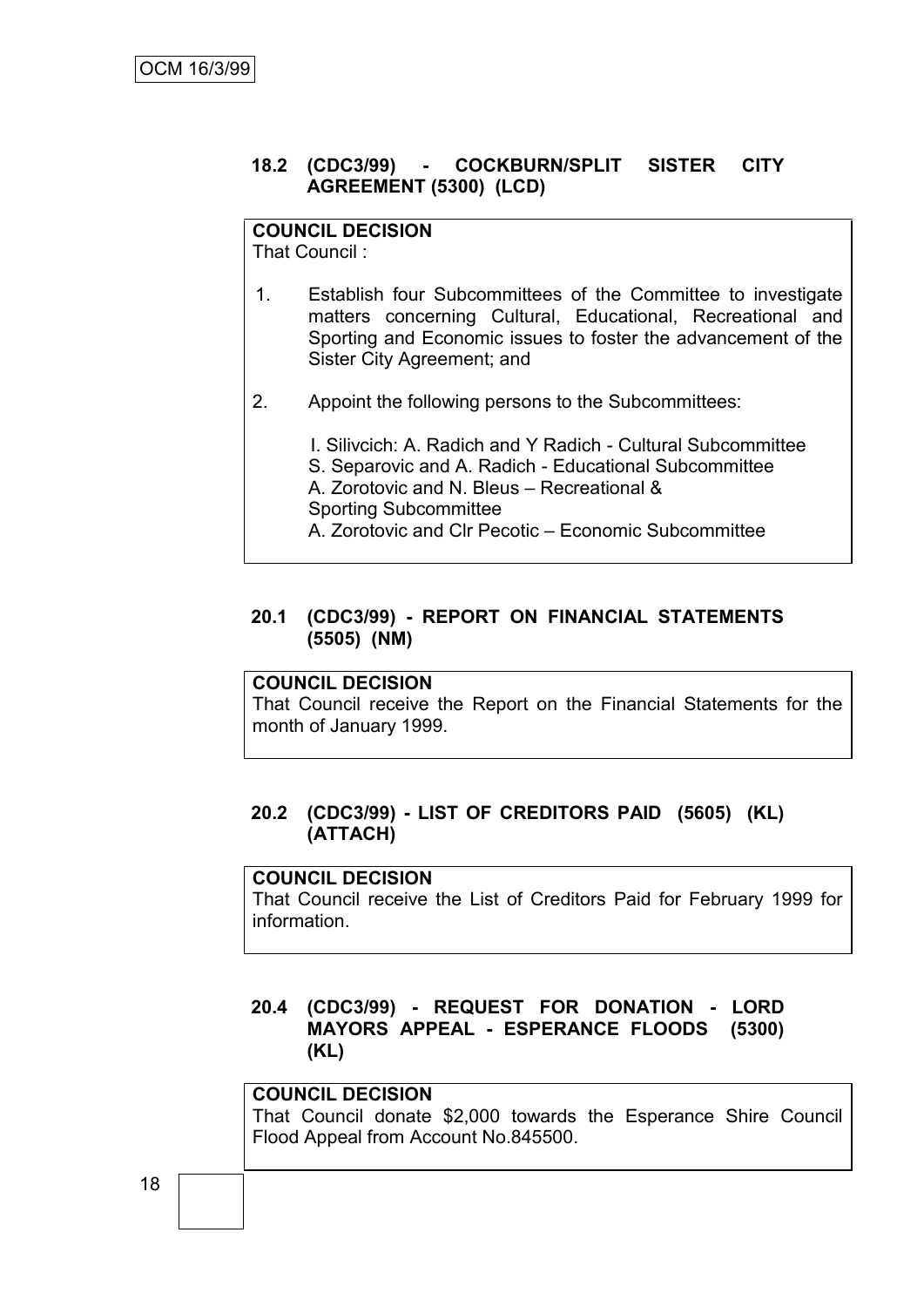## **20.5 (CDC3/99) - DEBT WRITE OFF - RECREATION CENTRE HIRE - M. HELSEMANS (5651) (KL)**

# **COUNCIL DECISION**

That Council write off an amount of \$79.50 owed by Mr. M. Helsemans.

**21.1 (CDC3/99) - ANNUAL KENNEL LICENCE RENEWAL - COLWYN KENNELS - CSL 404; LOT 37, 80 COOGEE ROAD, MUNSTER - OWNER: LANDCORP APPLICANT: DR B MOORE (3411277) (WJH) (COASTAL) (9)**

# **COUNCIL DECISION**

That Council :

- (1) renew the Licence to keep an approved kennel establishment on Lot 37, Number 80, Coogee Road, Munster for the 1999 licence period;
- (2) require the proprietor to continue to implement the recommendations of the Animal Behaviourist in order to minimise noise emissions from barking dogs
- (3) require the proprietor of the kennel to provide half-yearly reports regarding the progress being made to relocate the kennel operations.

#### **21.2 (CDC3/99) - ANNUAL KENNEL LICENCE RENEWALS - JAA LOT 148 CORNER WARTON AND ACOURT ROADS (6400) (WJH) (EAST) (MAP 23)**

## **COUNCIL DECISION**

That Council approve the renewal of the kennel licences for the following kennel premises for the 1999 licence period,

| P.L. Alder         | Lot 7 Hybrid Court, Banjup     |
|--------------------|--------------------------------|
| J.E. Clifton       | Lot 4 Hybrid Court, Banjup     |
| W.T. & Y.N. Currey | Lot 20 Warton Road, Banjup     |
| C. Dagostino       | Lot 16 Hebe Road, Banjup       |
| M.S. Franklin      | Lot 11 Barfield Road, Jandakot |
| R. J. Gledhill     | Lot 18 Hybrid Court, Banjup    |
| S & D Henley       | Lot 3 Hybrid Court, Banjup     |
| G. S. Jaffe        | Lot 21 Hybrid Court, Banjup    |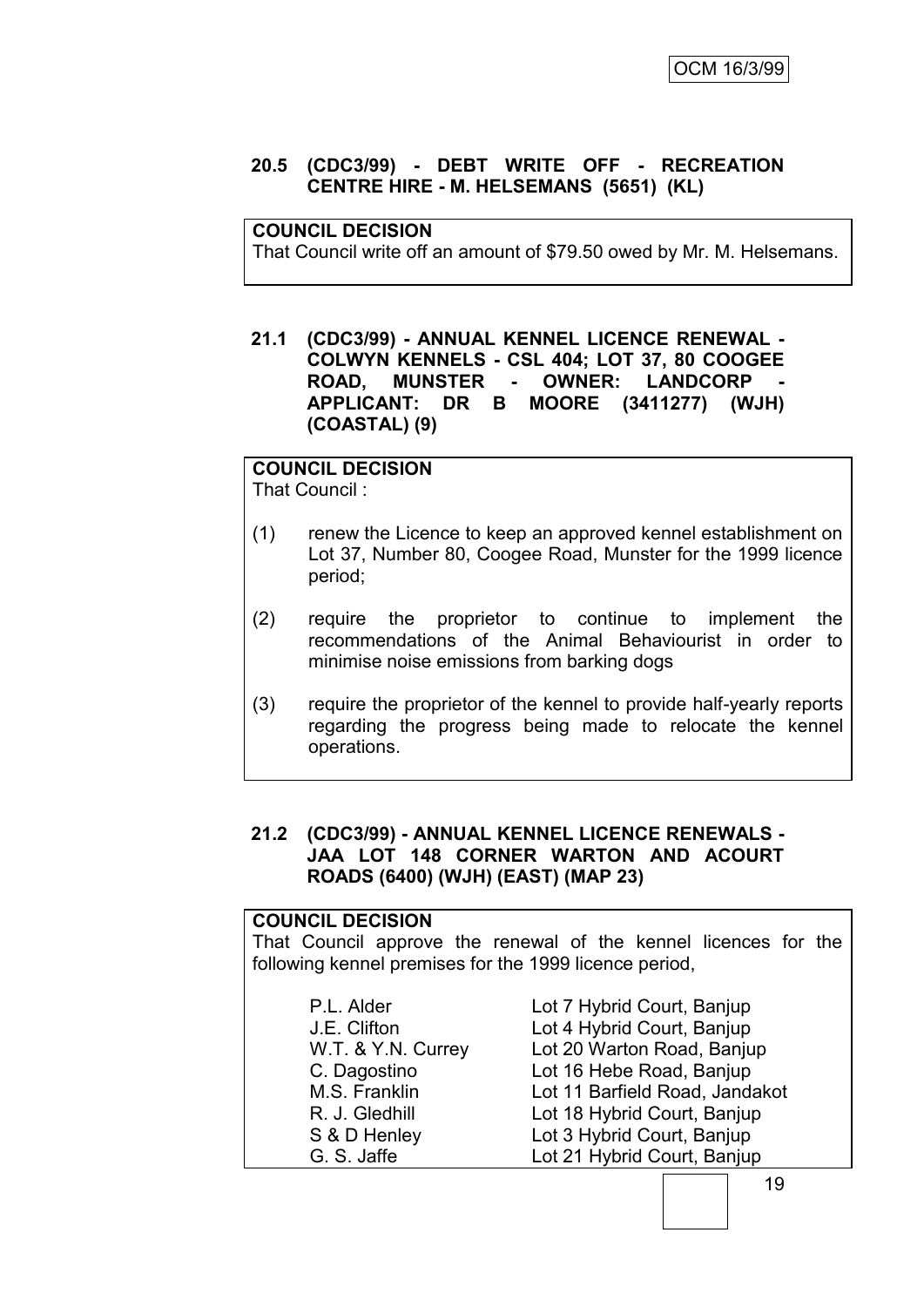| M.F. Lejeune          | Lot 6 Hybrid Court, Banjup |
|-----------------------|----------------------------|
| D.V. Ray              | 21 Imlah Court, Jandakot   |
| L.J Wines & S. Hogben | Lot 1 Hybrid Court, Banjup |
|                       |                            |

#### **21.3 (CDC3/99) - CRABMEAT PROCESSING - LOT 26 (NO. 213) HAMILTON ROAD, SPEARWOOD - OWNER: J & M DA SILVA (3309011) (SR) (WEST) (MAP 8)**

# **COUNCIL DECISION**

That Council :

- (1) advise the landowners of Lot 26 (No. 213) Hamilton Road, Spearwood that they have six (6) months to cease the unauthorised storage of whole crabs;
- (2) in the event that the use has not ceased at the expiry of the six (6) month period, Council's Solicitors be instructed to initiate legal action against the owners for the breach of the Council's District Zoning Scheme No. 2;
- (3) Mr Bill Thomas MLA be advised accordingly.

# **22.1 (CDC3/99) - WAMA - PROPOSED HERITAGE LOW INTEREST LOAN SCHEME (1332) (9135) (SA) (ALL)**

# **COUNCIL DECISION**

That Council advise the Western Australian Municipal Association (WAMA), that it is not prepared to make a financial contribution towards the Heritage Low Interest Loan Scheme.

# **CARRIED**

# **7.1 (CDC3/99) - PROPOSED SCHEME AMENDMENT NO. 202 - JANDAKOT GROUNDWATER PROTECTION POLICY (92202) (SMH)**

# **COUNCIL DECISION**

Moved Clr Elpitelli seconded Clr Lees, that Council :

(1) adopt the following amendment:-

TOWN PLANNING AND DEVELOPMENT ACT 1928 (AS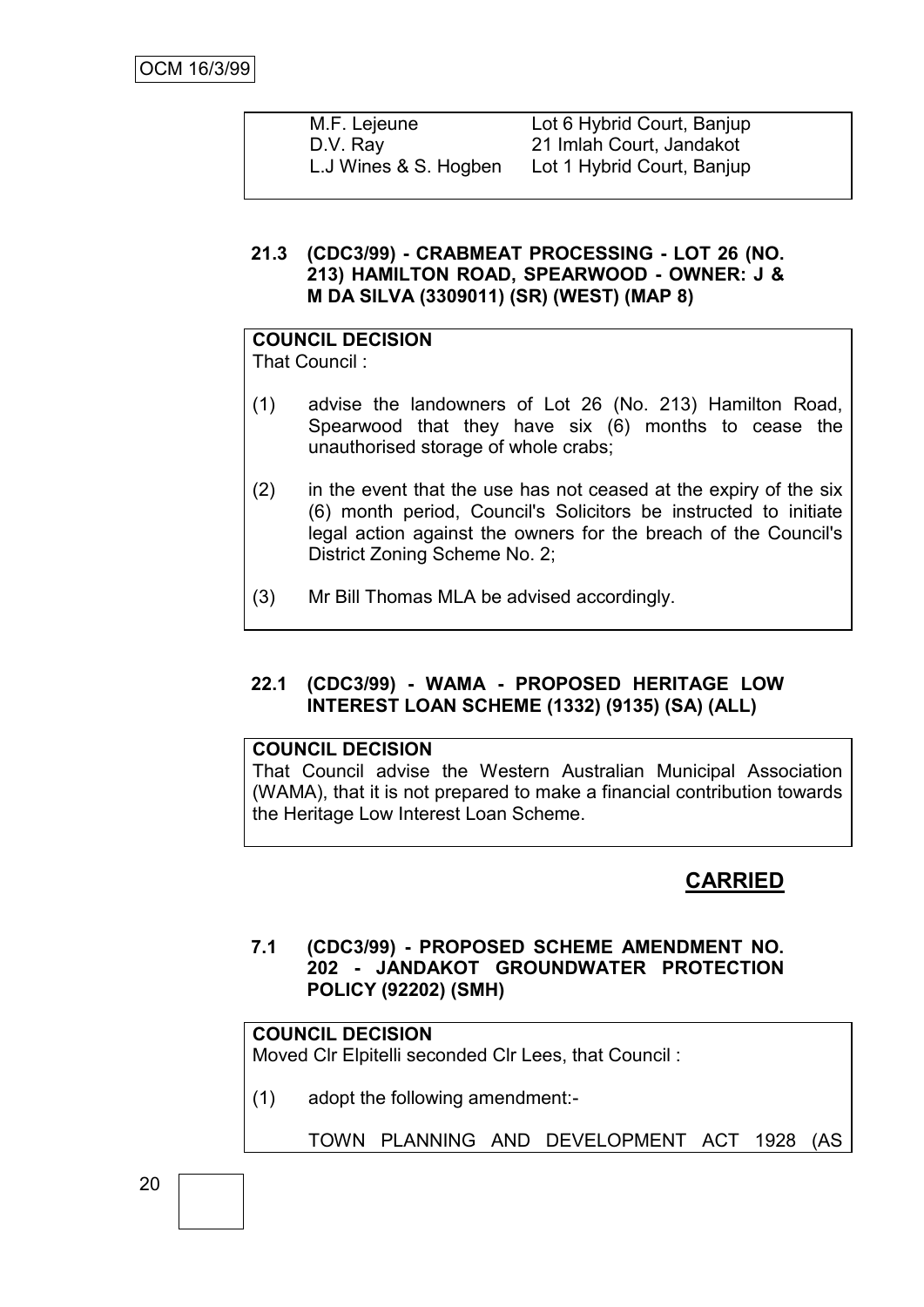| AMENDED) RESOLUTION DECIDING TO AMEND A TOWN<br><b>PLANNING SCHEME</b><br>CITY OF COCKBURN DISTRICT ZONING SCHEME NO. 2                                     |          |                                                                                                                                                                                                                                                                                                                                                                                                                                                           |  |  |
|-------------------------------------------------------------------------------------------------------------------------------------------------------------|----------|-----------------------------------------------------------------------------------------------------------------------------------------------------------------------------------------------------------------------------------------------------------------------------------------------------------------------------------------------------------------------------------------------------------------------------------------------------------|--|--|
|                                                                                                                                                             |          | <b>AMENDMENT NO. 202</b>                                                                                                                                                                                                                                                                                                                                                                                                                                  |  |  |
| Resolved that Council, in pursuance of Section 7 of the Town<br>Planning and Development Act 1928 (as amended) amend the<br>above Town Planning Scheme by:- |          |                                                                                                                                                                                                                                                                                                                                                                                                                                                           |  |  |
| 1.                                                                                                                                                          | Map by:- | Amending the Scheme Map as depicted on the proposed                                                                                                                                                                                                                                                                                                                                                                                                       |  |  |
|                                                                                                                                                             | (a)      | inserting a new zone "Resource Zone" which is<br>delineated and depicted on the Scheme<br>Map<br>according to the legend.                                                                                                                                                                                                                                                                                                                                 |  |  |
|                                                                                                                                                             | (b)      | deleting reference to "Special Rural Zone" from the<br>Scheme Map and the legend.                                                                                                                                                                                                                                                                                                                                                                         |  |  |
|                                                                                                                                                             | (c)      | rezoning land from the Rural and the Special Rural<br>Zones to the Resource Zone.                                                                                                                                                                                                                                                                                                                                                                         |  |  |
|                                                                                                                                                             | (d)      | providing for land to have additional uses.                                                                                                                                                                                                                                                                                                                                                                                                               |  |  |
| 2.                                                                                                                                                          |          | Amending the Scheme Text by:-                                                                                                                                                                                                                                                                                                                                                                                                                             |  |  |
|                                                                                                                                                             | (a)      | inserting after Clause 1.8.1 new Clause 1.8.2 as<br>follows:-                                                                                                                                                                                                                                                                                                                                                                                             |  |  |
|                                                                                                                                                             |          | "1.8.2.<br>this clause the reference<br>to the<br>In In<br>Statement of Planning Policy No.<br>6<br>means the Statement of Planning Policy<br>No. 6 Jandakot Groundwater Protection<br>Policy adopted as a Statement of<br>Planning Policy of the Western<br>Planning Commission<br>Australian<br>pursuant to s.5AA of the Act and<br>published in the Government Gazette on<br>June 1998 together with<br>12<br>all<br>amendments or additions thereto." |  |  |
|                                                                                                                                                             | (b)      | renumbering subsequent clauses 1.8.3 to 1.8.7<br>inclusive accordingly.                                                                                                                                                                                                                                                                                                                                                                                   |  |  |
|                                                                                                                                                             | (c)      | deleting from Clause 3.1.1 reference to Special<br>Rural and substituting it with:-                                                                                                                                                                                                                                                                                                                                                                       |  |  |
|                                                                                                                                                             |          | "Resource".                                                                                                                                                                                                                                                                                                                                                                                                                                               |  |  |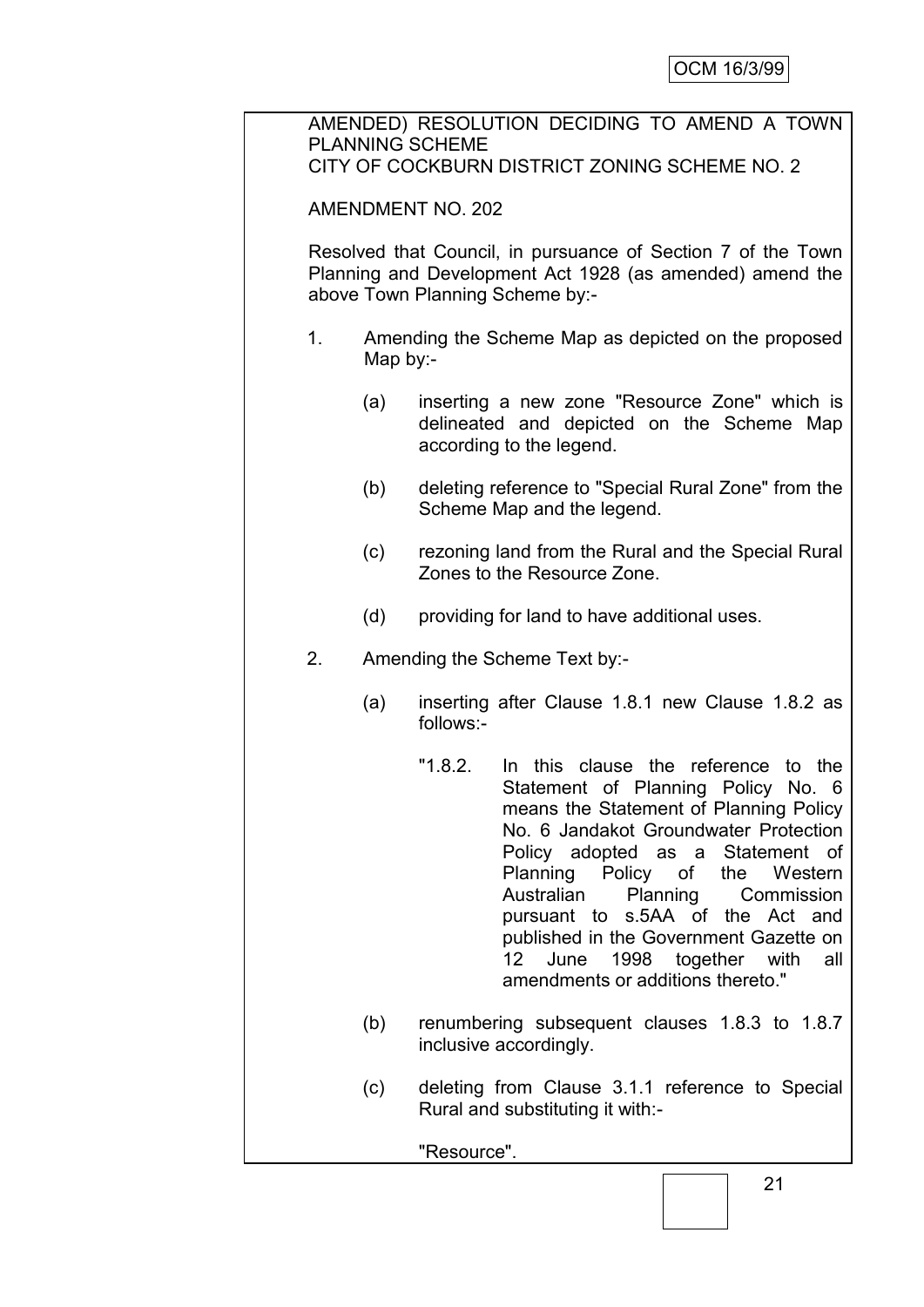- (d) substituting Clause 3.2.1 with a new Clause:-
	- "3.2.1 (a) Subject to this Part and Parts 4 and 5 the various purposes for which a person may use Land are set out in the first column of the Zoning Table in the First Schedule. The various Zones created by the Scheme are indicated at the head of that Table. Whether a person may use Land in a particular Zone other than the Resource Zone for a particular purpose is determined by reference to the symbol appearing alongside that use class in the column relating to the Zone in which that Land is situated.
		- (b) The purposes for which a person may use Land in the Resource Zone are detailed in the Statement of Planning Policy No. 6 Jandakot Groundwater Protection Policy subject to the notation in the column under the Resource zone in the First Schedule - Zoning Table."
- (e) amending the First Schedule Zoning Table by deleting "Special Rural" from the last column under zones together with the words in the column "as per Schedule 6" and replacing it with "Resource" and the following notations in that column:-

| <b>First Schedule</b><br><b>ZONING TABLE</b> |            |            |                   |                     |                     |                          |                           |       |          |  |
|----------------------------------------------|------------|------------|-------------------|---------------------|---------------------|--------------------------|---------------------------|-------|----------|--|
| <b>Use Classes</b>                           |            |            |                   |                     |                     | <b>Zones</b>             |                           |       |          |  |
|                                              | Residentia | Commercial | Industry<br>Light | Industry<br>General | Industry<br>Noxious | ₹<br>Industry<br>Special | ڣٙ<br>Industry<br>Special | Rural | Resource |  |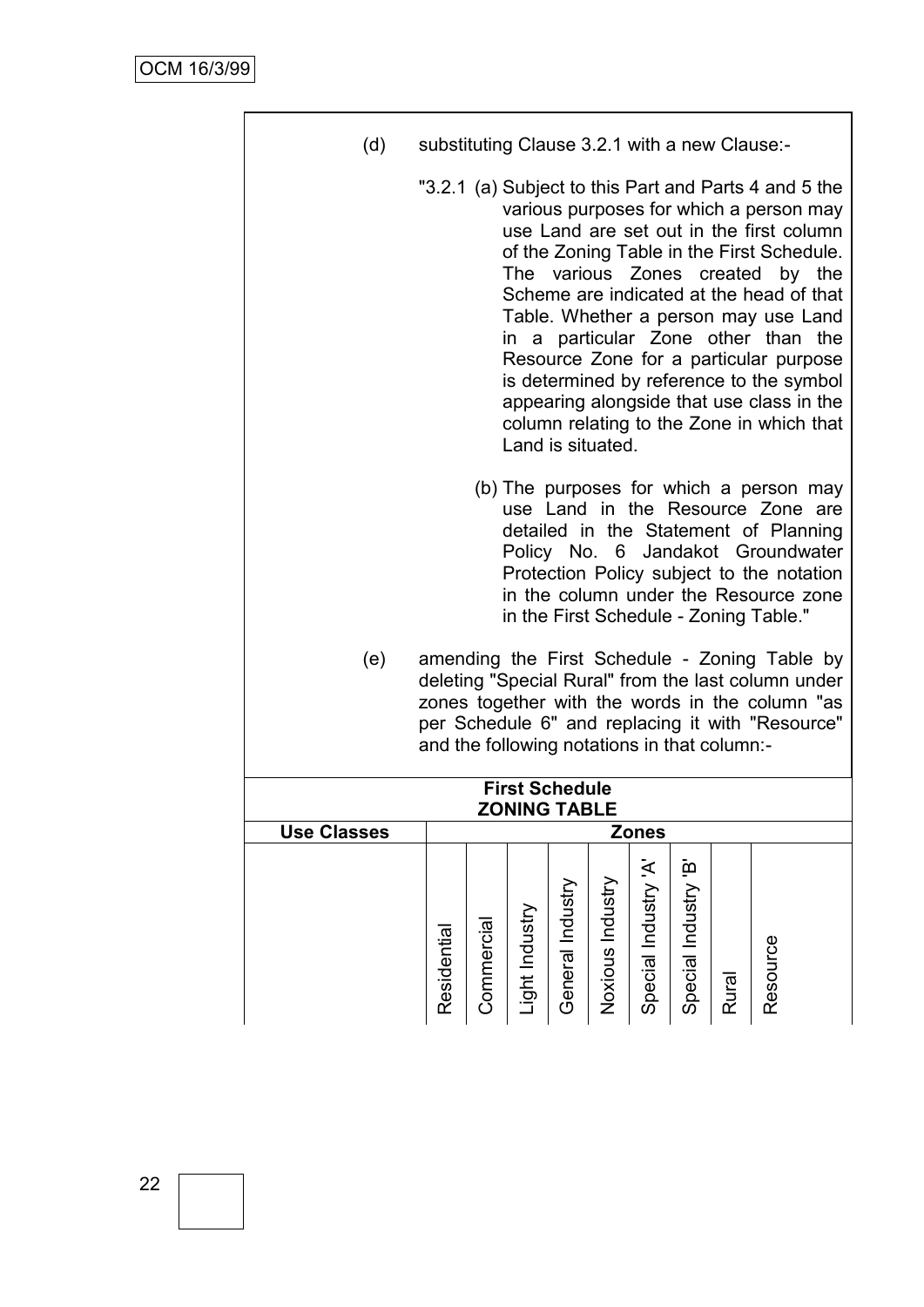- (f) adding the following notes to the foot of the First Schedule - Zoning Table:-
	- "Notes: (1) Those uses and permissibility prescribed in Table 1 of the Statement of Planning Policy No. 6 Jandakot Groundwater Protection Policy excluding the uses Cattery, Dog Kennels and Poultry Farm (housed) which shall be deemed "X" not permitted.
		- (2) Cattery and Dog Kennels may be permitted within the Resource zone in accordance with the Second Schedule - Additional Uses.
		- (3) The Use Classes of Plant Nursery (wholesale and retail) and Equestrian Activity prescribed in Table 1 of the Statement of Planning Policy No. 6 Jandakot Groundwater Protection Policy shall only be permitted on a lot which has an area in excess of 4 hectares."
- (g) substituting Clause 5.5 with the following new Clause:-
	- "5.5. Rural Zone and Resource Zone."
- (h) substituting Clause 5.5.1 with the following new Clause:-

#### "5.5.1 General Provisions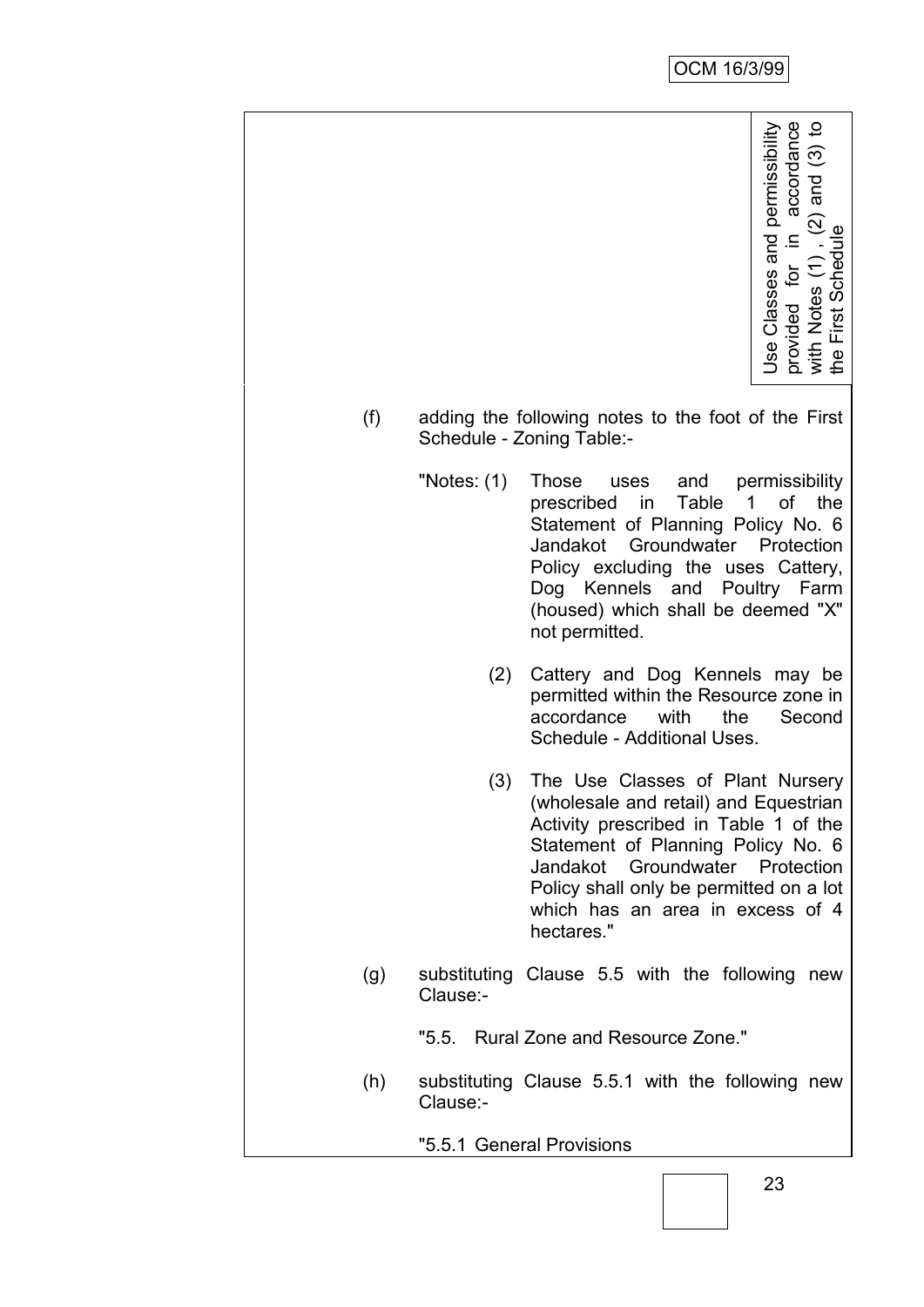In respect to any land in the Rural Zone and the Resource Zone the following General Provisions shall apply:- (1) Water Supply (a) Where Land is to be subdivided and the Water Authority of Western Australia or the subdivider decides that a reticulated water supply is not to be provided the subdivider of the Land shall be responsible for providing a Potable Water supply equivalent to not less than 90,000 litres per annum to each Lot at his own expense or in lieu thereof shall make arrangements satisfactory to the Council, which will guarantee that prospective purchasers of the Lots are advised that no reticulated water supply can be provided by the Water Corporation and those purchasers will therefore be obliged to make their own arrangements to obtain a Potable Water Supply. (b) In the absence of an underground or piped water supply, each dwelling shall be connected to a rain water storage tank of a capacity of not less than 90,000 litres. (2) Buildings (a) A person shall not erect more than one single house on each lot. (b) When considering an application for Planning Consent, the Council may either refuse or conditionally approve any application for any Building it considers to have more than one storey. (3) Building Envelopes (a) On Land the subject of a Building Envelope a person shall not erect or cause, permit or suffer to be erected any Building or portion of a Building other than within the Building Envelope.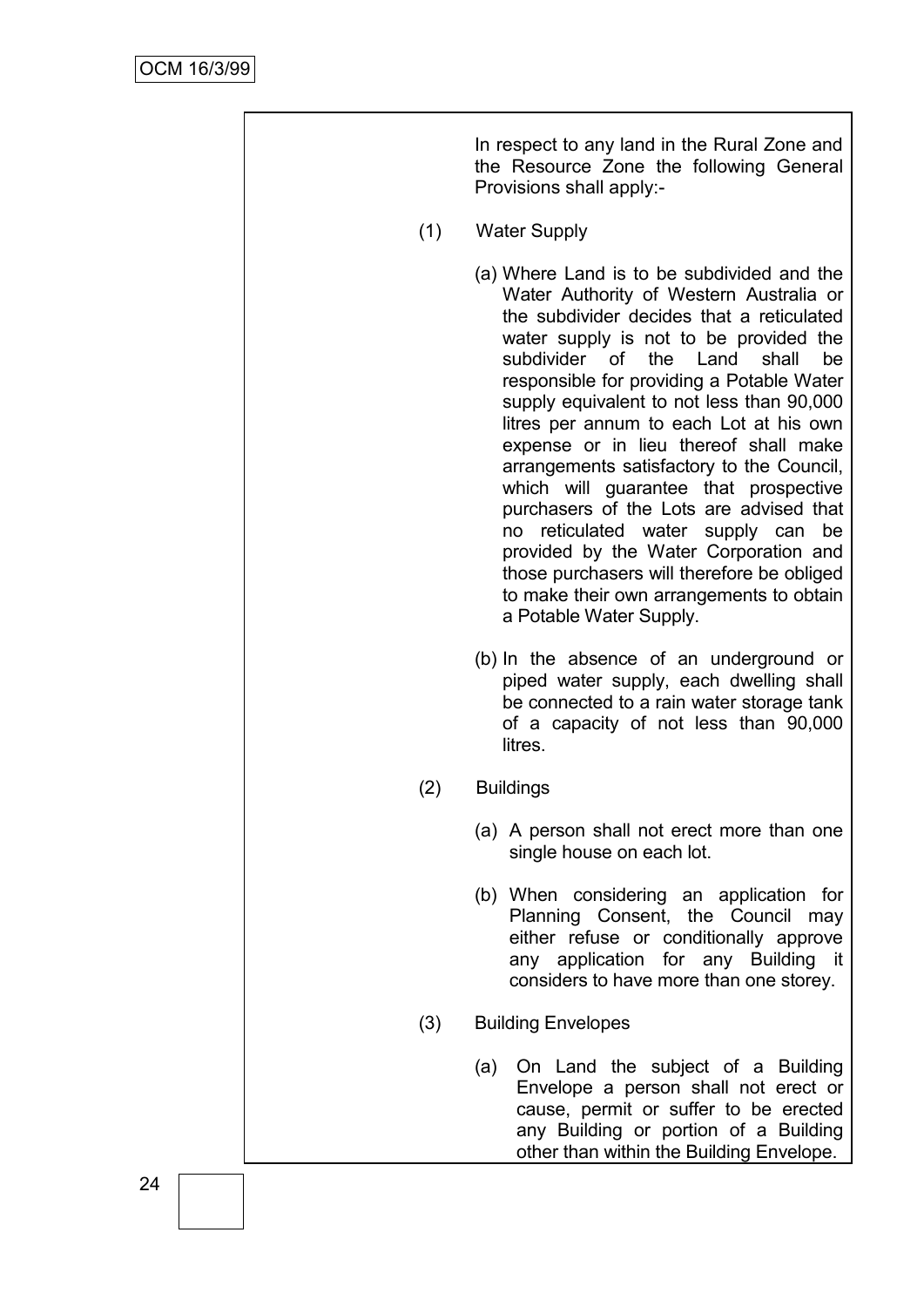- (b) Where an application is received from a landowner to amend the area; dimensions or location of a Building Envelope the Council may:-
	- (i) agree to relocate the Building Envelope.
	- (ii) agree to amend the dimensions or area of the Building Envelope but in any event the maximum area of a Building Envelope shall not exceed  $4000m^2$ .
	- (iii) refuse to amend the dimensions, area or location of the Building Envelope.
- (4) Minimum Building Setbacks

A person shall not erect or cause, permit or suffer to be erected any Building or portion of a Building nearer to a Boundary of a Lot than the minimum Building Setback distance which shall be:

- (a) In the case of the Street Alignment : 20 metres
- (b) In all other cases : 10 metres
- (c) Not withstanding paragraphs (a) and (b) no person shall:-
	- (i) clear or suffer to permit to be cleared any flora within a distance of 50 metres from the alignment of Berrigan Drive Jandakot, Tapper Road Banjup and Warton Road Banjup except for the purposes of complying with the requirements of the Bush Fires Act, constructing a dedicated road or vehicular accessway.
	- (ii) erect a building on Lots 101, 103, 104, 105, 106, 107 and 119 closer to Solomon Road Jandakot than 100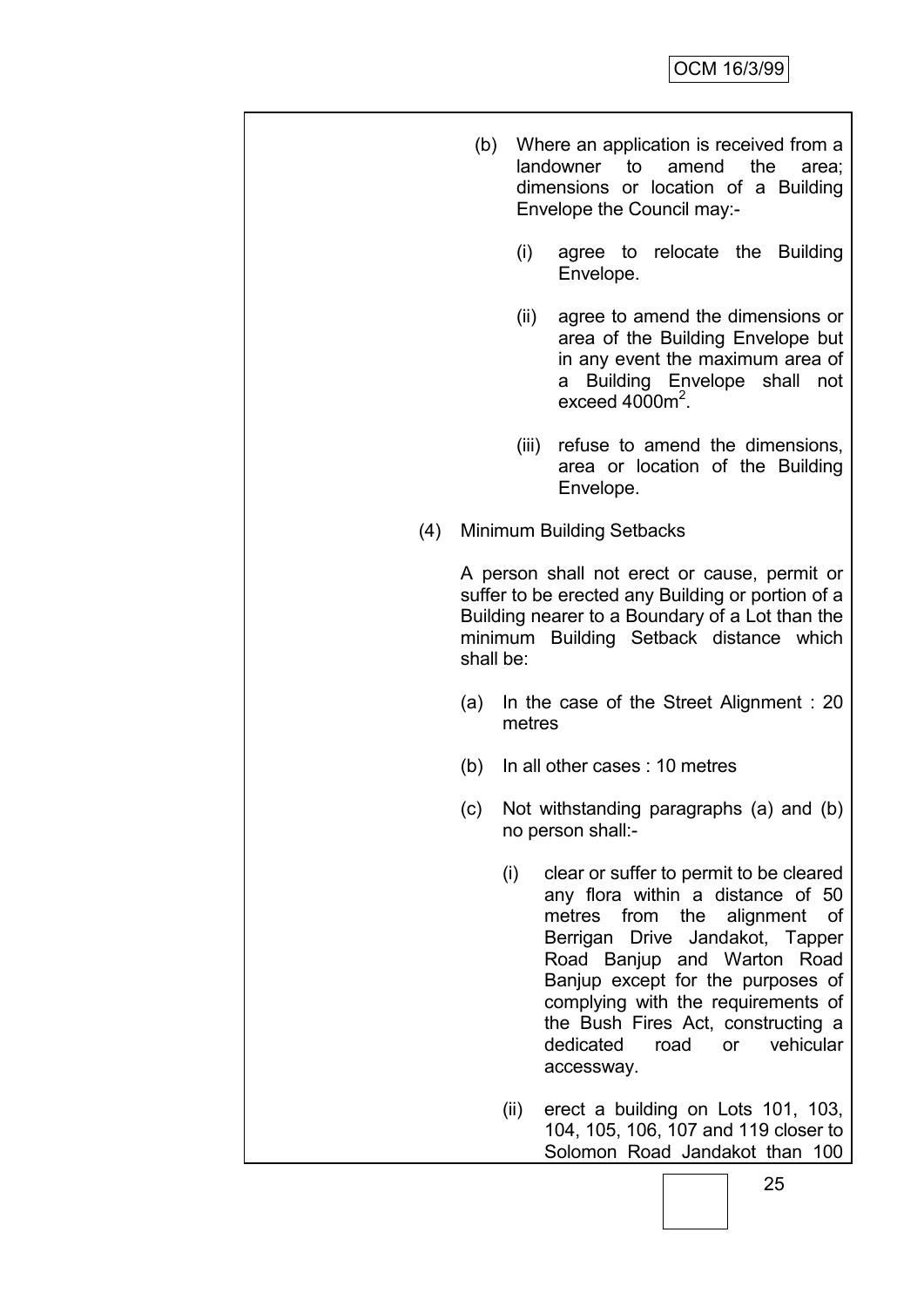metres from the lot boundary fronting the Solomon Road reserve.

- (5) Clearing of Flora
	- (a) Subject to paragraph (b) of this subclause, a person shall not clear or cause, permit or suffer to be cleared any flora except for the construction of a vehicular accessway and for the purpose of complying with the requirements of the Bush Fires Act unless the Council has in its discretion granted Planning Consent.
	- (b) A person shall not clear or cause, permit or suffer to be cleared any flora nearer to a Boundary of a Lot than the minimum Building Setback distances referred to in sub-clause (4) of this Clause from any street alignment except for the construction of a vehicular accessway and for the purpose of complying with the requirements of the Bush Fires Act.
	- (c) The Council, in considering any application for Planning Consent to clear flora on any Land shall have regard to the effects of the proposed clearing on erosion, water quality and other elements of the physical environment and may consult with any relevant government authority for advice and recommendations. In granting Planning Consent for the clearing of flora, the Council shall have due regard to any advice or recommendations received.
	- (d) The Council may, by notice served upon any Owner or occupier of Land to require the preservation of specified trees or groups of trees and thereafter no Owner or occupier shall cut remove or otherwise destroy or cause or suffer to be cut removed or otherwise destroyed any tree or trees so specified unless the Council rescinds the requirement.
	- (e) The Council may by notice served upon any Owner or occupier of Land upon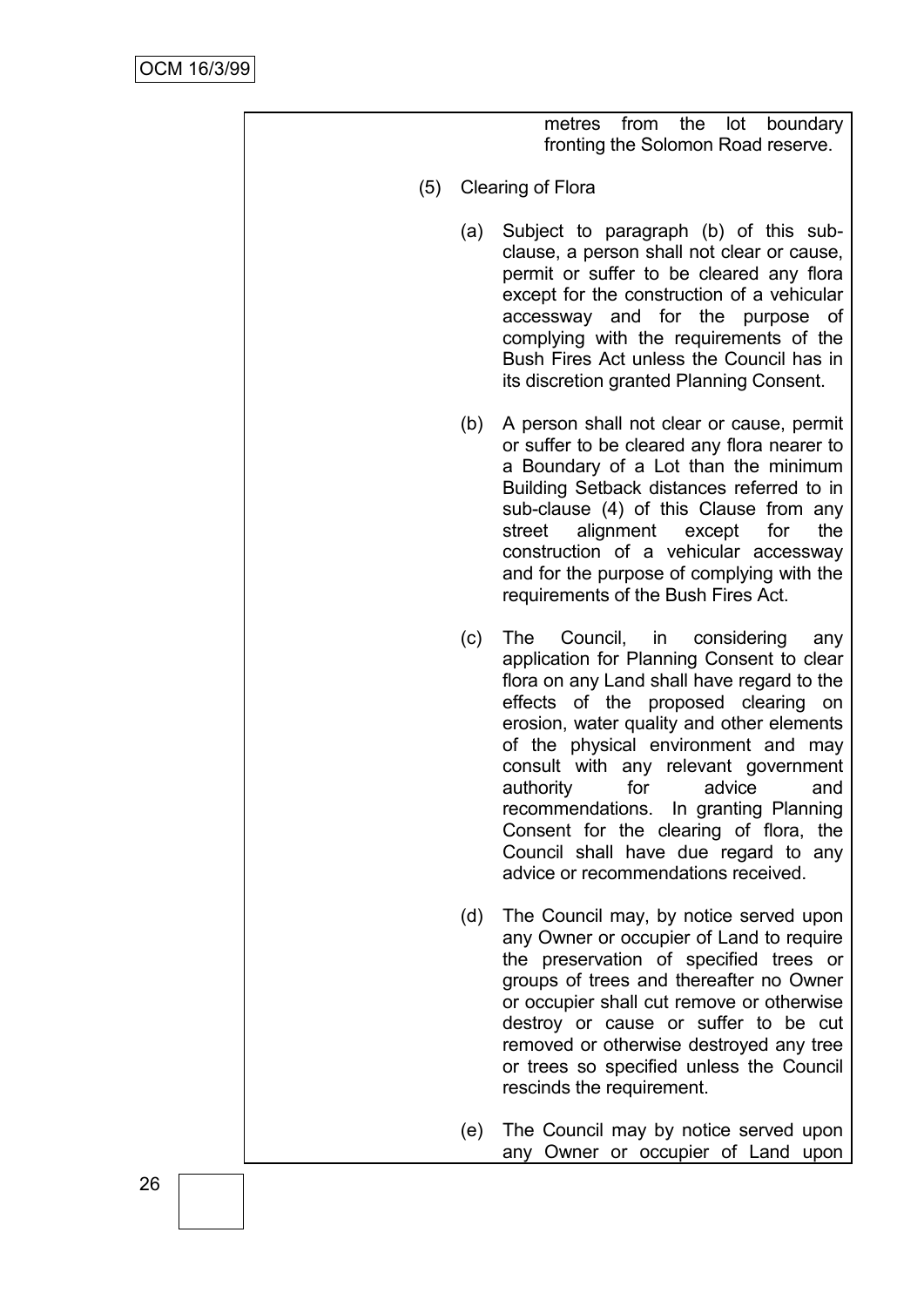which a Building is erected require that person within the time limited by the notice to plant trees on that Land if the total of the number of the trees then existing on that Land within the minimum building setback distance under subclause 1(4) together with the number specified in the notice does not exceed the product of the length in metres of the street alignment, or if more than one the longest street alignment, divided by four.

- (f) Wherever, in the opinion of the Council, Land is being grazed or stocked to cause topsoil to be exposed or trees to be ringbarked to the general detriment of the natural beauty of the area or so that the Land is not being improved or developed to the best possible advantage, the Council may refer the matter to the Department of Agriculture for investigation and recommendation. Having due regard to the recommendations of the Department, the Council may by notice to the Owner or occupier order the reduction of number of, or removal of stock or the protection of trees by fencing or lattice binding within the time limited by the notice.
- (6) Fencing

Fences shall be erected in accordance with Schedule Two of the Council's Fencing By-Laws.

- (7) Water Table and Effluent Disposal
	- (a) The minimum vertical distance of land on which a building is to be erected above the highest known water table as determined by the Water and Rivers Commission or the Health Department of WA shall be 1.2 metres.
	- (b) Every Single House and dwelling in the Rural Zone shall be connected to an approved domestic waste effluent disposal system where:-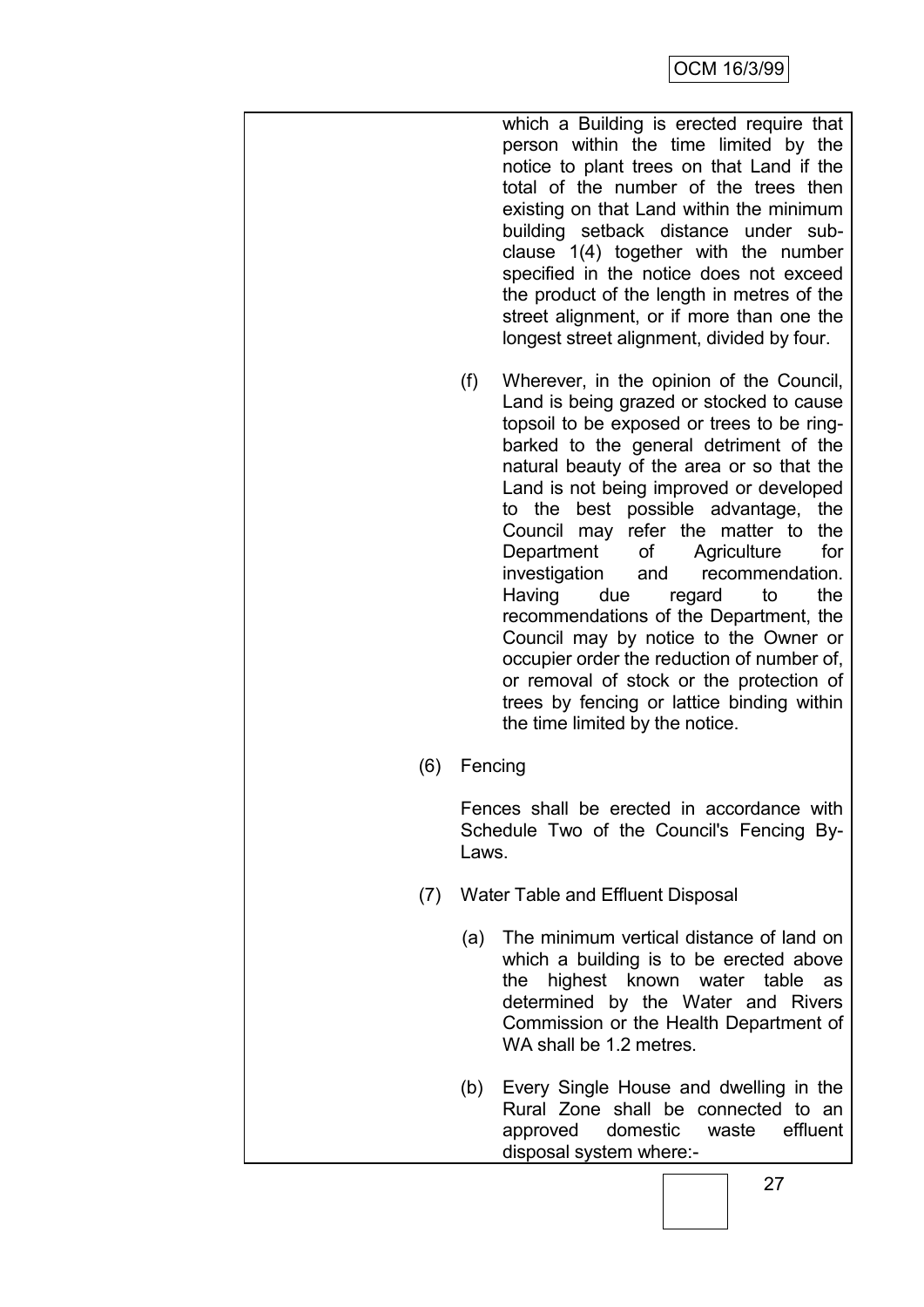- (i) the vertical distance between the bottom of the domestic waste effluent disposal system is greater than 1.2 metres above the highest known water table for the land, and the horizontal distance between the proposed system and a wetland or a public water supply bore is greater than 100 metres, the Council may approve the installation of a septic effluent disposal system.
- (ii) the vertical distance between the bottom of the domestic waste effluent disposal system is less than 1.2 metres, and the horizontal distance between the proposed system and a wetland or a public water supply bore is less than 100 metres, the owner of the land shall install an alternative domestic waste water treatment system, subject to the approval of the Council and the Health Department of WA.
- (c) Every Single House and dwelling in the Resource Zone shall be connected to an approved domestic waste effluent disposal system where:-
	- (i) the vertical distance between the bottom of the domestic waste effluent disposal system is greater than 2 metres above the highest known water table for the land, and the horizontal distance between the proposed system and a wetland or a public water supply bore is greater than 100 metres, the Council may approve the installation of a septic effluent disposal system.
	- (ii) the vertical distance between the bottom of the domestic waste effluent disposal system is less than 2 metres, and the horizontal distance between the proposed system and a wetland or a public water supply bore is less than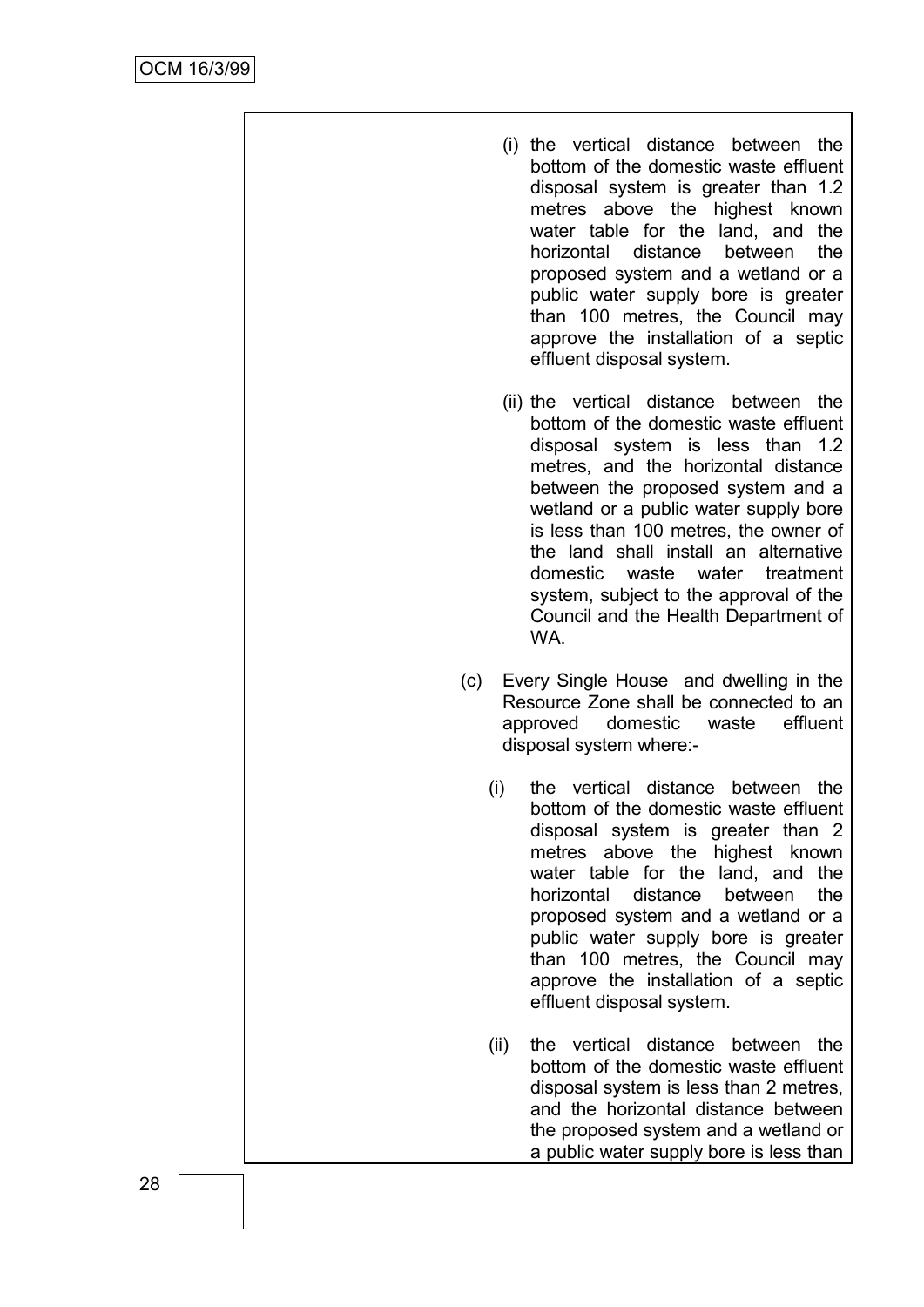|     |                                        | 100 metres, the owner of the land<br>shall install an alternative domestic<br>waste water treatment system, subject<br>to the approval of the Water and<br><b>Rivers Commission."</b>                                                                                                                                                                                                                                                                                  |  |  |
|-----|----------------------------------------|------------------------------------------------------------------------------------------------------------------------------------------------------------------------------------------------------------------------------------------------------------------------------------------------------------------------------------------------------------------------------------------------------------------------------------------------------------------------|--|--|
| (i) | adding a new Clause 5.5.2 as follows:- |                                                                                                                                                                                                                                                                                                                                                                                                                                                                        |  |  |
|     |                                        | "5.5.2 Resource Zone                                                                                                                                                                                                                                                                                                                                                                                                                                                   |  |  |
|     | (1)                                    | Development of land within the Resource<br>Zone shall, as applicable, be carried out<br>in accordance with the stated objectives<br>and requirements of the Statement of<br>Planning Policy No.<br>Jandakot<br>6<br><b>Groundwater Protection Policy.</b>                                                                                                                                                                                                              |  |  |
|     | (2)                                    | Every application for planning consent<br>which is annotated as an 'AA' use in<br>Table 1 - Land Use Suitability for the<br>Rural - Water Protection Zone<br>in i<br>Statement of Planning Policy No. 6 -<br><b>Jandakot Groundwater Protection Policy</b><br>shall be referred to the Water and Rivers<br>Commission for advice and any other<br>authority considered relevant to the<br>application by the Council prior to the<br>Council making its determination. |  |  |
|     | (3)                                    | The Water and Rivers Commission<br>(a)<br>together with any other referral<br>authority shall have 28 days from<br>the date<br>of the referral of<br>an<br>application from the Council to<br>provide written<br>advice<br>to<br>the<br>Council on the application.                                                                                                                                                                                                    |  |  |
|     |                                        | <b>Before</b><br>making<br>(b)<br>decision<br>a -<br>to<br>approve, approve with conditions or<br>refuse an application for planning<br>consent within the Resource Zone,<br>the Council shall have due regard<br>for the advice from the Water and<br>Rivers Commission and any other<br>authority to which the application<br>was referred.                                                                                                                          |  |  |
|     |                                        | In the event that the Water and<br>(c)<br>Rivers Commission or any other                                                                                                                                                                                                                                                                                                                                                                                               |  |  |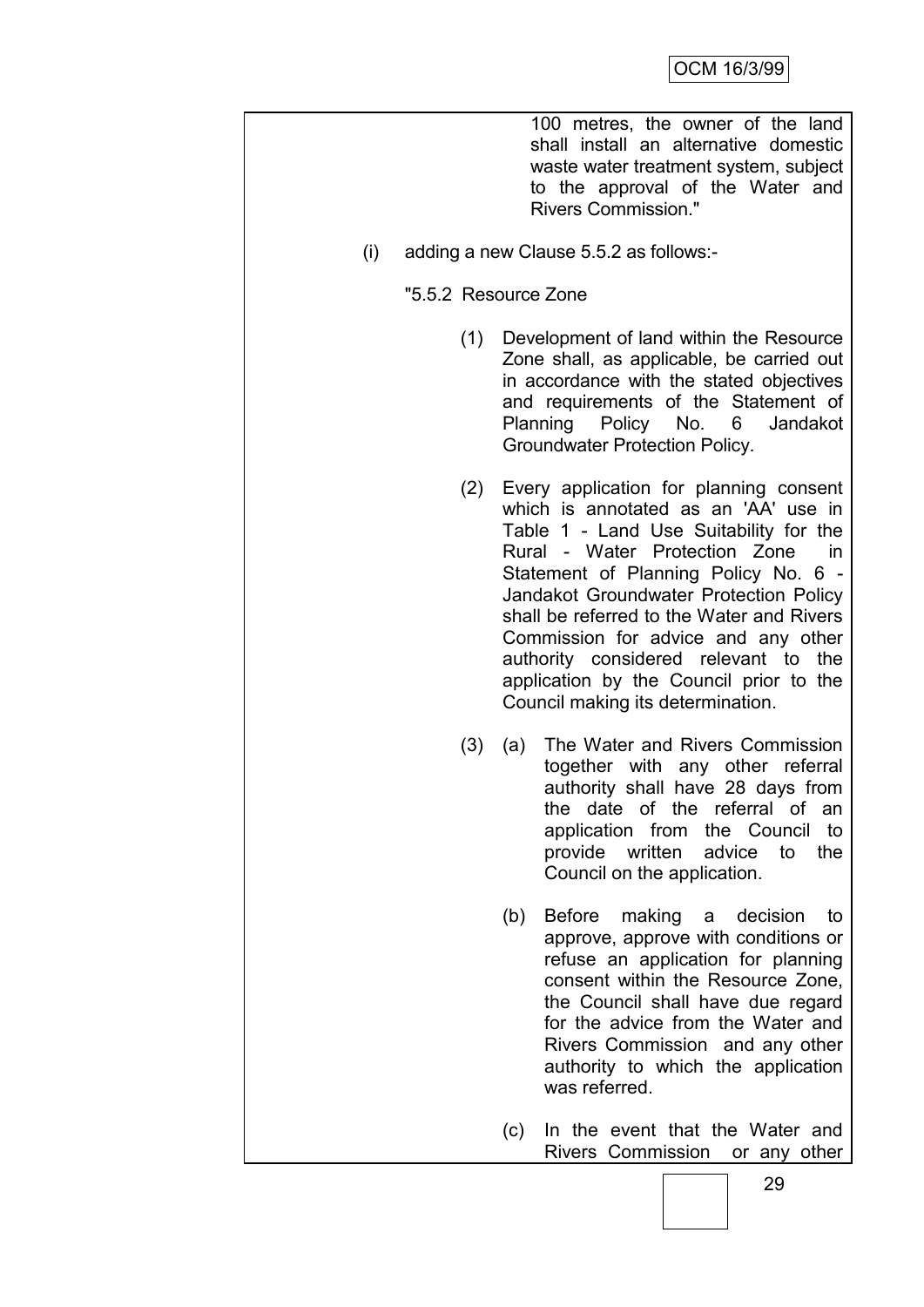|                                                                           |                | application.                                | referral authority does not provide a<br>written response in accordance with<br>paragraph (a), then the Council<br>shall assume that the Water and<br>Rivers Commission or any other<br>referral authority has no comment<br>to make and shall determine the                                                                                                                                                     |  |
|---------------------------------------------------------------------------|----------------|---------------------------------------------|------------------------------------------------------------------------------------------------------------------------------------------------------------------------------------------------------------------------------------------------------------------------------------------------------------------------------------------------------------------------------------------------------------------|--|
|                                                                           | (4)            |                                             | Any conditions included in a planning<br>consent issued by the Council for the<br>use or development of land in the<br>Resource Zone which is based on the<br>advice of the Water and<br><b>Rivers</b><br>Commission or any other authority, the<br>authority recommending the condition<br>be included on the planning consent<br>shall be responsible for monitoring and<br>enforcing the relevant conditions. |  |
|                                                                           | (5)            | particular                                  | Where the Council is not prepared to<br>accept the advice or a recommendation<br>from the Water and Rivers Commission<br>or any other authority in relation to any<br>application<br>for<br>planning<br>consent, the Council will refer the matter<br>to the Western Australian Planning<br>Commission for determination.                                                                                        |  |
| (j)                                                                       |                | clause after $5.10.2$ (g):-                 | amending Clauses 5.10.1 and 5.10.2 by deleting<br>reference to Special Rural Zone and adding a new                                                                                                                                                                                                                                                                                                               |  |
|                                                                           | $"$ (h)        | be parked on the lot."                      | not more than one commercial vehicle may                                                                                                                                                                                                                                                                                                                                                                         |  |
| (k)<br>adding to the Second Schedule - Additional Uses<br>the following:- |                |                                             |                                                                                                                                                                                                                                                                                                                                                                                                                  |  |
| <b>Street</b>                                                             |                | <b>Particulars of</b><br>Land               | <b>Additional Use Permitted</b>                                                                                                                                                                                                                                                                                                                                                                                  |  |
| 15. Acourt Road                                                           | 24 (inclusive) | JAA 148 Lots 21 to                          | Cattery and Dog Kennels                                                                                                                                                                                                                                                                                                                                                                                          |  |
| 16. Hebe Road                                                             | 16 (inclusive) | JAA 148 Lots 14 to                          | Cattery and Dog Kennels                                                                                                                                                                                                                                                                                                                                                                                          |  |
| 17. Hybrid Court                                                          |                | JAA 148 Lots 1 to 9<br>(inclusive) 17 to 20 | Cattery and Dog Kennels                                                                                                                                                                                                                                                                                                                                                                                          |  |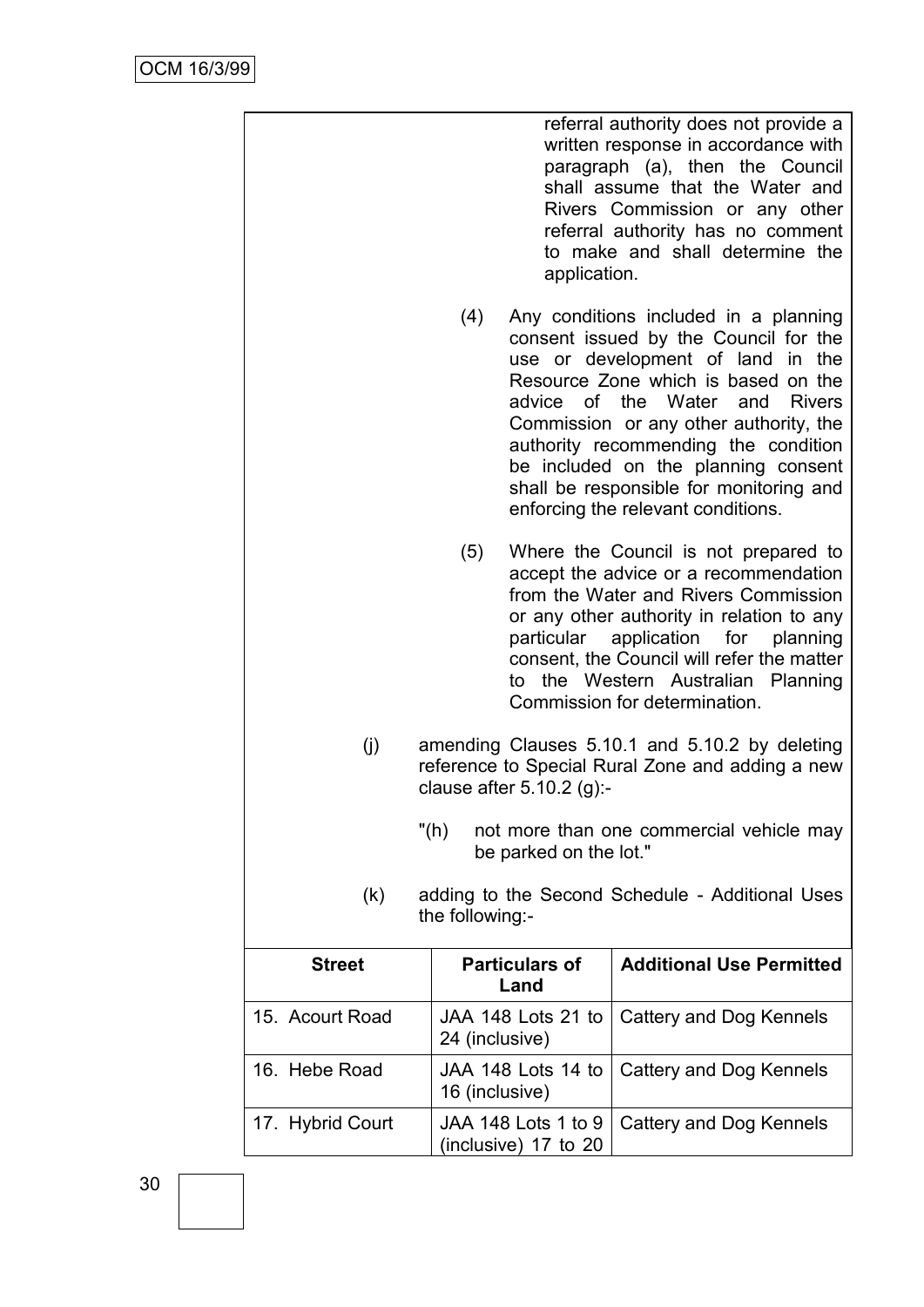|                                                                                                                                                                                                                                                                                            | (inclusive)                                                                                                                                     |                                |  |  |  |  |
|--------------------------------------------------------------------------------------------------------------------------------------------------------------------------------------------------------------------------------------------------------------------------------------------|-------------------------------------------------------------------------------------------------------------------------------------------------|--------------------------------|--|--|--|--|
| 18. Warton Road                                                                                                                                                                                                                                                                            | JAA 148 Lots 13<br>and 25                                                                                                                       | Cattery and Dog Kennels        |  |  |  |  |
| (1)<br>deleting the Sixth Schedule - Special Rural Zone.                                                                                                                                                                                                                                   |                                                                                                                                                 |                                |  |  |  |  |
| (m)                                                                                                                                                                                                                                                                                        | amending the definition of Commercial Vehicle in<br>the Seventh Schedule - Interpretations to read:-                                            |                                |  |  |  |  |
|                                                                                                                                                                                                                                                                                            | "Commercial Vehicle<br>means any vehicle used or<br>intended to be used in a<br>business or trade which<br>has a tare weight of 3.5<br>tonnes." |                                |  |  |  |  |
|                                                                                                                                                                                                                                                                                            |                                                                                                                                                 |                                |  |  |  |  |
|                                                                                                                                                                                                                                                                                            |                                                                                                                                                 | <b>Chief Executive Officer</b> |  |  |  |  |
| (2)<br>refer the amendment to the Environmental Protection Authority<br>for assessment under Section 7A2 of the Town Planning and<br>Development Act;                                                                                                                                      |                                                                                                                                                 |                                |  |  |  |  |
| (3)<br>subject to the advice of the Environmental Protection Authority<br>the amendment be advertised for public comment in accordance<br>with the Town Planning Regulations and Western Australian<br>Planning Commission Planning Bulletin No. 29 dated December<br>1998.                |                                                                                                                                                 |                                |  |  |  |  |
| seek advice from both the Water and Rivers Commission and<br>(4)<br>the Department of Environmental Protection, as to what action<br>these authorities intend to take to relocate those existing land<br>uses from the Rural Water Protection Zone which have the<br>potential to pollute. |                                                                                                                                                 |                                |  |  |  |  |
|                                                                                                                                                                                                                                                                                            |                                                                                                                                                 | <b>CARRIED</b>                 |  |  |  |  |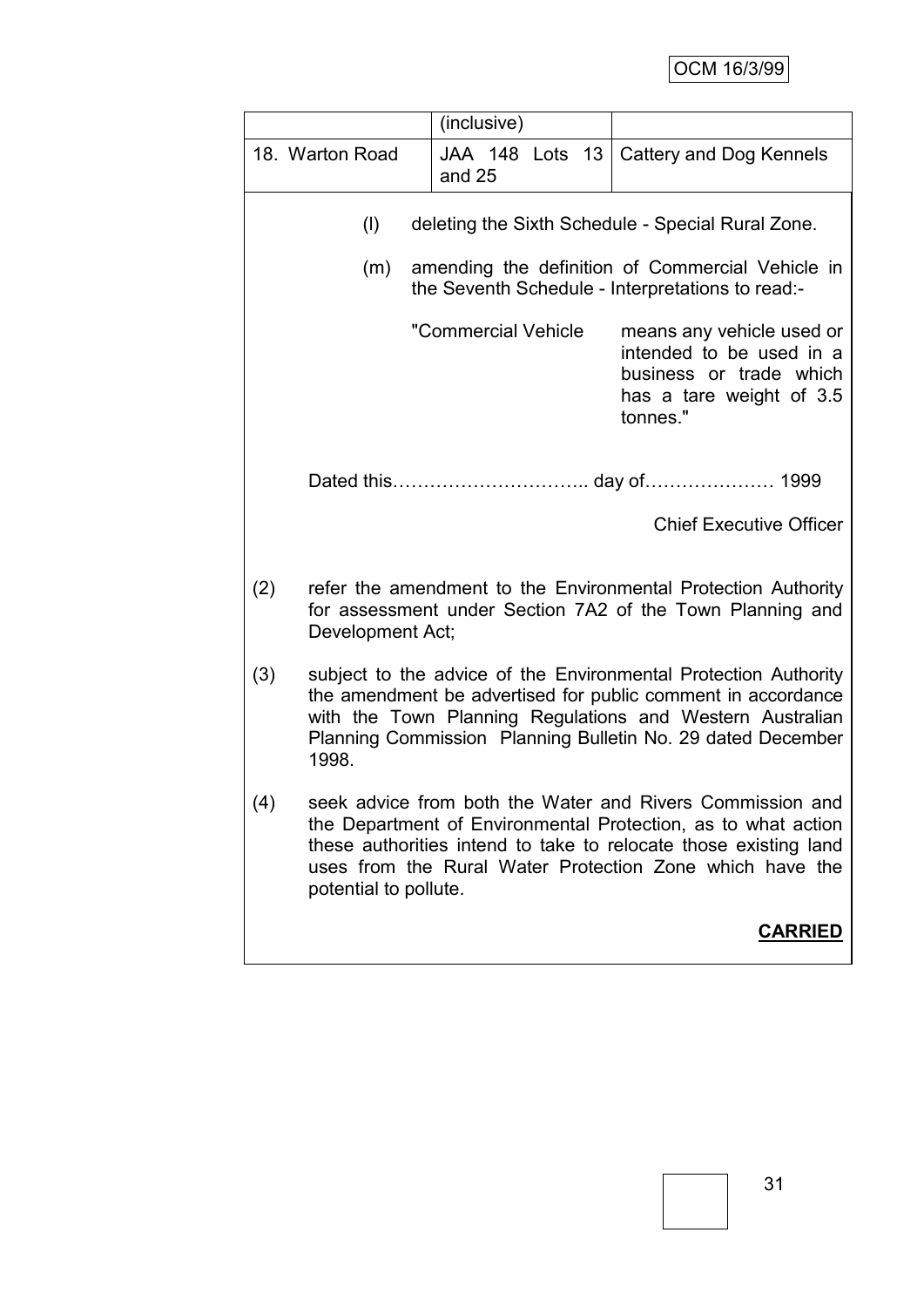**7.4 (CDC3/99) - AMENDMENT NO. 203 - PROPOSED ADDITIONAL USE: RECYCLING OF GREEN WASTE, LIMESTONE RUBBLE AND ROUGH FILL - PORTION OF LOT 1 OF JAA 236 ROCKINGHAM ROAD, HENDERSON - OWNER: COMSE NOMINEES APPLICANT: EVERY READY RESOURCES (3311117) (CC) (COASTAL)**

**COUNCIL DECISION**

Moved Clr Lee seconded Clr Separovich, that Council not proceed with the amendment.

**CARRIED**

**CLR ELPITELLI DID NOT VOTE ON THIS MATTER.**

**THE CHIEF EXECUTIVE OFFICER REMINDED CLR ELPITELLI OF HIS DUTY TO VOTE AND THAT IT WAS A REQUIREMENT OF THE LOCAL GOVERNMENT ACT 1995. HOWEVER, CLR ELPITELLI CHOSE NOT TO VOTE.**

## **DECLARATION OF FINANCIAL INTEREST**

**Deputy Mayor Ostojich** declared an interest in CDC Item 9.1. The nature and extent being that the property in question is in his street and requested that Council consider the matter trivial.

Moved Clr Humphreys seconded Clr Lees, that the interest declared by Deputy Mayor Ostojich on CDC Item 9.1, be declared trivial pursuant to s5.68 (1)(b)(ii)(I) of the Local Government Act 1995 and that he be able to fully participate in the consideration of this item.

# **CARRIED**

**9.1 (CDC3/99) - SHORT STAY ACCOMMODATION - LOT**  249, 16 TOULON GROVE, COOGEE **OWNER/APPLICANT: G & S HASTE (3316369) (CC) (COASTAL) (MAP 8)**

#### **COUNCIL DECISION**

Moved Deputy Mayor Ostojich seconded Clr Hunt, that Council :

(1) approve the application for short stay accommodation on Lot 249, 16 Toulon Grove, Coogee subject to the following conditions: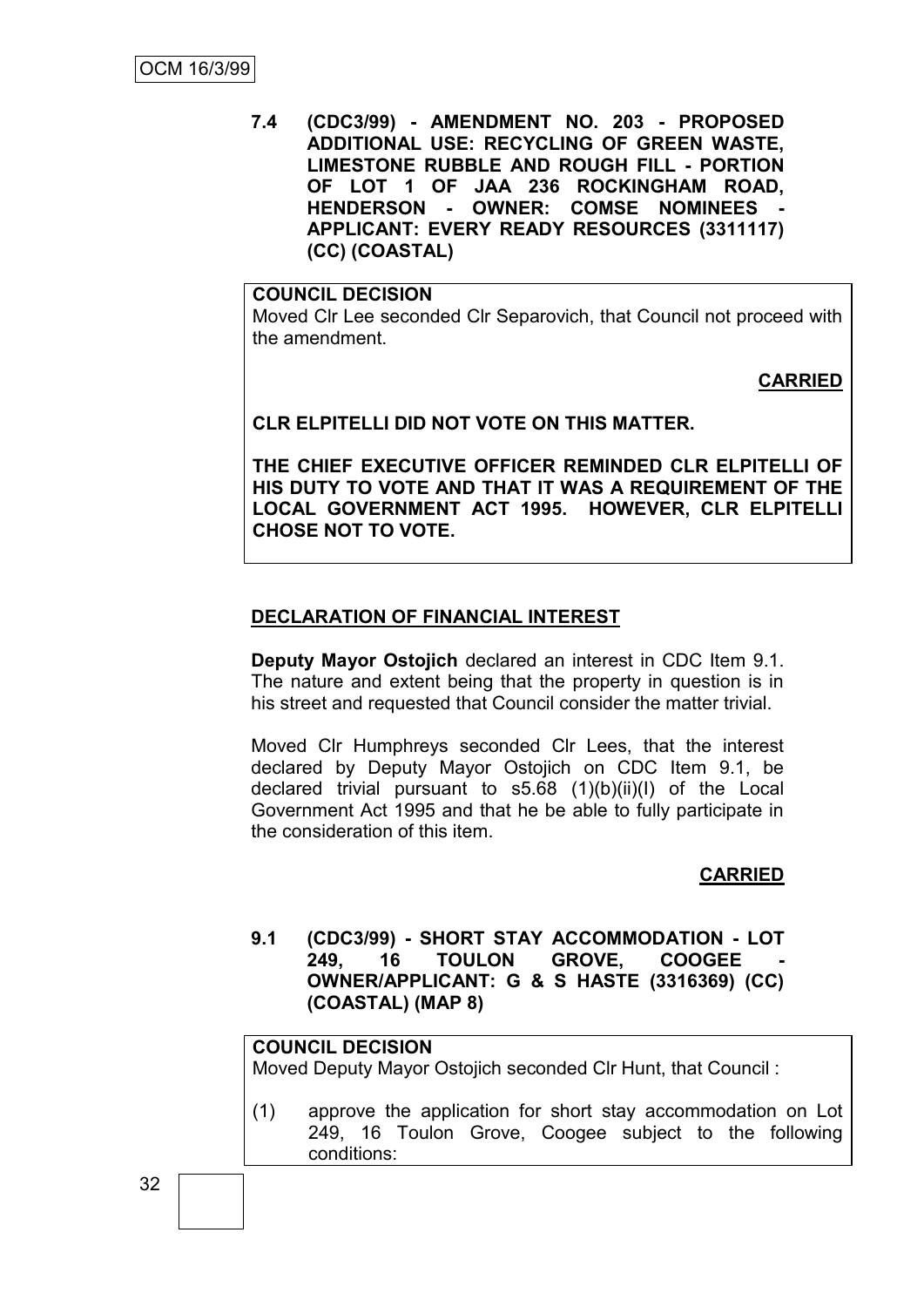# Standard Conditions

- 1. Standard conditions contained in Council Policy PD17 as determined appropriate to this application by the delegated officer under clause 7.6 of the Council's District Zoning Scheme No. 2.
- (2) advise the applicant of the Council's decision.
- (3) request the Planning Department to prepare an amendment to its scheme to provide for short stay accommodation.

AT THIS POINT THE TIME BEING 10:34PM, CLR HUMPHREYS LEFT THE MEETING AND RETURNED AT 10:35PM.

# **CARRIED BY ABSOLUTE MAJORITY OF COUNCIL**

**9.3 (CDC3/99) - ACOUSTIC BARRIER FOR LOADING DOCK - LOT 63; 254 ROCKINGHAM ROAD, SPEARWOOD - OWNER: VOLLEY INVESTMENTS PTY LTD - APPLICANT: KEN PATERSON ARCHITECTS (2206913) (MT) (WEST) (MAP 7)**

#### **COUNCIL DECISION**

Moved Clr Elpitelli seconded Clr Howlett, that this matter be deferred to the next meeting of the Community Development Committee to give the parties involved, the opportunity to negotiate the sale and purchase of the property based on the understanding that this may resolve the differences between them.

**CARRIED**

# **13.1 (CDC3/99) - APPOINTMENT OF FIRE WEATHER OFFICER TO BUSH FIRE ADVISORY COMMITTEE (1550) (JJ)**

#### **COUNCIL DECISION**

Moved Clr Lees seconded Clr Humphreys, that Council appoint Mr Frank Massey, Fire Weather Officer, South Coogee Volunteer Bush Fire Brigade as a member of the Bush Fire Advisory Committee.

# **CARRIED BY ABSOLUTE MAJORITY OF COUNCIL**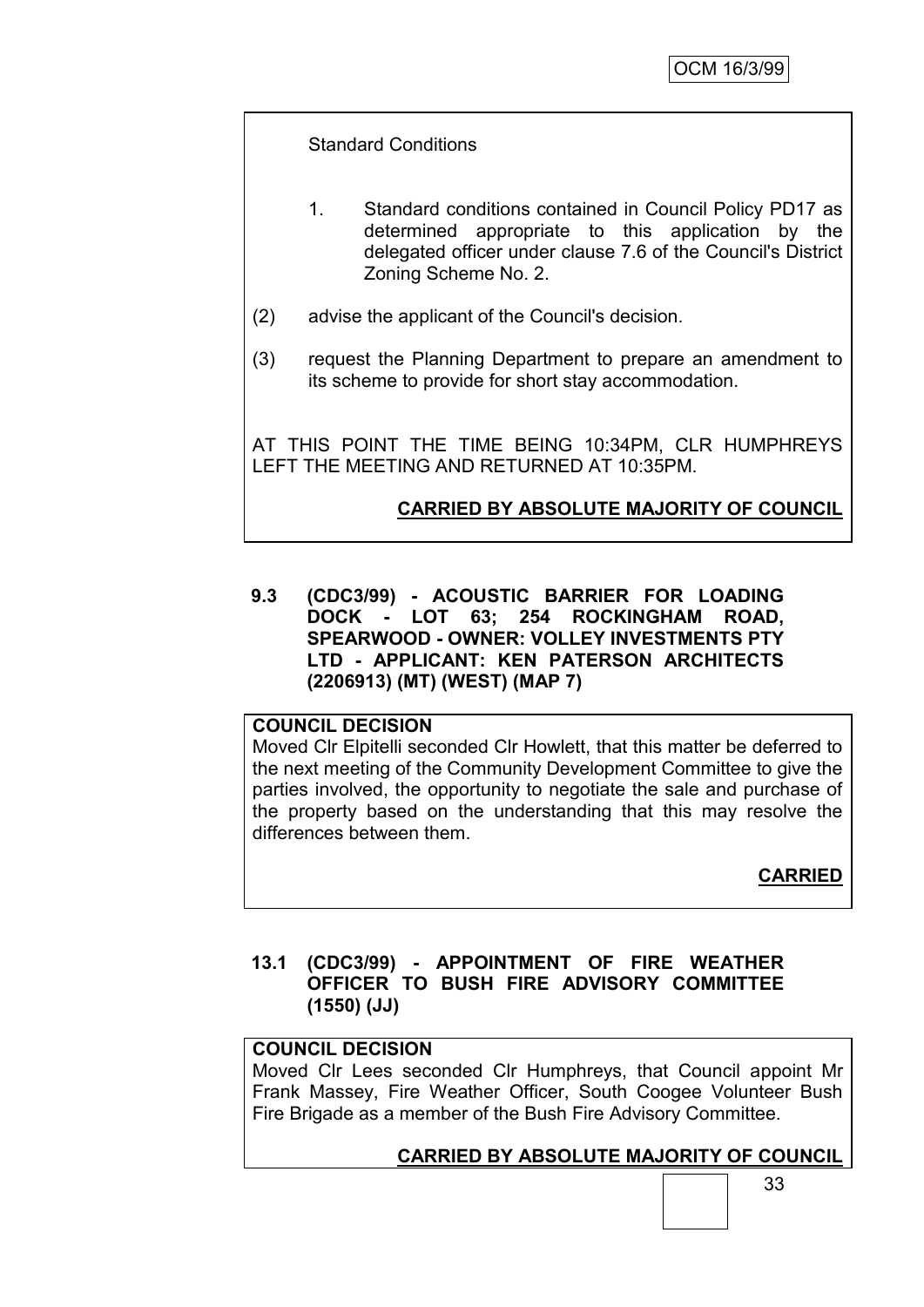#### **16.2 (CDC3/99) - CHARGES - COMMUNITY HALLS (1953) (DMG) (ALL WARDS)**

#### **COUNCIL DECISION**

Moved Clr Pecotic seconded Clr Gianoli, that Council receive the information.

**CARRIED**

#### **16.3 (CDC3/99) - MEMBERSHIP - MELVILLE-COCKBURN CHAMBER OF COMMERCE (1224) (DMG)**

#### **COUNCIL DECISION**

Moved Clr Elpitelli seconded Clr Pecotic, that Council :

- (1) become a full financial member of the Melville-Cockburn Chamber of Commerce; and
- (2) nominate Mayor Grljusich as Council's Delegate to the Chamber with Clr Lees as Deputy Delegate.

**CARRIED**

AT THIS POINT THE TIME BEING 10:55PM, CLR MCNAIR LEFT THE MEETING AND DID NOT RETURN.

AT THIS POINT THE TIME BEING 10:56PM CLR SEPAROVICH LEFT THE MEETING.

#### **17.1 (CDC3/99) - USE OF RESERVES (4802) (RA)**

#### **COUNCIL DECISION**

Moved Clr Pecotic seconded Clr Elpitelli, that Council give delegated authority to the Chief Executive Officer to approve the use of reserves by organisations or individuals holding significant not for profit events with a minimum bond of \$100 and a maximum of \$500 being payable with Ward Councillors being notified of an approved event. This does not include events such as picnics, weddings and local ratepayers parties in such parks.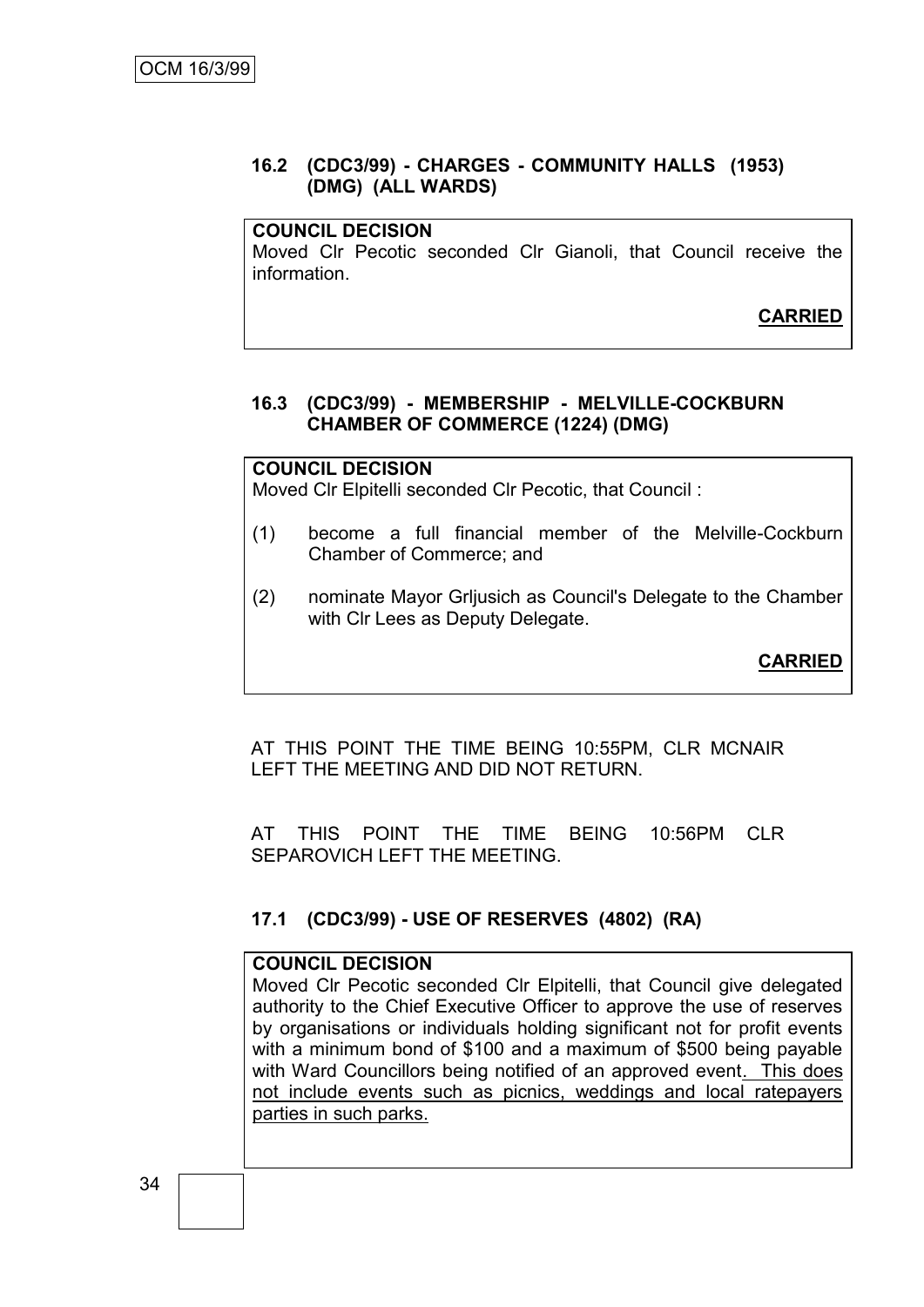AT THIS POINT THE TIME BEING 10:59PM, CLR SEPAROVICH RETURNED TO THE MEETING.

# **MOTION WITHDRAWN**

Moved Clr Pecotic seconded Clr Elpitelli, that this matter be deferred to the next Community Development Committee meeting and that officers take those issues highlighted in the withdrawal motion into consideration when preparing the report.

# **CARRIED**

# **17.2 (CDC3/99) - COCKBURN VOCATION CENTRE (INC.) (4604) (RA)**

## **COUNCIL DECISION**

Moved Mayor Grljusich seconded Clr Waters, that Council revise the lease payment for Cockburn Vocation Centre to \$51.72/m<sup>2</sup> p.a. for 166 $m^2$  with the balance of the opportunity income of \$8,014 to be considered as a donation with the revised charge to be effective from the 1st October 1998 to  $30<sup>th</sup>$  June 2000.

**CARRIED**

## **20.3 (CDC3/99) - INSURANCE CLAIM - MR. J. WADE (5502) (KL)**

### **COUNCIL DECISION**

Moved Clr Howlett seconded Clr Waters, that Council make an ex gratia payment of \$150.00 to Mr J Wade for repairs to his vehicle on a "without prejudice" basis.

# **CARRIED**

AT THIS POINT THE TIME BEING 11:08PM, CLR WATERS LEFT THE MEETING.

# **WRITTEN DECLARATION OF FINANCIAL INTEREST**

Mayor Grljusich read aloud the following written declaration of financial interest from Clr Gianoli :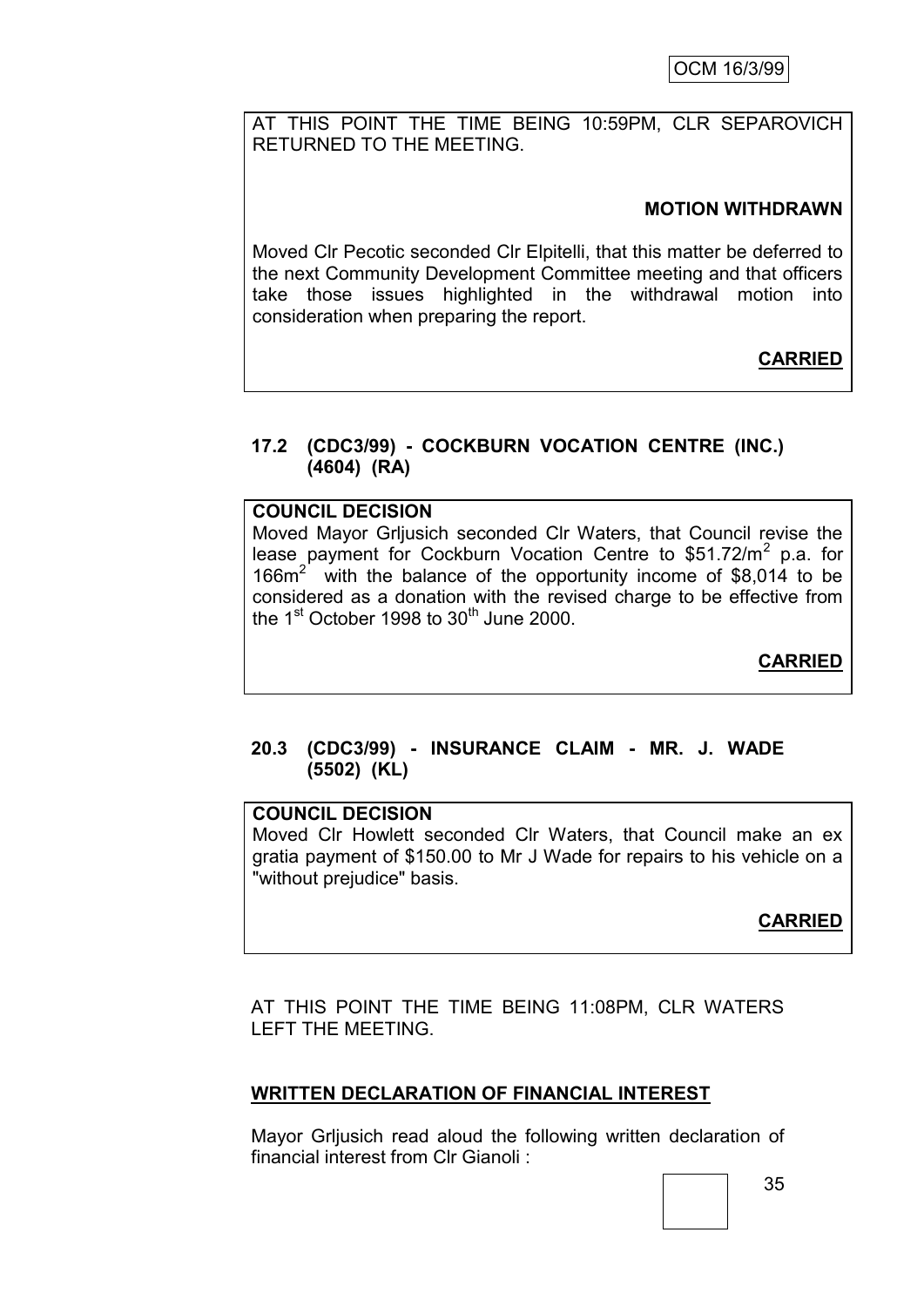#### **Clr Gianoli**

CDC Items 8.1, 8.2, 8.3, 8.4 and 8.5. The nature being that Southside Realty of which he is a partner, is acting as a Selling Agent for owners within this scheme.

CDC Item 9.2. The nature being that Southside Realty of which he is a partner, was the Selling Agent on this block.

CDC Item 10.1. The nature being that Southside Realty of which he is partner, is acting for a number of owners within this scheme.

CDC Item 11.4. The nature being that Evans & Gianoli of which he is a partner, acts for a number of owners in this scheme.

AT THIS POINT THE TIME BEING 11:09PM, CLR WATERS RETURNED TO THE MEETING.

# **DECLARATION OF FINANCIAL INTEREST**

**Mayor Grljusich** declared a financial interest in CDC Items 8.1, 8.2, 8.3, 8.4, 8.5 and 10.1. The nature being that he is a Director of Peremate Holdings which owns land in the Packham Urban Development Area.

**Mayor Grljusich** declared a financial interest in CDC Item 10.2. The nature being that he is contemplating taking legal action in regards to this matter.

**Mayor Grljusich** declared a financial interest in CDC Item 11.1. The nature being that his brother works for Hunter and Lavery as a selling agent.

AT THIS POINT THE TIME BEING 11:10PM, CLR GIANOLI AND MAYOR GRLJUSICH LEFT THE MEETING.

AT THIS POINT THE TIME BEING 11:10PM, CLR HOWLETT LEFT THE MEETING AND DID NOT RETURN.

DEPUTY MAYOR OSTOJICH ASSUMED THE PRESIDING MEMBER'S POSITION.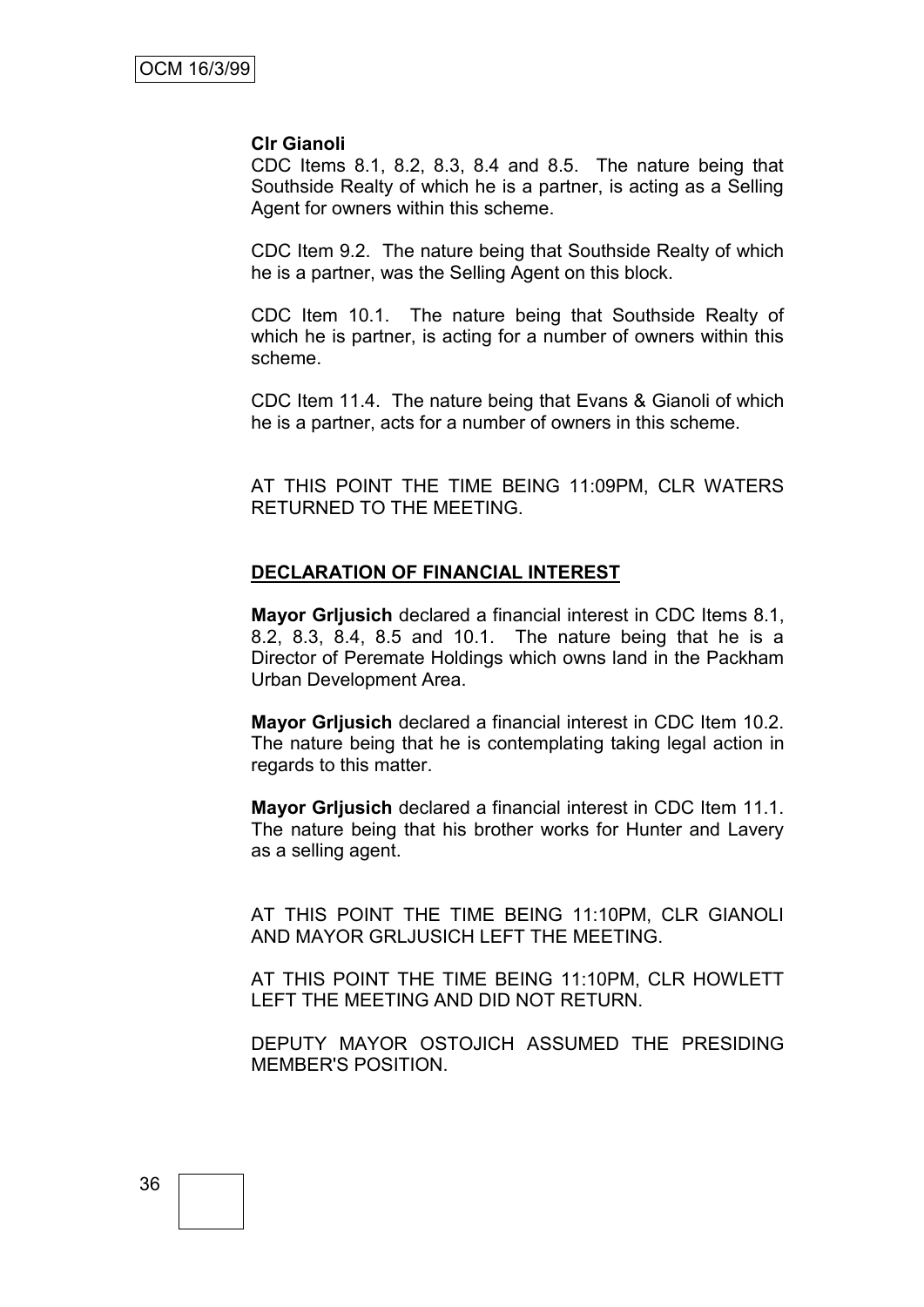## **(OCM3/99) - COMMUNITY DEVELOPMENT COMMITTEE REPORT - 9/3/99 (1052)**

Moved Clr Humphreys seconded Clr Lee, that the following recommendations be adopted enbloc :

# **8.1 (CDC3/99) - PACKHAM URBAN DEVELOPMENT AREA - PUBLIC OPEN SPACE CONTRIBUTION (9325) (104081) (SMH)**

## **COUNCIL DECISION**

That Council defer this matter until the investigation into the Packham Urban Development Area has been completed.

#### **8.2 (CDC3/99) - PACKHAM URBAN DEVELOPMENT AREA - PUBLIC OPEN SPACE CONTRIBUTION - SPECIAL COUNCIL MEETING (9325) (104081) (SMH)**

#### **COUNCIL DECISION**

That Council not hold a Special Council Meeting to deal with the Packham Urban Development Area Public Open Space Contributions.

#### **8.4 (CDC3/99) - SUBDIVISION CLEARANCE - PACKHAM URBAN DEVELOPMENT AREA - LOTS 22, 503, PT 1, PT 11 AND 12 HAMILTON ROAD, SPEARWOOD - APPLICANT: JOHN GIUDICE & ASSOCIATES (101798) (SMH)**

#### **COUNCIL DECISION** That Council :

- (1) receive the report;
- (2) advise John Giudice and Associates, Surveyors, that the local government (LG) Conditions 1, 11 and 12 relating to the provision of public open space (Section 20A reservations) and cash-in-lieu contributions respectively for Lots 22, 503, Pt 1, Pt 11 and 12 Hamilton Road, Spearwood, have been satisfied and the clearance be issued, subject to:-
	- 1. written advice from Urban Focus that the subdivider will make a cash-in-lieu payment into the Open Space Trust Account operated by Urban Focus and that the funds collected will be distributed in accordance with the schedule to the Packham Landowners Deed of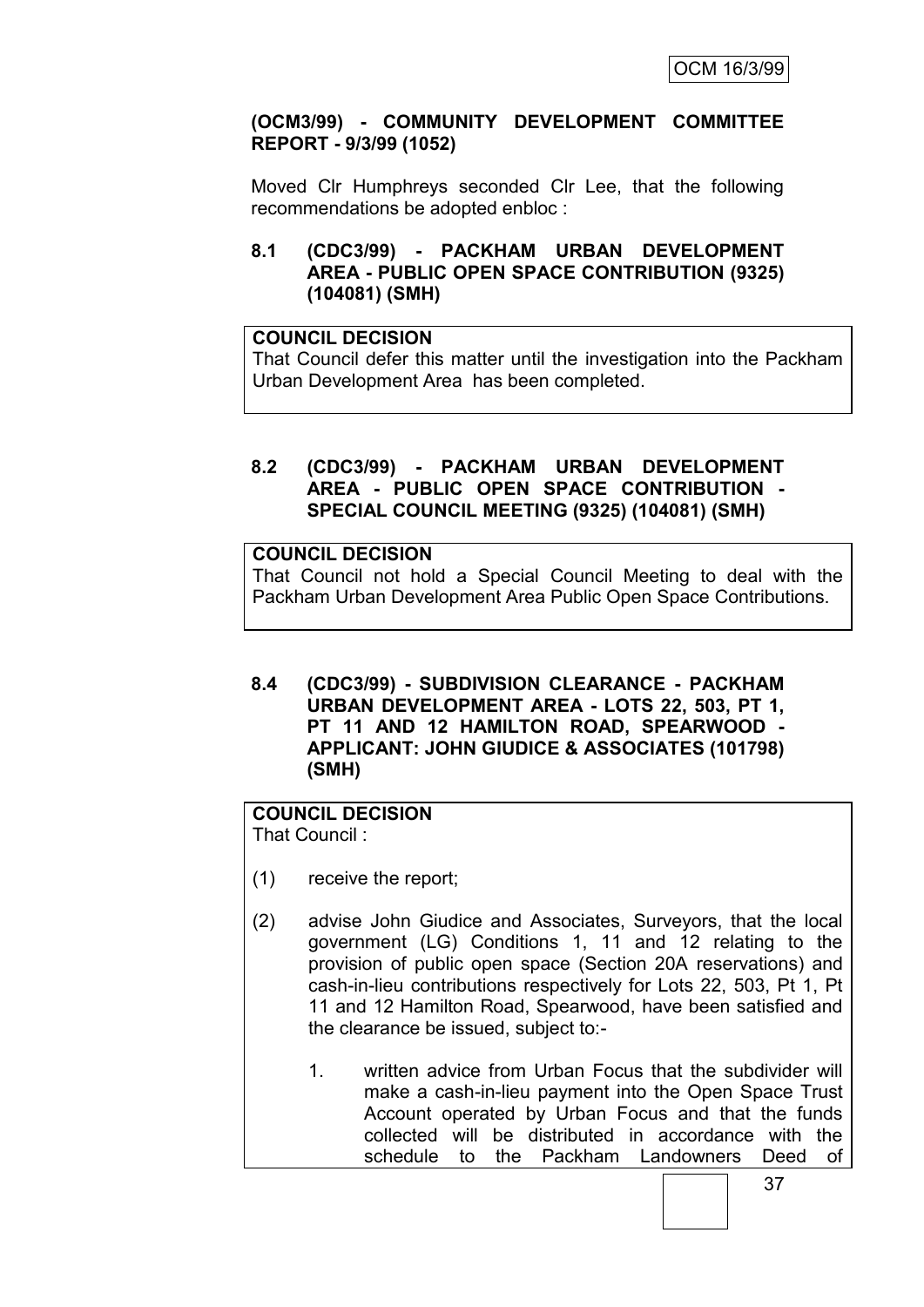## Agreement; and

- 2. the other local government (LG) conditions for the subdivision being satisfied;
- (3) advise the Western Australian Planning Commission that in relation to Condition 12, the Council is satisfied that the cash-inlieu payment has been collected by the project manager, Urban Focus, in accordance with the Deed of Arrangement with participating landowners in the Packham Urban Development Area;
- (4) provide a copy of the Landowners Deed of Arrangement, to the Commission for the Packham Urban Development Area.

#### **8.5 (CDC3/99) - SUBDIVISION CLEARANCE - PACKHAM URBAN DEVELOPMENT AREA - LOTS 11, 12 AND 13 RIGBY AVENUE, SPEARWOOD - APPLICANT: JOHN GIUDICE & ASSOCIATES (101468) (SMH)**

# **COUNCIL DECISION**

That Council :

- (1) receive the report;
- (2) advise John Giudice and Associates, Surveyors, that the local government (LG) Condition 10 relating to the provision of public open space (Section 20A reservations) and cash-in-lieu contributions respectively for Lots 11, 12 and 13 Rigby Avenue, Spearwood, have been satisfied and the clearance be issued, subject to:-
	- 1. written advice from Urban Focus that the subdivider will make a cash-in-lieu payment into the Open Space Trust Account operated by Urban Focus and that the funds collected will be distributed in accordance with the schedule to the Packham Landowners Deed of Agreement; and
	- 2. the other local government (LG) conditions for the subdivision being satisfied;
- (3) advise the Western Australian Planning Commission that in relation to Condition 10, the Council is satisfied that the cash-inlieu payment has been collected by the project manager, Urban Focus, in accordance with the Deed of Arrangement with participating landowners in the Packham Urban Development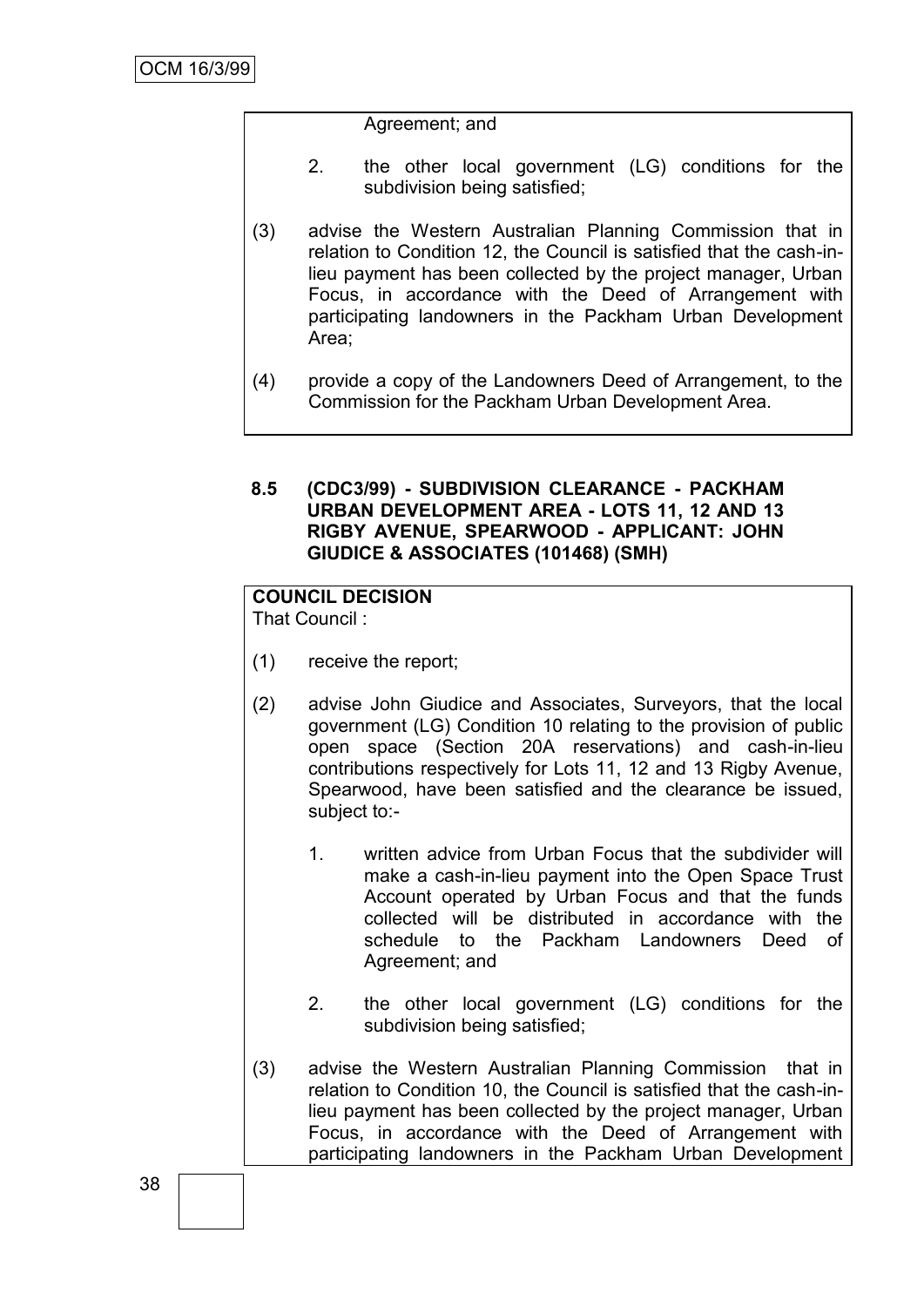Area;

(4) provide a copy of the Landowners Deed of Arrangement, to the Commission for the Packham Urban Development Area.

#### **10.1 (CDC3/99) - PACKHAM URBAN DEVELOPMENT AREA - PUBLIC OPEN SPACE - QC LEGAL OPINION (9325) (104081) (SMH)**

#### **COUNCIL DECISION**

That Council defer this matter until the investigation into the Packham Urban Development Area has been completed.

# **CARRIED**

#### **8.3 (CDC3/99) - PACKHAM URBAN DEVELOPMENT AREA - PUBLIC OPEN SPACE - PERMISSION FOR MAYOR GRLJUSICH TO SPEAK (9325) (104081) (SMH)**

# **COUNCIL DECISION**

Moved Clr Separovich seconded Clr Waters, that Council :

- (1) decide that the interest declared by Mayor Grljusich is neither trivial, insignificant nor common to a significant number of electors or ratepayers, as provided in Section 5.68(1)(b)(ii)(I) and (II) of the Local Government Act, 1995; and
- (2) not apply to the Minister pursuant to Section 5.69 of the Act, therefore not enabling the Mayor to participate in deliberations on this matter.

**CARRIED**

AT THIS POINT THE TIME BEING 11:12PM, CLR GIANOLI RETURNED TO THE MEETING.

# **10.2 (CDC3/99) - RADIO 6PR RUMOUR FILE 10/2/99 - ALLEGATION OF CORRUPTION (1041; 92182) (RWB)**

**COUNCIL DECISION** Moved Clr Lee seconded Clr Humphreys, that Council instruct McLeod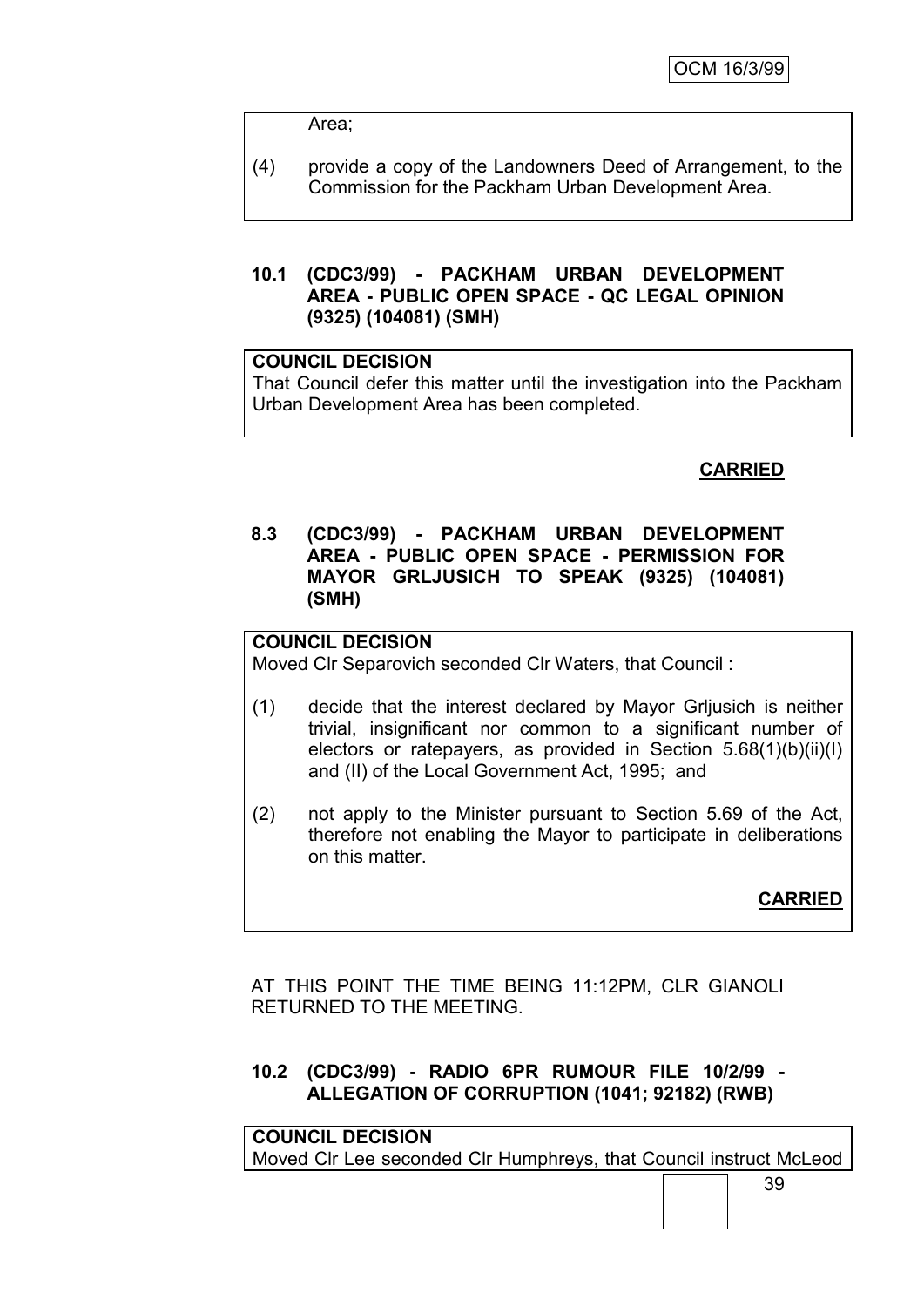& Co to seek from Radio 6PR, an apology for the comments made on the "Rumour File" on the  $10<sup>th</sup>$  February 1999.

**CARRIED**

#### **11.1 (CDC3/99) - SALE OF LOTS 380, 381, 382 AND 383 CONGDON AVENUE, BEELIAR (3318530; 3318531, 3318532, 3318533) (KJS)**

#### **COUNCIL DECISION**

Moved Clr Lees seconded Clr Humphreys, that :

- (1) the report be received; and
- (2) Hunter and Lavery be commissioned, on behalf of the City of Cockburn, to sell Lots 380, 381, 382 and 383 Congdon Avenue, Beeliar at:

| Lot 380 | \$66,000 |
|---------|----------|
| Lot 381 | \$68,000 |
| Lot 382 | \$69,000 |
| Lot 383 | \$69,000 |

**CARRIED**

AT THIS POINT THE TIME BEING 11:14PM, MAYOR GRLJUSICH RETURNED TO THE MEETING AND RESUMED THE PRESIDING MEMBER'S POSITION.

AT THIS POINT THE TIME BEING 11:14PM, CLR GIANOLI LEFT THE MEETING.

#### **11.4 (CDC3/99) - CONSTRUCTION OF BEELIAR DRIVE - LAND ACQUISITION - LOT 76 BIRCHLEY ROAD, BEELIAR (450958) (KJS)**

Mayor Grljusich read aloud, a letter from Mr Dropulich regarding this matter.

**COUNCIL DECISION** Moved Clr Lee seconded Clr Waters, that Council :

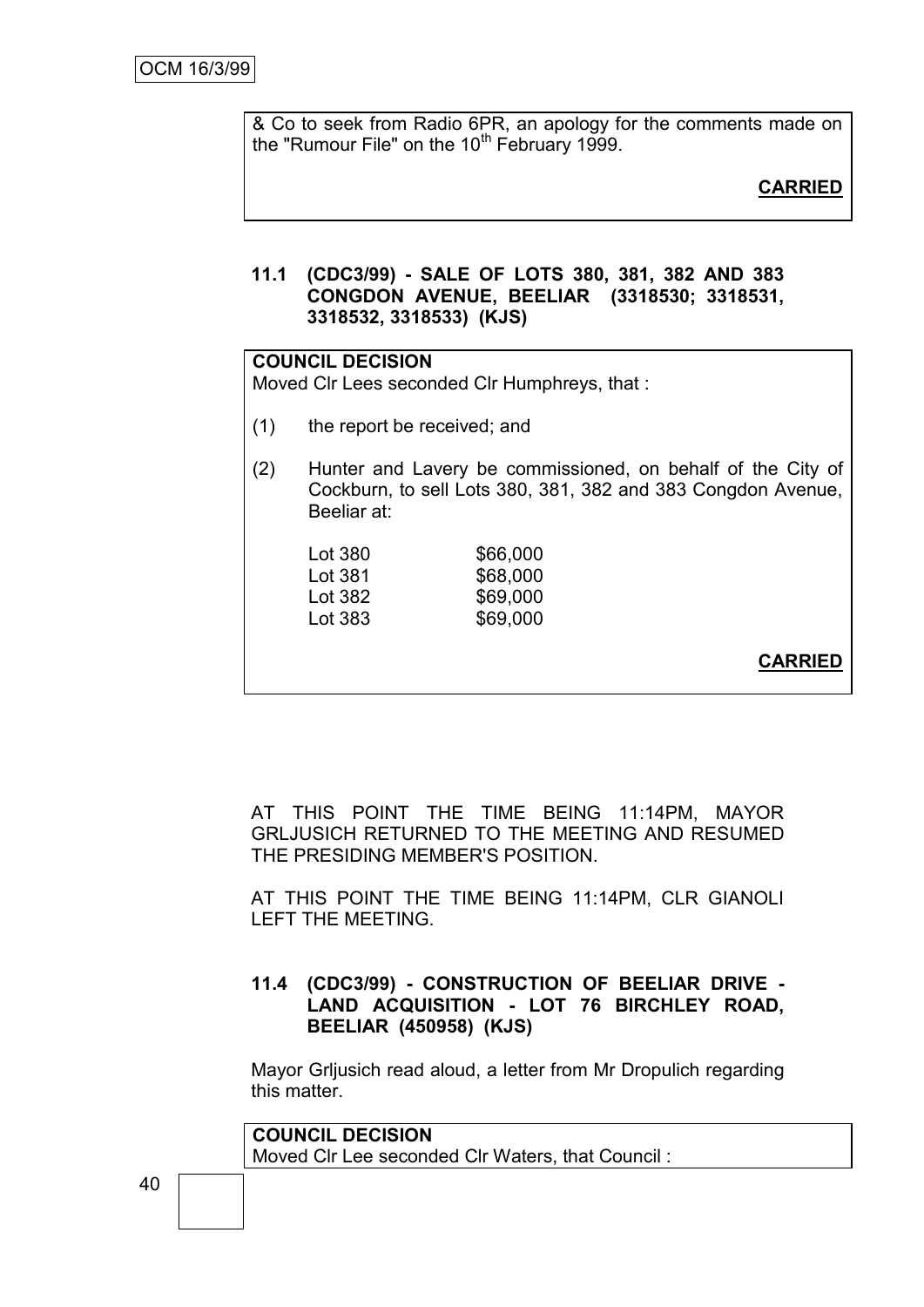- (1) purchase Lot 76 Birchley Road, Beeliar from V and D Dropulich, the contract price taking into account a land value of \$36.26 per sq.m, a consideration for the loss of the house, a 10% solatium and the stamp duty payable on a replacement property, a total of \$931,500;
- (2) apply to the State Planning Commission of Western Australia to subdivide the property in accordance with the agreed structure plan of Cells 9 and 10;
- (3) participate as a landowner of Lot 76 with other subdividers within Cells 9 and 10 to effect a resolution of equitable cost sharing arrangements for the construction of Beeliar Drive; and
- (4) agree to the Dropulichs being able to remain in the house for 12 months rent free.

# **CARRIED UNANIMOUSLY**

AT THIS POINT THE TIME BEING 11:27PM, DEPUTY MAYOR OSTOJICH LEFT THE MEETING AND DID NOT RETURN.

AT THIS POINT THE TIME BEING 11:27PM, CLR PECOTIC LEFT THE MEETING.

**9.2 (CDC3/99) - ANCILLARY ACCOMMODATION - LOT 26 BRITANNIA AVENUE, MUNSTER - OWNER: D CARRARA & C PARATORE - APPLICANT: WORTHMORE HOMES (3318253) (MT) (COASTAL) (MAP 9)**

# **COUNCIL DECISION**

Moved Mayor Grljusich seconded Clr Humphreys, that Council :

(1) approve the application dated 10 February 1999 for ancillary accommodation on Lot 26; 136 Britannia Avenue, Munster subject to the following conditions:

Standard Conditions

1. Standard conditions contained in Council Policy PD17 as determined appropriate to this application by the delegated officer under clause 7.6 of Council's District Zoning Scheme Nº 2;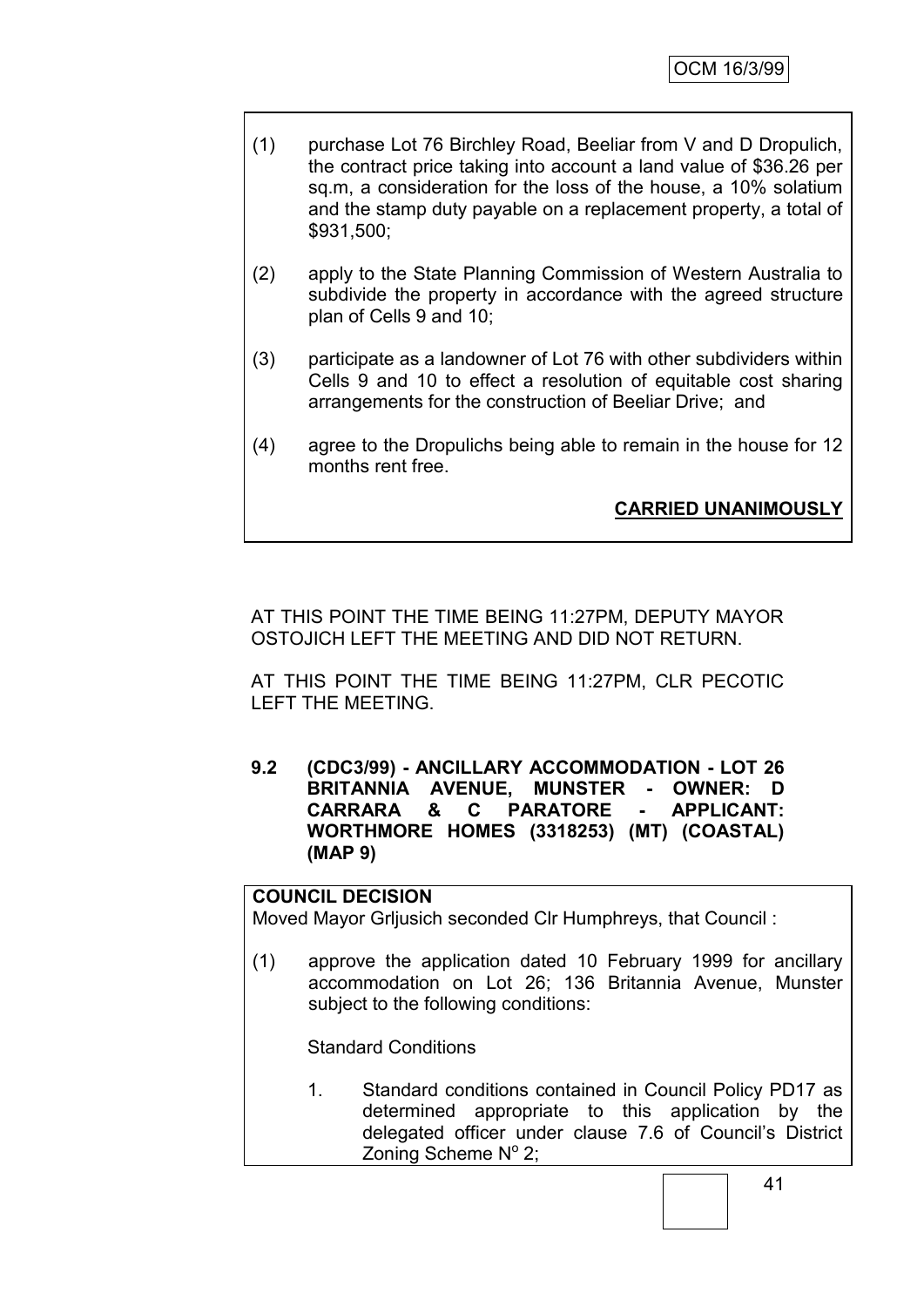Special Conditions

- 1. The owner entering a legal agreement, prior to obtaining a building licence, which shall bind the owner, their heirs and successors in title, requiring that the occupier of the dwelling shall be a member of the family of the occupier of the main dwelling. The applicant is to meet the costs of the legal agreement.
- 2. The site plan being amended to show 5 metre setbacks to both side boundaries.
- (2) issue a MRS Form 2 Notice of Approval valid for a period of 2 years.

**CARRIED**

AT THIS POINT THE TIME BEING 11:28PM, CLR GIANOLI RETURNED TO THE MEETING.

## **DECLARATION OF FINANCIAL INTEREST**

**Clr Elpitelli** declared a financial interest in CDC Item 9.4. The nature being that he is a Director of a company that conducts business with CSBP.

AT THIS POINT THE TIME BEING 11:29PM, CLR ELPITELLI LEFT THE MEETING.

**9.4 (CDC3/99) - PROPOSED LABORATORY / OFFICE / VEHICLE WORKSHOP - PART LOT 9 PHOENIX ROAD, BIBRA LAKE - OWNER: FINI PTY LTD - APPLICANT: SPOWERS ARCHITECTS (1113504) (MT) (NORTH) (MAP 7)**

#### **COUNCIL DECISION**

Moved Clr Hunt seconded Clr Humphreys, that Council :

(1) approve the application for a laboratory/office/workshop on Part Lot 9 Phoenix Road, Bibra Lake subject to the following conditions: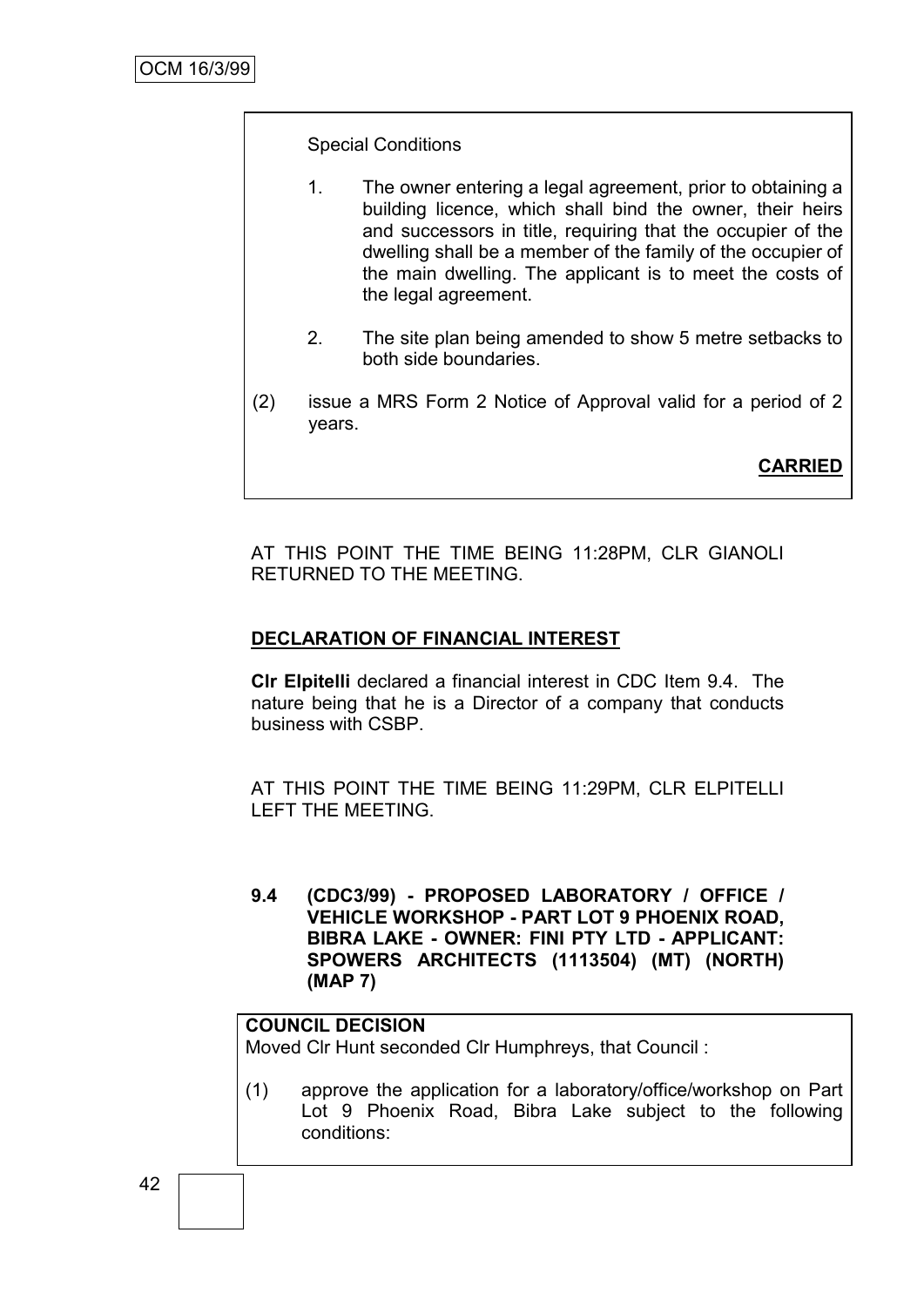#### Standard Conditions

- 1. Standard Conditions contained in Council Policy PD17 as determined appropriate to this application by the delegated officer under clause 7.6 of Council's District Zoning Scheme No. 2;
- (2) issue a MRS Form 2 Notice of Approval to the applicant.

**CARRIED**

AT THIS POINT THE TIME BEING 11:29PM, CLR ELPITELLI RETURNED TO THE MEETING.

## **8.3 (OCM3/99) - LEAVE OF ABSENCE - CLR PECOTIC (1705)**

#### **COUNCIL DECISION**

Moved Clr Lees seconded Clr Humphreys, that Council grant a Leave of Absence to Clr Pecotic from the 17<sup>th</sup> March 1999 to the 30<sup>th</sup> April 1999 inclusive.

**CARRIED**

AT THIS POINT THE TIME BEING 11:30PM, CLR PECOTIC RETURNED TO THE MEETING.

#### **8.4 (OCM3/99) - FREMANTLE TO ROCKINGHAM TRANSITWAY (MAYOR GRLJUSICH) (9636)**

#### **COUNCIL DECISION**

Moved Mayor Grljusich seconded Clr Pecotic, that Council :

- (1) undertake a review, by the Council's Strategic Planning Service, of alternative alignments for the proposed Fremantle to Rockingham Transitway using Cockburn Road and Stock Road, in the event that Rockingham Road is not an acceptable alignment; and
- (2) use this information, as appropriate, as part of any submission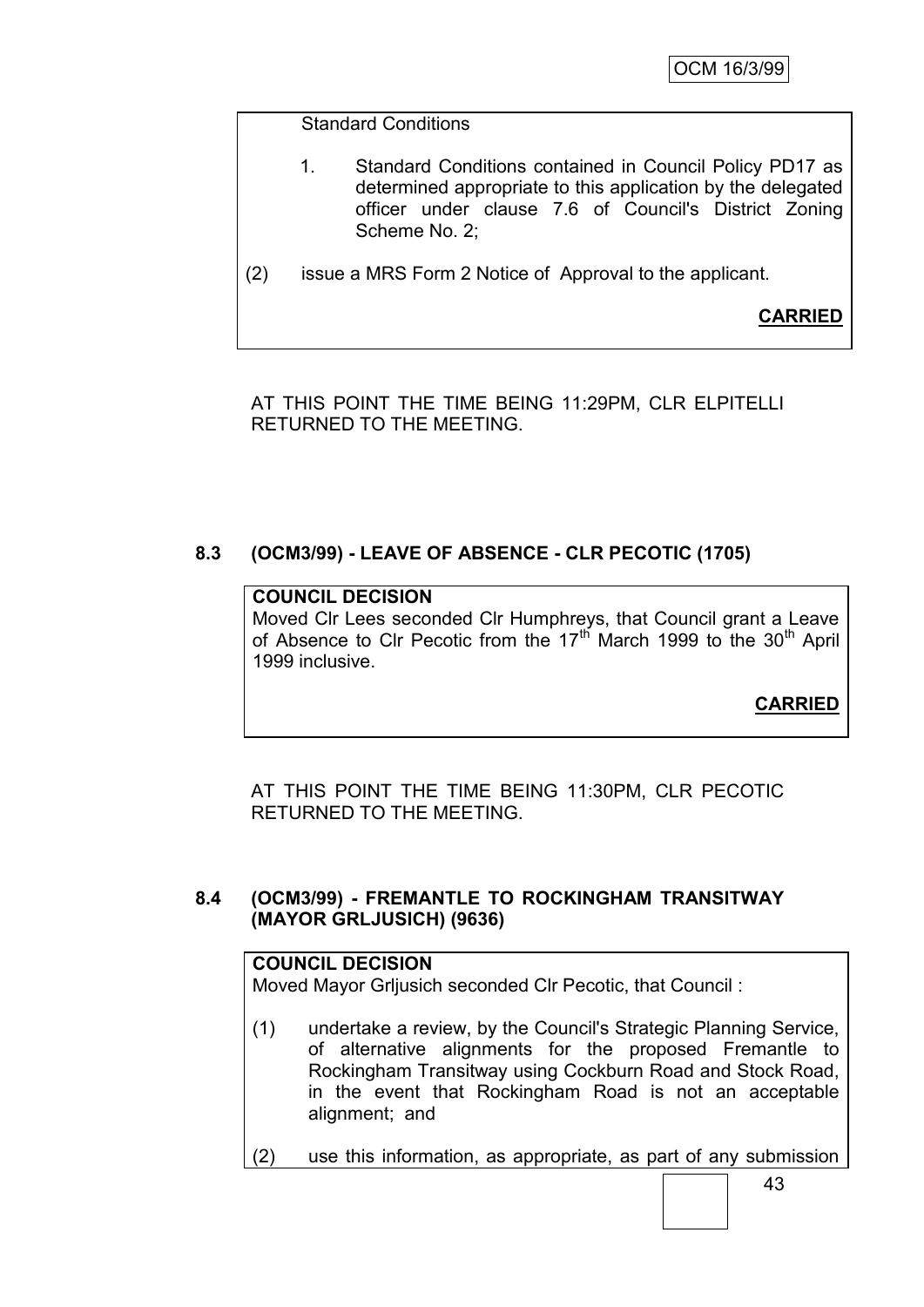the Council may make in respect to the Fremantle to Rockingham Transitway when the proposal is formally made public by the Department of Transport for community and Council consideration.

**CARRIED UNANIMOUSLY**

# **9. ADMINISTRATION**

**9.1 (OCM3/99) - JERVOISE BAY SOUTHERN HARBOUR DEVELOPMENT - COM-NET (9635) (SMH) (ATTACH)**

#### **RECOMMENDATION**

That Council resolve to:

(1) receive the letter dated 1 March 1999 from Com-Net relating to the Jervoise Bay Southern Harbour Development.

#### **COUNCIL DECISION**

Moved Mayor Grljusich seconded Clr Waters, that the recommendation be adopted.

#### **MOTION WITHDRAWN**

Moved Clr Lee seconded Clr Separovich, that :

- (1) the matter be deferred to the next Strategic and Policy Committee Meeting;
- (2) the Officer's Report to be prepared, contains as much detail as possible on points 1, 2 and 3 of Com-net's letter and include legal advice; and
- (3) Council invite Mrs Duggan and Mrs Smedley to address the Committee as a delegation.

AT THIS POINT THE TIME BEING 11:39PM, CLR LEE LEFT THE MEETING AND RETURNED AT 11:40PM.

#### **CARRIED**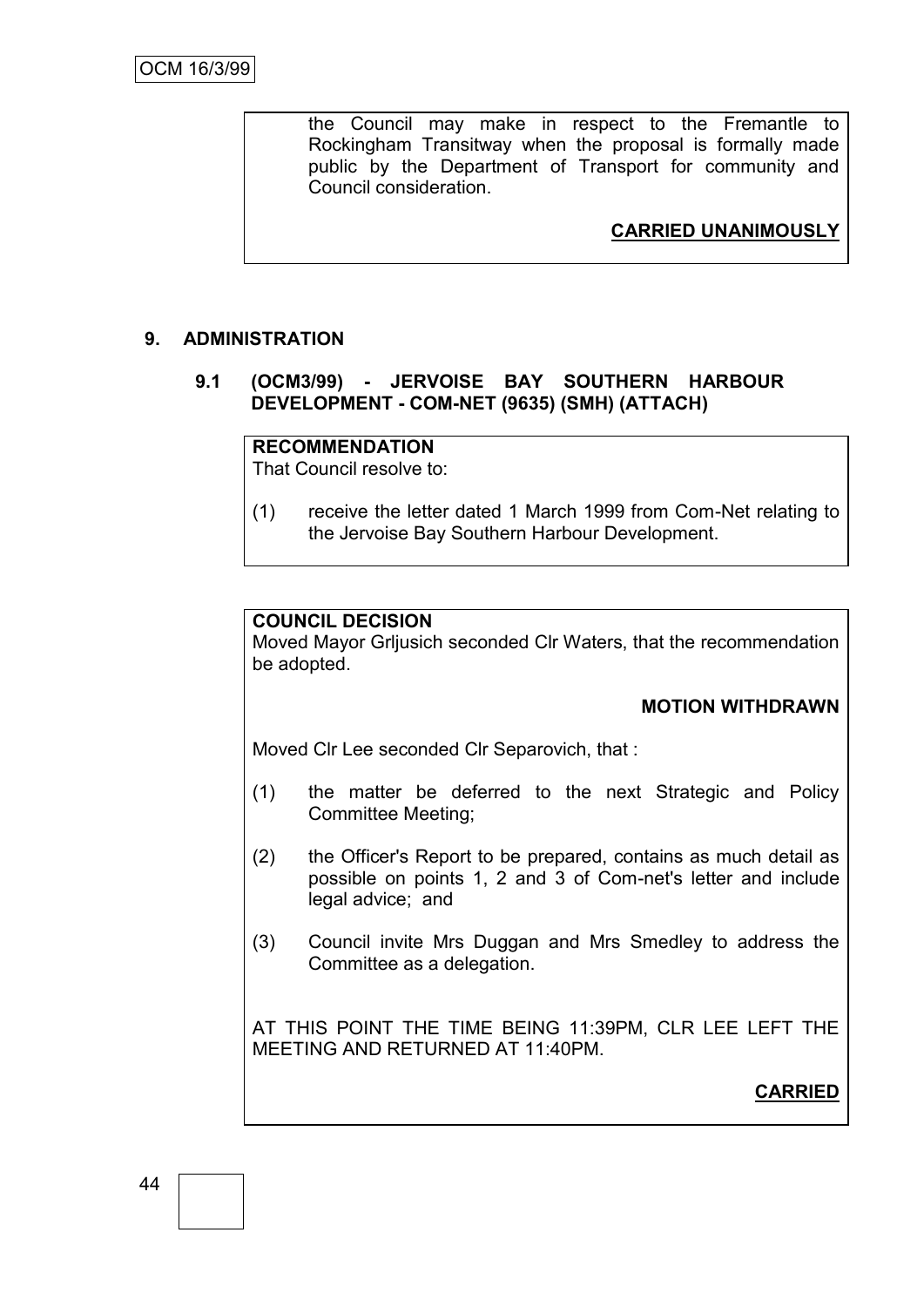# **Background**

The Southern Harbour Project is currently being rezoned under the MRS (Amendment No. 1001/33) from Parks and Recreation Reserve and Waterways Reserve to Industry.

Advertising of the Amendment was between 9 February and 8 May 1998. The Council lodged a submission.

Council at its meeting on 15 December 1998, re-affirmed its strong opposition to the proposed Southern Harbour Project.

In February 1999, the Minister for the Environment issued a conditional approval allowing the development to proceed.

On 27 February 1999, the State Government advertised for Expressions of Interest for a long term manager for the project with construction contracts being advertised on 6 March 1999.

The Council has decided to defer the local scheme Amendment No. 194 which has been prepared to comply with the MRS.

#### **Submission**

The submission from Com-Net dated 1 March 1999 is attached for information.

Essentially Com-Net are requesting Council to:-

- (1) Use every means at its disposal, including a legal challenge, to halt Amendment No. 1001/33.
- (2) Unite with the South-West Metropolitan Councils to request Parliament to defer its decision in respect to Amendment No. 1001/33 until certain outstanding matters have been addressed to the Council's satisfaction.
- (3) Meet with the convenors of Com-Net, Ms Hazel Duggan and Ms Heather Smedley should the Council accede to Com-net's request or require further information.

#### **Report**

This is a matter for Council consideration.

#### **Strategic Plan/Policy Implications**

Council's Corporate Strategic Plan states -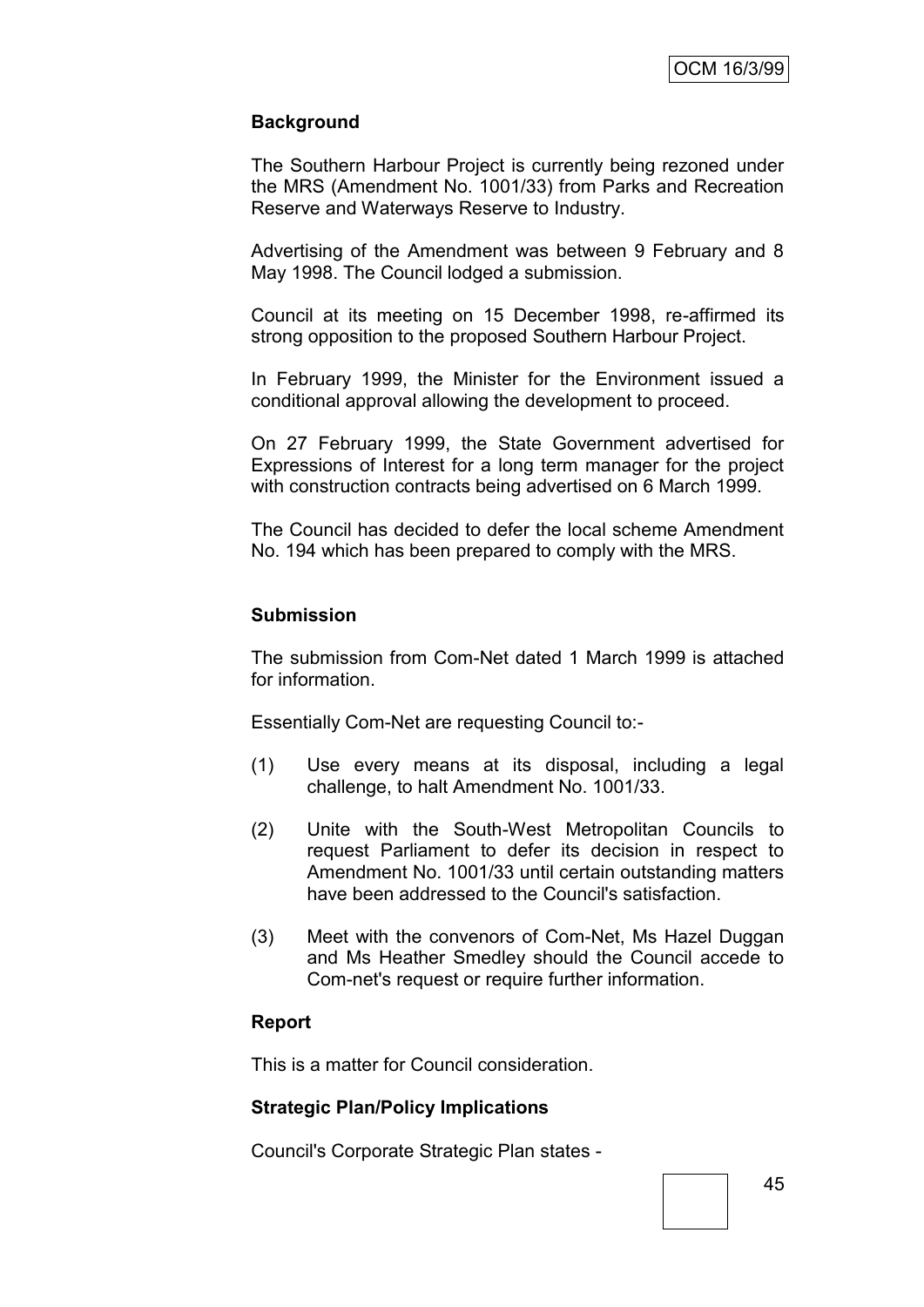Strategy 2.1 "*Promote the Henderson coastal section as the 'Shipbuilding Centre of Australia' in conjunction with a 'Marine Technology Park' ."*

#### **Budget/Financial Implications**

Should the Council proceed with any legal challenge, then legal costs will be incurred.

#### **WRITTEN DECLARATION OF FINANCIAL INTEREST**

Mayor Grljusich read aloud the following written declaration from Clr Gianoli :

#### **Clr Gianoli**

Council Agenda Item 9.2. The nature being Southside Realty of which he is a partner, is acting as a Selling Agent for owners within this scheme.

#### **DECLARATION OF FINANCIAL INTEREST**

**Mayor Grljusich** declared a financial interest in Council Agenda Item 9.2. The nature being that he is a Director of Peremate Holdings which own land in the Packham Development Area.

AT THIS POINT THE TIME BEING 11:52PM, CLR GIANOLI LEFT THE MEETING AND DID NOT RETURN.

AT THIS POINT THE TIME BEING 11:52PM, MAYOR GRLJUSICH LEFT THE MEETING.

RESOLVED THAT CLR LEES ASSUME THE PRESIDING MEMBER'S POSITION.

#### **CARRIED**

#### **9.2 (OCM3/99) - PACKHAM URBAN DEVELOPMENT AREA - CONSULTANCY FOR INVESTIGATION (AUDIT) (9235) (RWB)**

#### **RECOMMENDATION**

Information relevant to the appointment of a consultant to undertake the Audit of the Packham Urban Development Area, will be provided to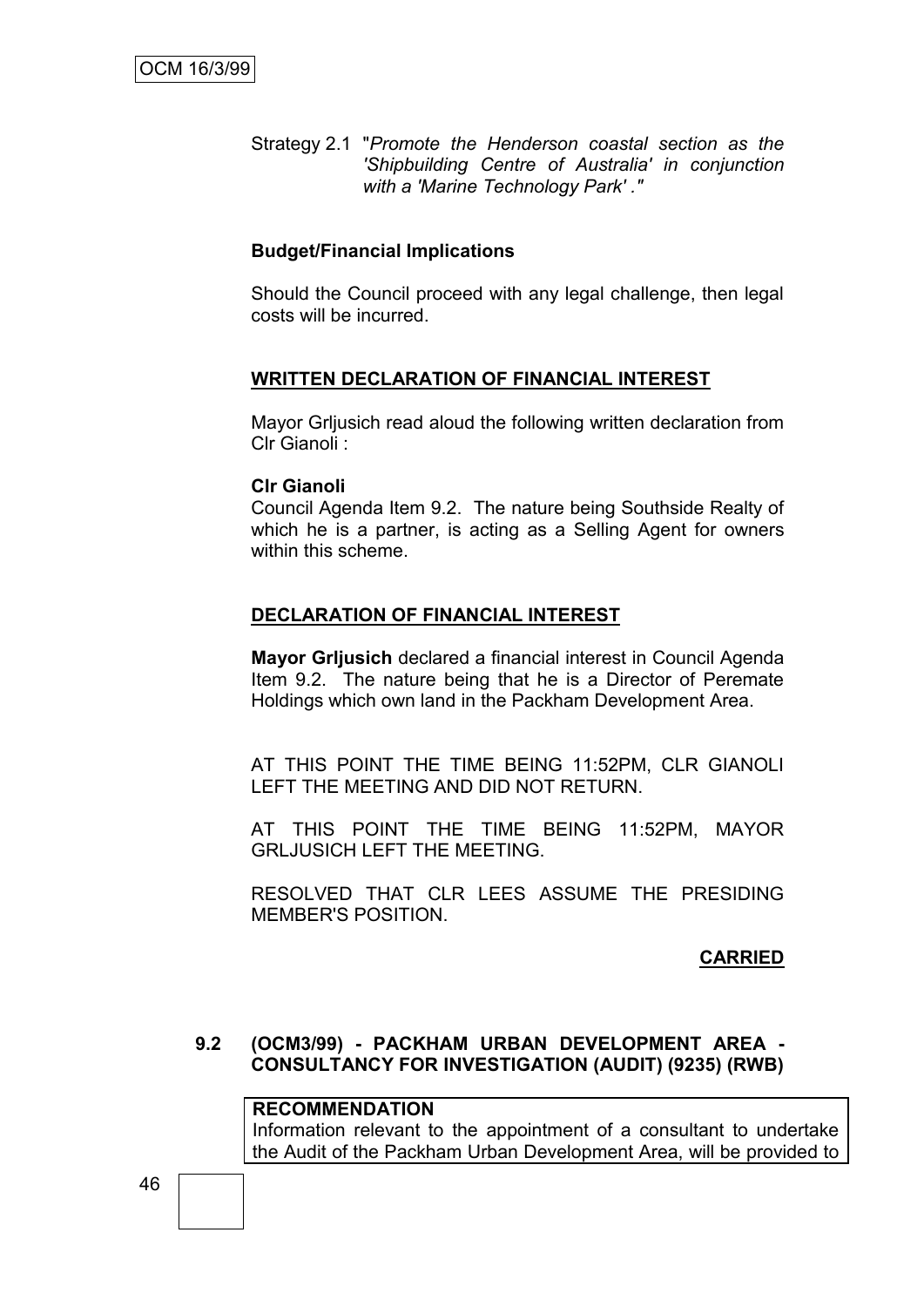Council. It was not available at the time of agenda preparation.

#### **COUNCIL DECISION**

Moved Clr Lee seconded Clr Waters, that the advice received from the Chief Executive Officer regarding this matter be noted.

#### **CARRIED UNANIMOUSLY**

**Note:** The Chief Executive Officer advised that one submission had been received to undertake the audit. The initial price was \$11,000 dependent upon the actual work which would eventuate.

AT THIS POINT THE TIME BEING 11:58PM, MAYOR GRLJUSICH RETURNED TO THE MEETING AND RESUMED THE PRESIDING MEMBER'S POSITION.

AT THIS POINT THE TIME BEING 11:58PM, CLR SEPAROVICH LEFT THE MEETING.

#### **9.3 (OCM3/99) - 18TH INSTITUTE OF MUNICIPAL MANAGEMENT NATIONAL CONGRESS - 16-19 MAY 1999, CANBERRA ACT (1027) (DMG)**

# **RECOMMENDATION**

That Council resolve to nominate Clr(s) example as delegate(s) to attend the Institute of Municipal Management National Congress to be conducted in Canberra, ACT from the  $16<sup>th</sup>$  -  $19<sup>th</sup>$  May 1999.

#### **COUNCIL DECISION**

Moved Clr Humphreys seconded Clr Waters, that Clr Lees and Clr Lee attend the Institute of Municipal Management National Congress to be conducted in Canberra, ACT from the  $16<sup>th</sup>$  - 19<sup>th</sup> May 1999.

#### **Background**

Councillors were circulated with information on this Conference recently and requested to respond in time for the matter to be considered by Council, if interested in attending.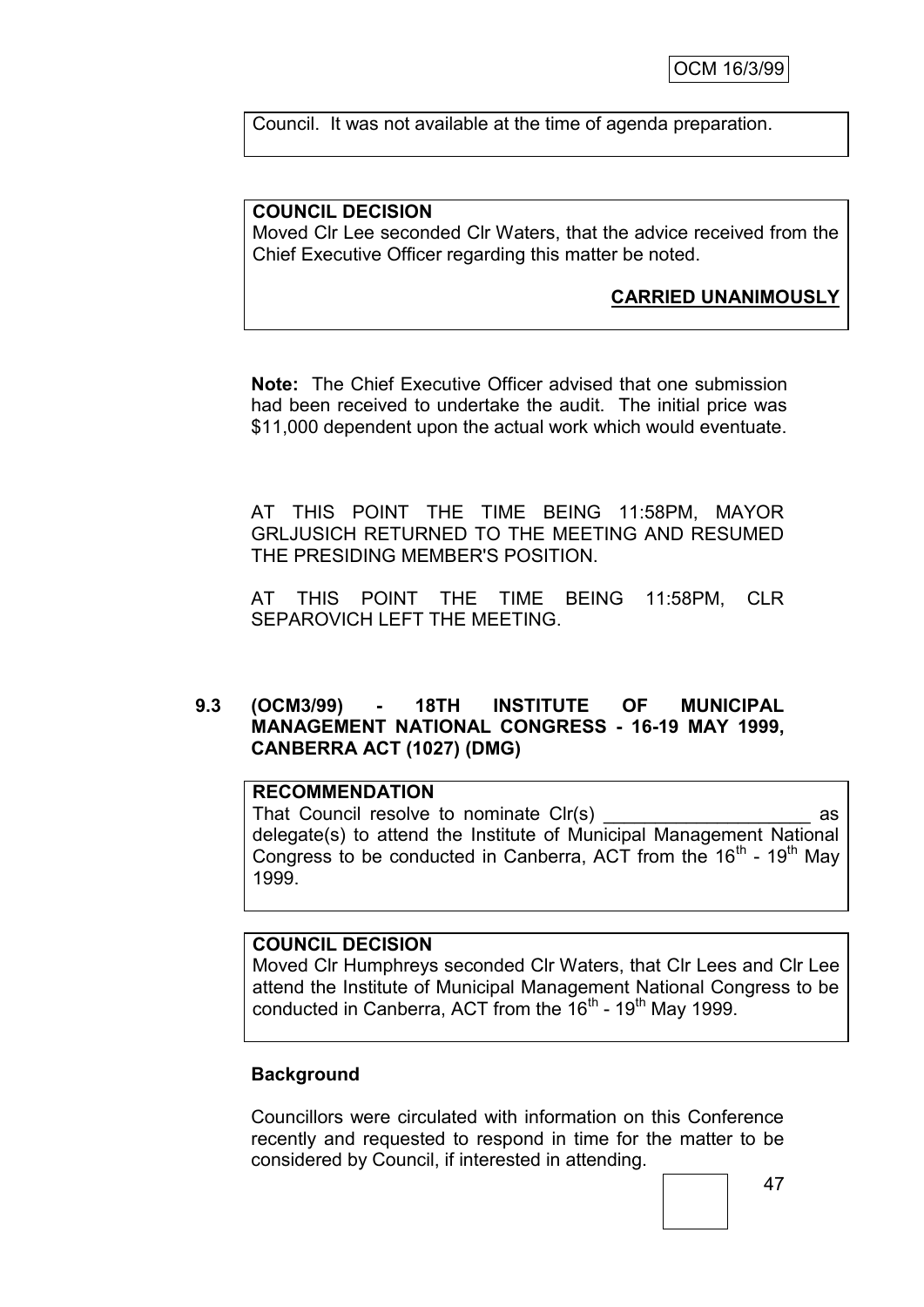## **Submission**

N/A

#### **Report**

The Chief Executive Officer has registered to attend the Conference.

Nominations have also been received from Councillors Lees and Lee to attend. In accordance with Council Policy, the matter is now referred to Council for further consideration.

#### **Strategic Plan/Policy Implications**

N/A

## **Budget/Financial Implications**

Funds are provided for in the Councillors Conference Account (110290) with approximately \$17,000 unexpended. The cost per delegate is estimated at \$2,000.

#### **9.4 (OCM3/99) - PURCHASE OF ADDITIONAL PUBLIC OPEN SPACE ON LOT 576 CNR ANNOIS AND PARKWAY ROADS, BIBRA LAKE - SATTERLEY REAL ESTATE (KS) (108818)**

#### **COUNCIL DECISION**

Moved Clr Waters seconded Clr Humphreys, that Council :

- (1) negotiate the purchase of proposed Lots 7, 8, 9 and 10 Annois Road on the plan of subdivision adjacent to the Bibra Lake Primary School and immediately adjoining the proposed public open space included in the plan of subdivision;
- (2) the Chief Executive Officer be authorised to negotiate the purchase of the lots identified in (1) above, subject to the purchase price not exceeding the funds held in the Council's cash-in-lieu account for the Bibra Lake locality;
- (3) support the creation of a sewer easement across the lots purchased by the Council as close to the southern boundary as is possible;
- (4) require the subdivider to meet all the costs associated with the purchase and the reservation of the land for public open space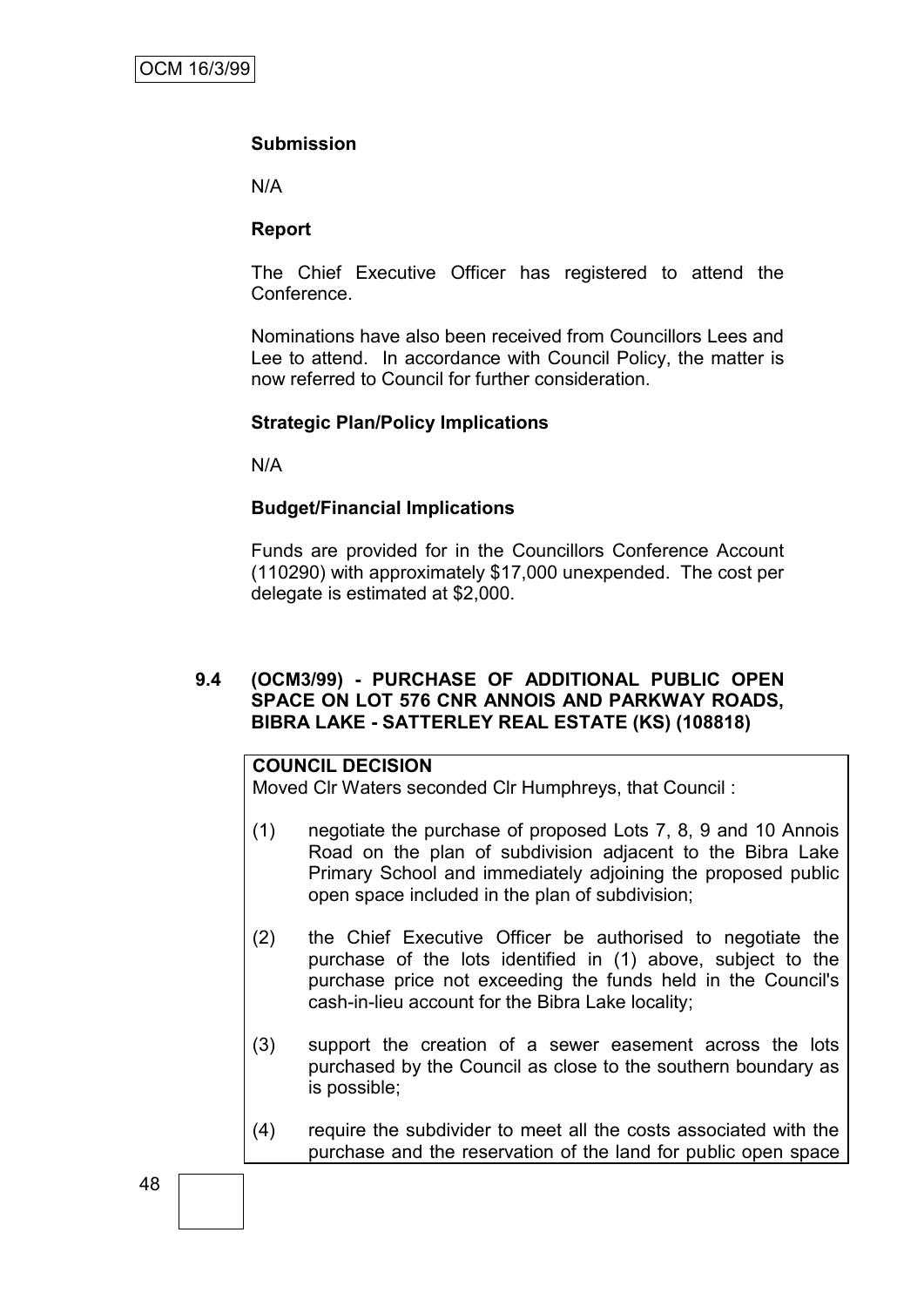OCM 16/3/99

under Section 20A; and

(5) advise Satterley Real Estate of the Council's decision accordingly.

**CARRIED**

AT THIS POINT THE TIME BEING 12:01AM (Wednesday 17<sup>th</sup> March), CLR SEPAROVICH RETURNED TO THE MEETING.

#### **10. PETITIONS**

Nil

#### **11. MOTIONS OF WHICH PREVIOUS NOTICE HAS BEEN GIVEN**

Nil

#### **12. NOTICE OF MOTIONS FOR CONSIDERATION AT THE FOLLOWING MEETING IF GIVEN DURING THE MEETING**

Nil

#### **DECLARATION OF FINANCIAL INTEREST**

The **Chief Executive Officer** declared a financial interest in Council Agenda Item 13.1. The nature being that the item refers to his salary remuneration package.

#### **13. CONFIDENTIAL MATTERS**

**13.1 (OCM3/99) - REMUNERATION REVIEW - CHIEF EXECUTIVE OFFICER (003) (ATC)**

#### **MEETING CLOSED TO MEMBERS OF THE PUBLIC**

Moved Clr Lees seconded Clr Humphreys, that pursuant to s5.23(2)(a) of the Local Government Act 1995 as it relates to an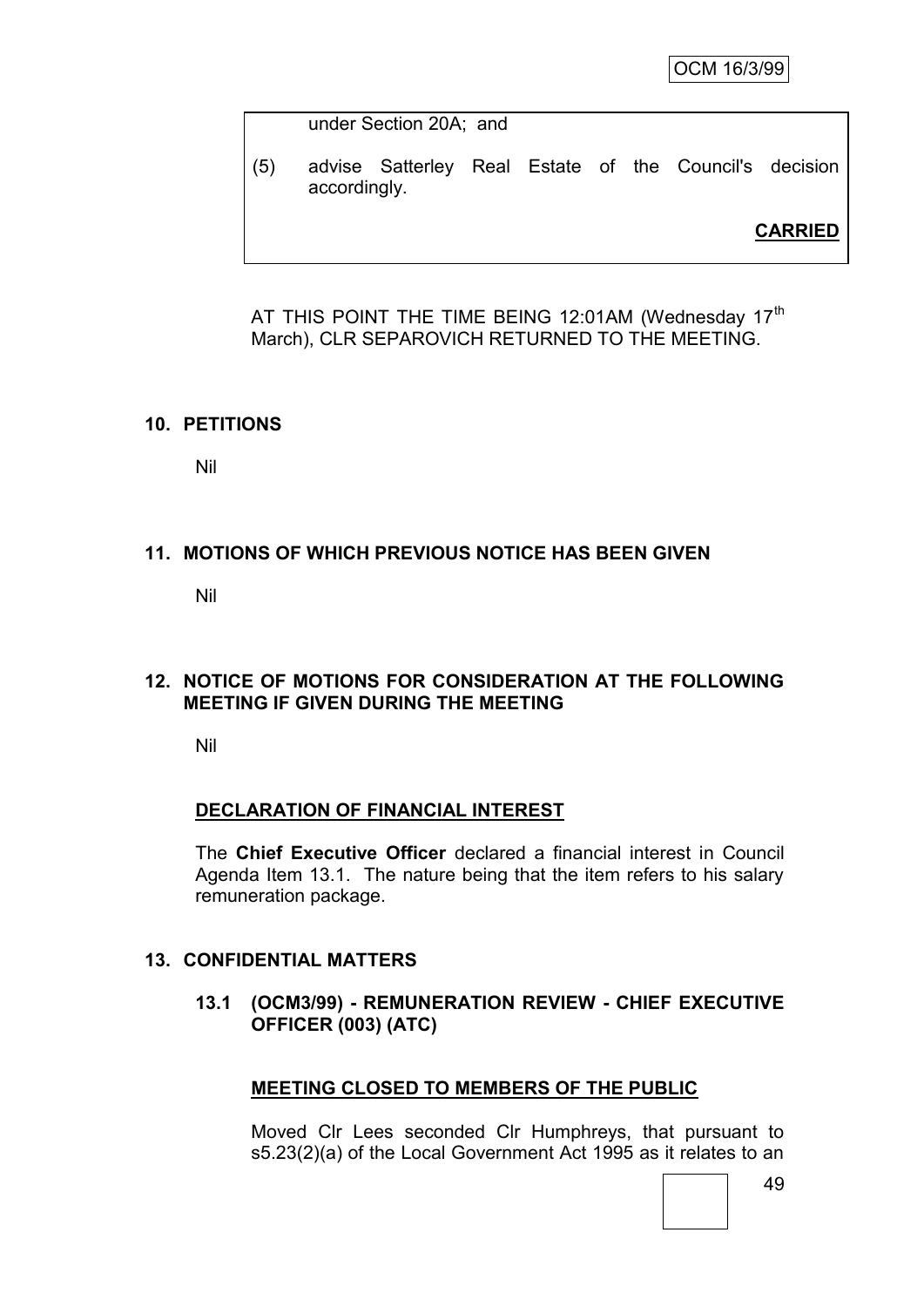employee, the time being 12:02am, the meeting be closed to members of the public to allow Council to discuss Council Agenda Item 13.1 until the Council decides that the meeting be opened to the public.

# **CARRIED**

AT THIS POINT THE TIME BEING 12:02AM, CLR PECOTIC,<br>DIRECTOR COMMUNITY SERVICES. DIRECTOR DIRECTOR COMMUNITY SERVICES, DIRECTOR ENGINEERING, DIRECTOR PLANNING AND THE CHIEF EXECUTIVE OFFICER'S SECRETARY LEFT THE MEETING AND DID NOT RETURN.

#### **RECOMMENDATION**

That Council:

- (1) move behind closed doors to consider the remuneration review for the Chief Executive Officer; and
- (2) the Chief Executive Officer's Quarterly Performance Review Report be received.

#### **COUNCIL DECISION**

Moved Clr Lees seconded Clr Humphreys, that the Chief Executive Officer's Quarterly Performance Review Report be received.

#### **CARRIED**

Moved Mayor Grljusich seconded Clr Elpitelli, that the current salary package for the Chief Executive Officer stay as is.

#### **MOTION LOST**

Moved Clr Lees seconded Clr Waters, that the recommendations of Gerald Daniels Australia Pty Ltd dated 11<sup>th</sup> December 1998 regarding the remuneration package for the Chief Executive Officer, be adopted retrospectively to the  $6<sup>th</sup>$  October 1998.

#### **CARRIED**

**CLR LEES REQUESTED THAT THE VOTES BE RECORDED.**

**FOR: CLR WATERS, CLR HUMPHREYS, CLR LEE, CLR HUNT, CLR ELPITELLI AND CLR LEES**

#### **AGAINST: MAYOR GRLJUSICH**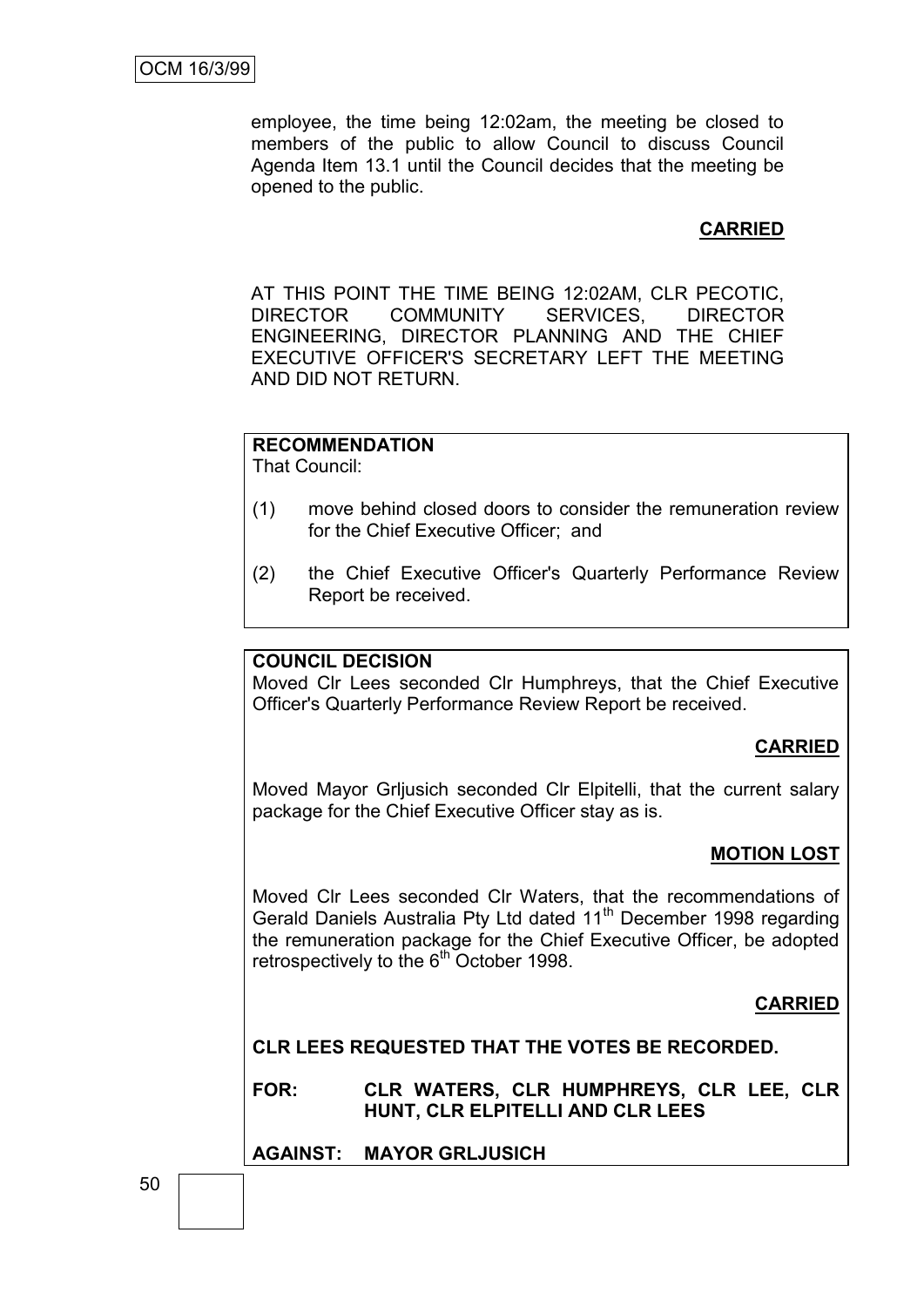## **Background**

The remuneration for the Chief Executive Officer was last reviewed in late 1996. Consultants, Gerard Daniels Australia Pty Ltd (GDA), were employed to review and make recommendations concerning the Chief Executive Officer's remuneration package.

#### **Submission**

N/A

## **Report**

A copy of G.D.A's report to the Mayor has been previously circulated as a confidential document.

Included with the report, is a table setting out the Chief Executive Officer's remuneration package if G.D.A's recommendations are accepted.

The Chief Executive Officer's Quarterly Report is provided as a confidential item.

#### **Strategic Plan/Policy Implications**

N/A

#### **Budget/Financial Implications**

N/A

# **MEETING OPEN TO MEMBERS OF THE PUBLIC**

Moved Clr Lees seconded Clr Humphreys, that the meeting be opened to the public, the time being 12:29am.

# **CARRIED**

THE DECISION OF COUNCIL MADE BEHIND CLOSED DOORS, WAS READ ALOUD BY THE CHIEF EXECUTIVE OFFICER.